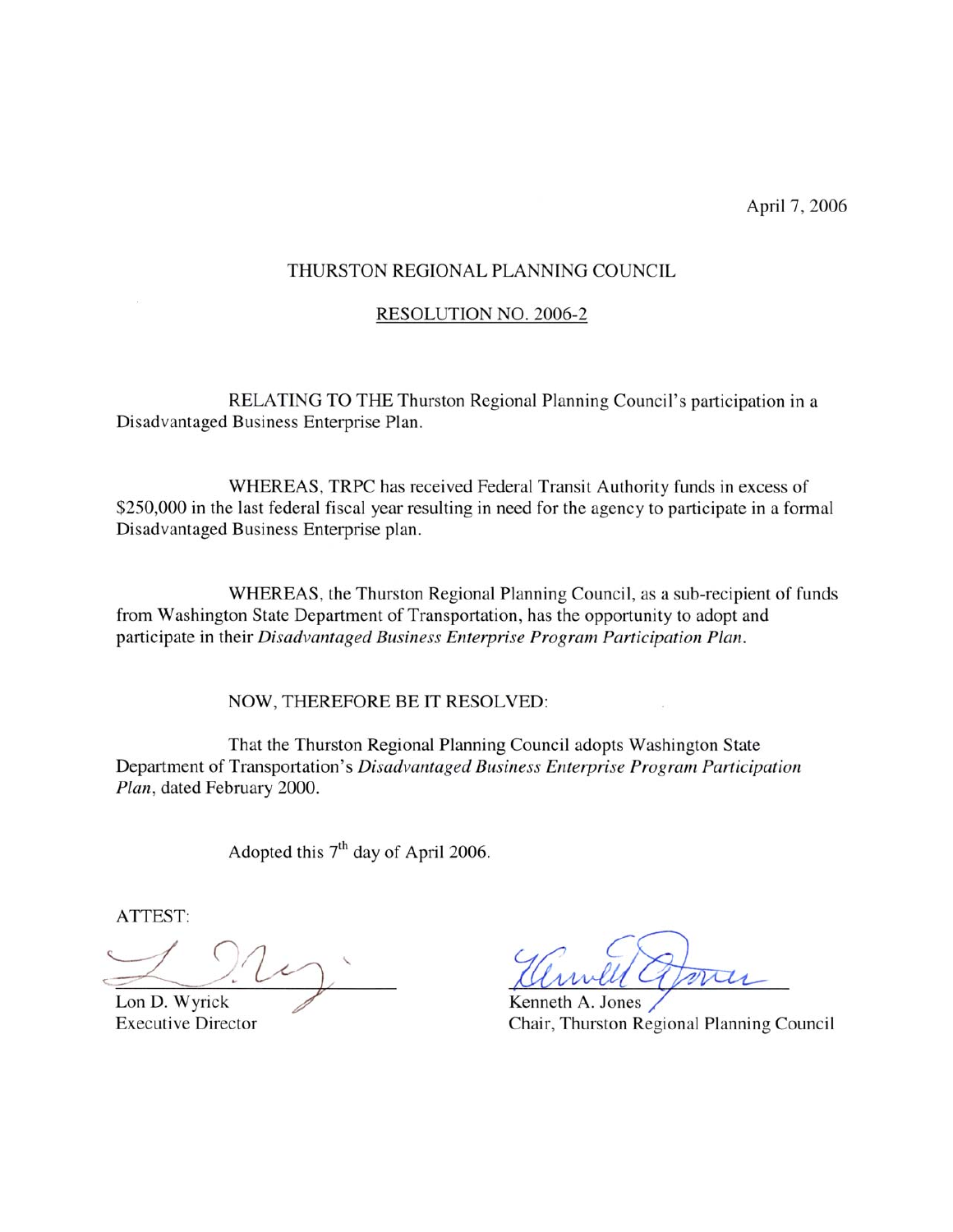# **Disadvantaged Business Enterprise Program: Participation Plan**

Revised February 2000 In Response to 49 CFR 26 et. seq.

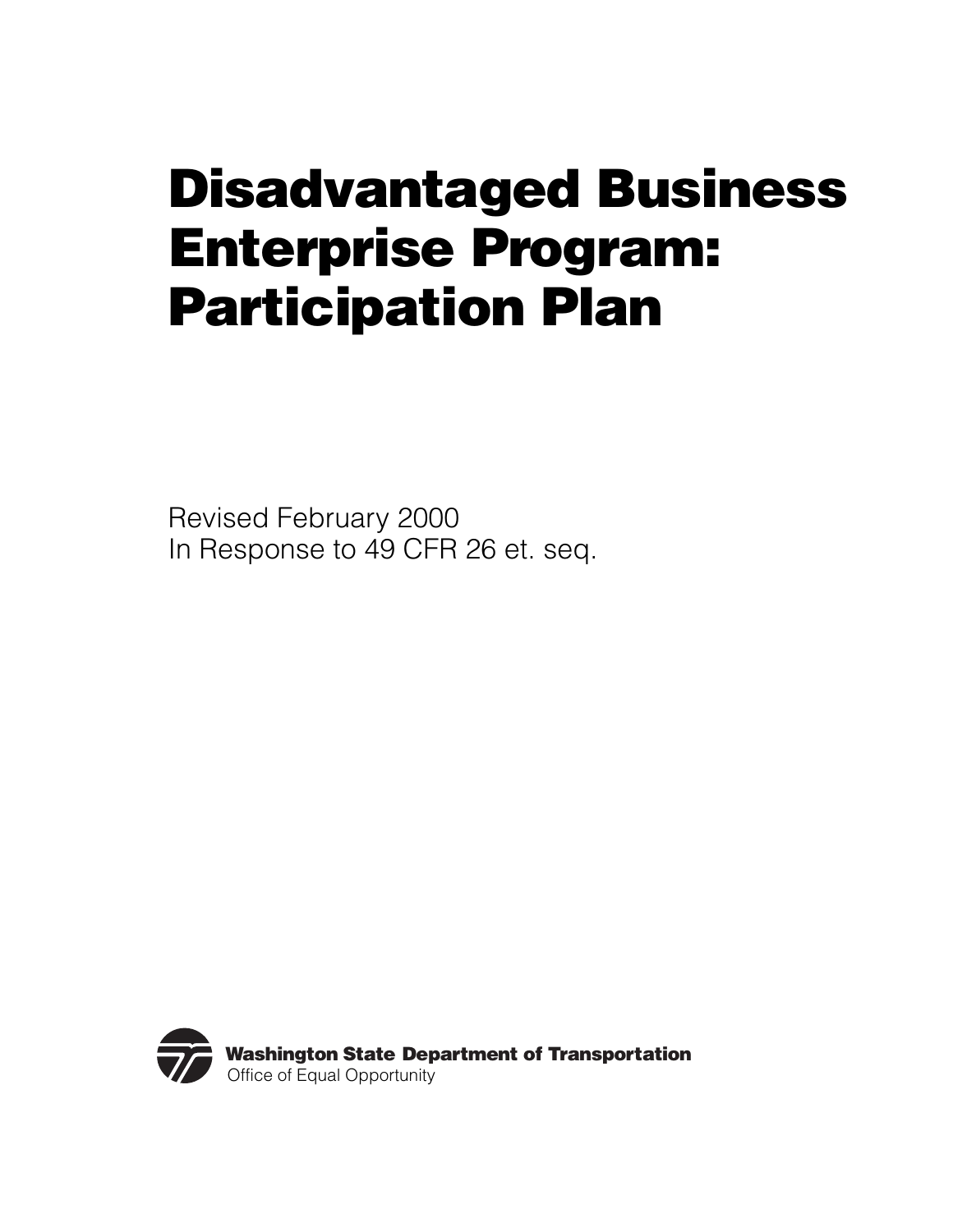Persons with disabilities may request this information be prepared and supplied in alternate forms by calling collect (206) 664-9009; Olympia area 705-6980 (TDD or V), or outside Olympia 1-800-486-8392 (TDD or V).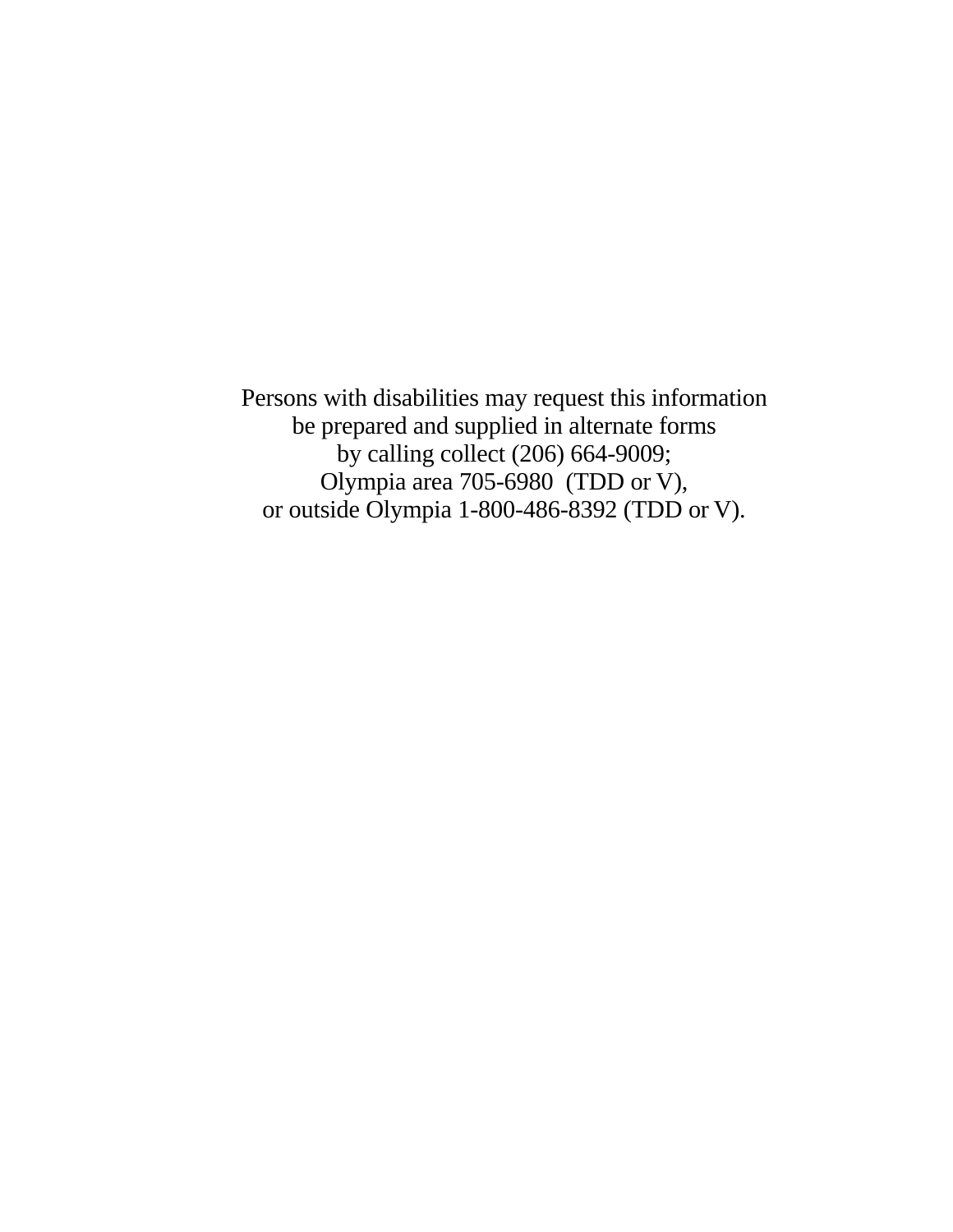## **Contents**

**Page**

|       | <b>Executive Order</b>                                                                                                                                                                                                                                                                                                             |                                                                                  |  |  |
|-------|------------------------------------------------------------------------------------------------------------------------------------------------------------------------------------------------------------------------------------------------------------------------------------------------------------------------------------|----------------------------------------------------------------------------------|--|--|
| Ι.    | Purpose<br>A. Scope<br>B. Authority and Applicable Laws                                                                                                                                                                                                                                                                            | $I-1$<br>$I-1$<br>$I-1$                                                          |  |  |
| Π.    | <b>Applicable Recipients</b>                                                                                                                                                                                                                                                                                                       |                                                                                  |  |  |
| III.  | Definitions                                                                                                                                                                                                                                                                                                                        |                                                                                  |  |  |
| IV.   | Nondiscrimination                                                                                                                                                                                                                                                                                                                  |                                                                                  |  |  |
| V.    | <b>USDOT</b> Issued Guidance and Interpretations                                                                                                                                                                                                                                                                                   |                                                                                  |  |  |
| VI.   | Records and Reports<br>A. WSDOT and Subrecipients<br><b>B.</b> Contractor Bidders List<br>C. Prime Contractors and Subcontractors                                                                                                                                                                                                  | $VI-1$<br>$VI-1$<br>$VI-2$<br>$VI-2$                                             |  |  |
| VII.  | Assurances                                                                                                                                                                                                                                                                                                                         |                                                                                  |  |  |
| VIII. | Local Agency and Subrecipient Requirements                                                                                                                                                                                                                                                                                         | VIII-1                                                                           |  |  |
| IX.   | Liaison Officer<br>A. Designation of Liaison/Responsibilities                                                                                                                                                                                                                                                                      | $IX-1$<br>$IX-1$                                                                 |  |  |
| Χ.    | Minority and Women-Owned Financial Institutions                                                                                                                                                                                                                                                                                    | $X-1$                                                                            |  |  |
| XI.   | <b>Required Contract Clauses</b>                                                                                                                                                                                                                                                                                                   | $XI-1$                                                                           |  |  |
| XII.  | <b>Prompt Payment</b><br>A. Subcontractor Payment<br>B. Release of Subcontractor Retainage                                                                                                                                                                                                                                         | $XII-1$<br>$XII-1$<br>$XII-1$                                                    |  |  |
| XIII. | <b>DBE</b> Directory                                                                                                                                                                                                                                                                                                               |                                                                                  |  |  |
| XIV.  | <b>Over-Concentration of DBEs</b>                                                                                                                                                                                                                                                                                                  | $XIV-1$                                                                          |  |  |
| XV.   | <b>Business Development Program</b>                                                                                                                                                                                                                                                                                                | $XV-1$                                                                           |  |  |
| XVI.  | Monitoring and Enforcement<br>A. Procedures for Ensuring Compliance<br>B. An Observed Violation Will Result in a Contract Compliance Review<br>C. Planned Contract Compliance Reviews<br>D. Commercially Useful Function<br><b>Consultant Agreement Compliance</b><br>Е.<br>Substitutions<br>F.<br>G. Violations of DBE Provisions | $XVI-1$<br>$XVI-1$<br>$XVI-1$<br>XVI-1<br>$XVI-2$<br>$XVI-3$<br>$XVI-3$<br>XVI-6 |  |  |
| XVII. | Use of Set-Asides or Quotas<br>A. Quotas<br>B. Set-Asides                                                                                                                                                                                                                                                                          | XVII-1<br>XVII-1<br>XVII-1                                                       |  |  |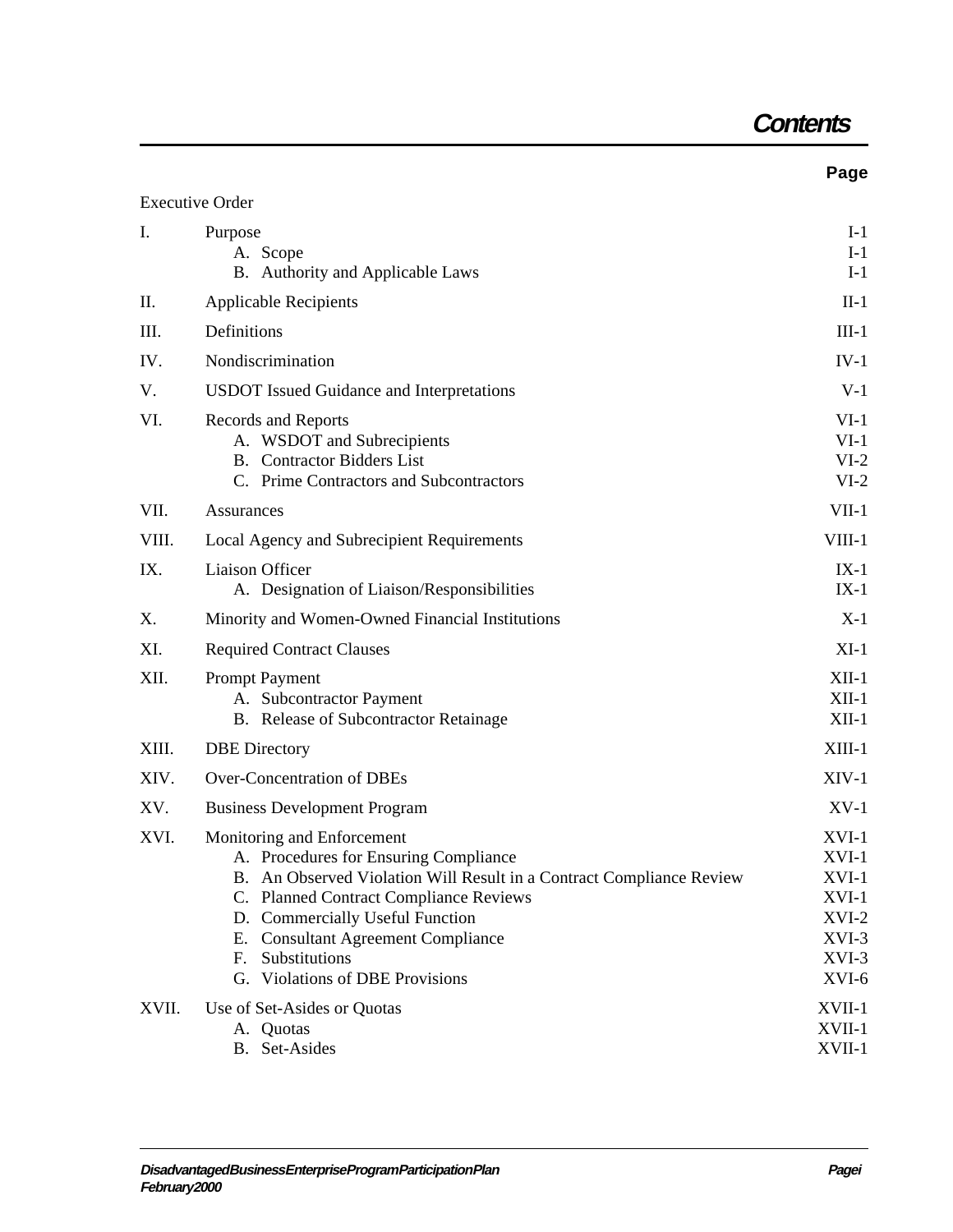|        |                                                                                                                                                                                                                                                                                            | Page                                                                                 |  |  |
|--------|--------------------------------------------------------------------------------------------------------------------------------------------------------------------------------------------------------------------------------------------------------------------------------------------|--------------------------------------------------------------------------------------|--|--|
| XVIII. | <b>Overall DBE Goals</b><br>A. Determining the Base Figure (Step One)<br>B. Adjustment of the Base Figure (Step Two)                                                                                                                                                                       | XVIII-1<br>XVIII-1<br>XVIII-3                                                        |  |  |
| XIX.   | <b>DBE Overall Goal Submittal Process</b>                                                                                                                                                                                                                                                  |                                                                                      |  |  |
| XX.    | <b>Construction Contract Goals</b><br>A. Elements<br><b>B.</b> Goal Setting Process                                                                                                                                                                                                        |                                                                                      |  |  |
| XXI.   | <b>Consultant Agreement Goals</b><br>A. Elements<br><b>B.</b> Goal Setting Process<br>C. DBE Participation<br>D. DBE Participation as a Prime<br>E. Substitutions (Consultants)                                                                                                            | $XXI-1$<br>$XXI-1$<br>$XXI-1$<br>$XXI-1$<br>$XXI-2$<br>$XXI-2$                       |  |  |
| XXII.  | <b>Transit Vehicle Manufacturers</b>                                                                                                                                                                                                                                                       | XXII-1                                                                               |  |  |
| XXIII. | Means to Meet the Overall DBE Goal<br>A. Race-Neutral<br><b>B.</b> Race-Conscious                                                                                                                                                                                                          | XXIII-1<br>XXIII-1<br>XXIII-2                                                        |  |  |
| XXIV.  | <b>Contractors' Good Faith Efforts</b><br>A. Selection of Successful Bidder<br><b>B.</b> After Execution<br>C. Administrative Reconsideration                                                                                                                                              | XXIV-1<br>XXIV-1<br>XXIV-2<br>XXIV-3                                                 |  |  |
| XXV.   | <b>Counting DBE Participation Toward Goals</b>                                                                                                                                                                                                                                             | XXV-1                                                                                |  |  |
| XXVI.  | Counting DBE Participation Toward Meeting Annual Goals of Subrecipients<br>A. Subrecipients Who Have Adopted the WSDOT DBE Plan<br>B. Subrecipients Who Have Developed and Adopted Their Own<br><b>WSDOT Approved DBE Plans</b>                                                            | XXVI-1<br>XXVI-1<br>XXVI-1                                                           |  |  |
|        | XXVII. DBE Management<br>A. DBE Work Force<br><b>B.</b> DBE Equipment<br>C. Equipment Leased From the Prime Contractor<br>D. DBE Trucking Firms<br>DBE Trucking Firms Use of Owner/Operator Trucks<br>Е.<br><b>DBE Trucking Firms Lease/Rental Agreements</b><br>F.<br>G. DBE Manufacturer | XXVII-1<br>XXVII-1<br>XXVII-1<br>XXVII-1<br>XXVII-2<br>XXVII-2<br>XXVII-2<br>XXVII-3 |  |  |
|        | H. DBE Regular Dealer<br><b>DBE Service Provider</b><br>I.                                                                                                                                                                                                                                 | XXVII-3<br>XXVII-5                                                                   |  |  |
|        |                                                                                                                                                                                                                                                                                            |                                                                                      |  |  |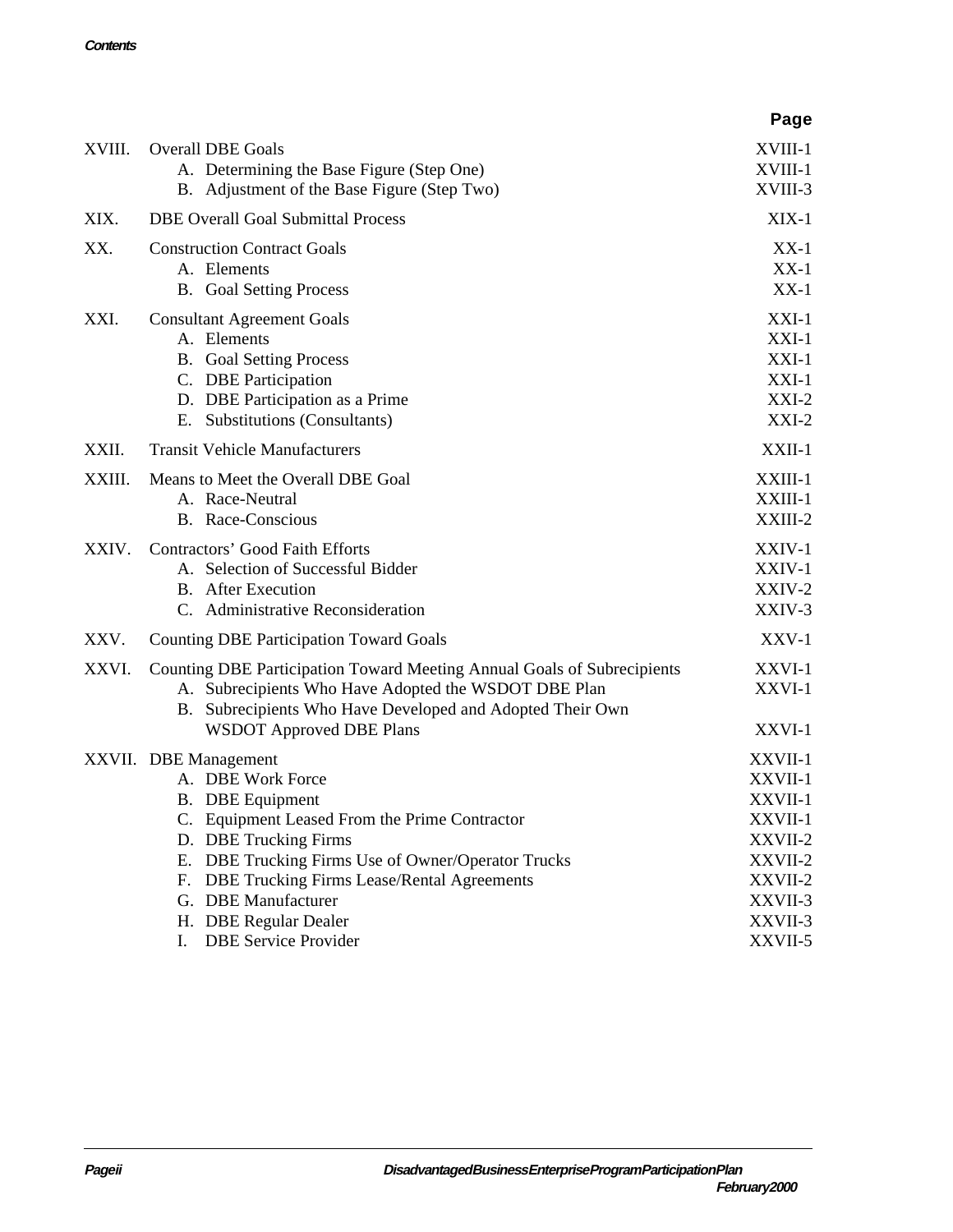|            |                    |                                                                           | Page           |
|------------|--------------------|---------------------------------------------------------------------------|----------------|
|            |                    | XXVIII. Design-Build Contracting                                          | XXVIII-1       |
|            |                    | A. Procedures                                                             | XXVIII-1       |
|            |                    | <b>B.</b> DBE Contract Compliance                                         | XXVIII-1       |
|            |                    | C. DBE Participation as a Design-Builder                                  | XXVIII-2       |
|            |                    | D. Nonperformance by DBE With a Design-Builder                            | XXVIII-2       |
| XXIX.      |                    | <b>DBE Eligibility Certification</b>                                      | XXIX-1         |
|            |                    | A. Purpose of Certification                                               | XXIX-1         |
|            |                    | <b>B.</b> OMWBE Certification Process                                     | XXIX-2         |
|            |                    | C. Verification of Eligibility                                            | XXIX-4         |
|            |                    | D. Guidelines for Certification                                           | XXIX-4         |
|            |                    | E. Ineligibility Complaints                                               | $XXIX-10$      |
|            | F.                 | Appeals by Businesses Denied Certification                                | XXIX-11        |
|            |                    | G. Removal of Eligibility                                                 | $XXIX-12$      |
|            |                    | H. Graduation                                                             | $XXIX-13$      |
|            | L.                 | Notice to Federal Authorities                                             | $XXIX-13$      |
|            | J.                 | Challenge of Socially and Economically Disadvantaged Status               | $XXIX-13$      |
|            |                    | K. Duty to Cooperate                                                      | XXIX-14        |
|            |                    | L. Effect and Limits of OMWBE Certification                               | <b>XXIX-15</b> |
|            |                    | M. Exclusion From Participation in Federally Assisted Programs Prohibited | <b>XXIX-15</b> |
| XXX.       | Reporting to USDOT |                                                                           | $XXX-1$        |
| XXXI.      | Confidentiality    |                                                                           | XXXI-1         |
| Appendixes |                    |                                                                           |                |
|            | 1.                 | WSDOT External Discrimination Complaint Procedures                        |                |
|            | 2.                 | <b>Consultant Certification of Payment Receipt</b>                        |                |
|            | 3.                 | Applicable SIC Codes                                                      |                |
|            | 4.                 | DBE Utilization Certification — DOT Form 272-056                          |                |
|            | 5.                 | Joint Venture                                                             |                |
|            | 6.                 | <b>Interagency Agreement</b>                                              |                |

- 7. [OMWBE Certification Documents](http://www.wsdot.wa.gov/oeo/PDF/App7.pdf)
- 8. [49 CFR Part 26](http://osdbuweb.dot.gov/business/dbe/dbeview.html) AND [49 CFR Parts 23 and 26, Final rule; correction](http://osdbuweb.dot.gov/business/dbe/fedreg.html)

2:P65:DP/OEO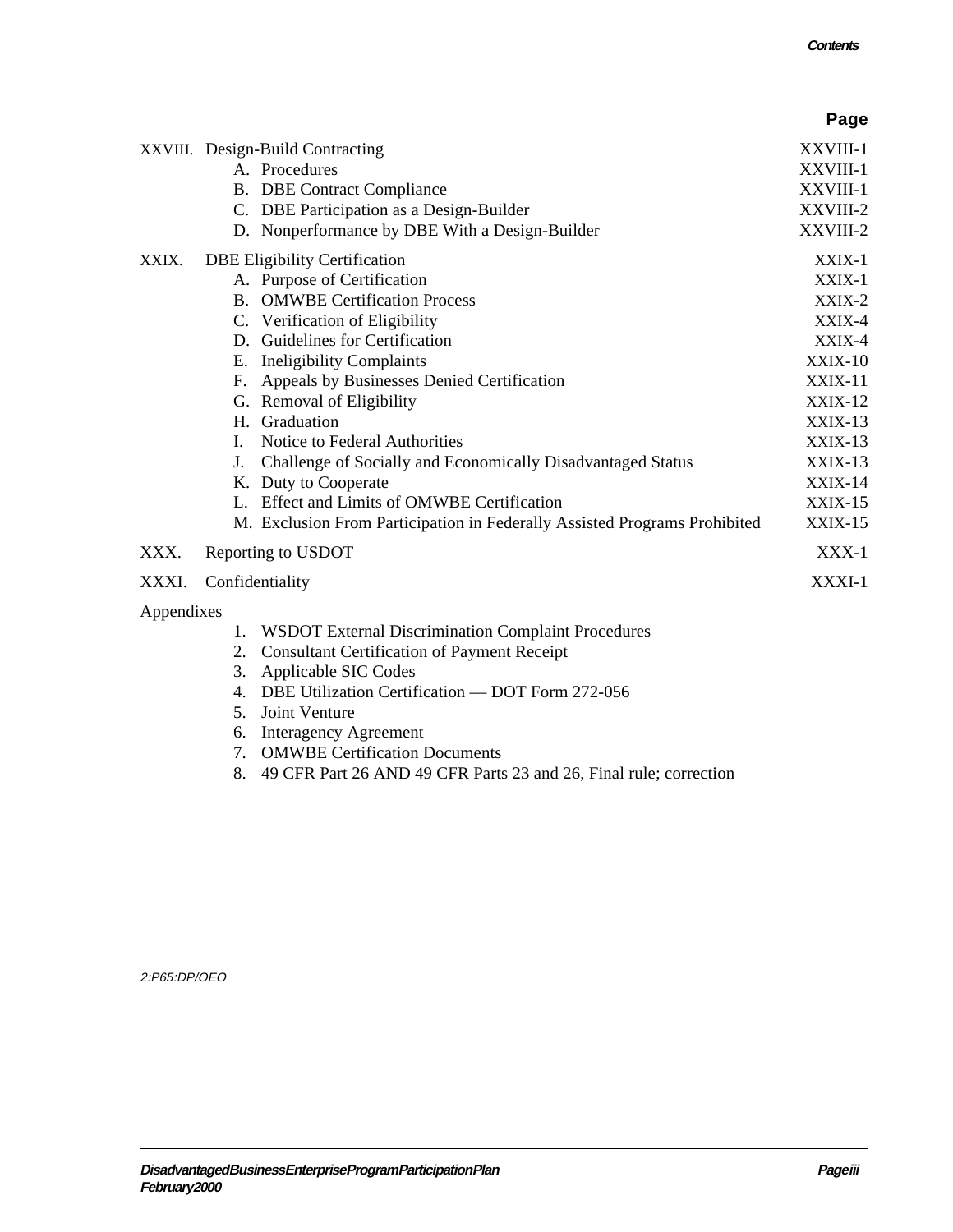

Number: E 1009.00

d *1 U*oru

Secretary of Transportation Date: July 26, 1999

## **Disadvantaged Business Enterprises**

#### **Program Established**

This Executive Order is issued to assist Washington State Department of Transportation (WSDOT) employees with implementing the Disadvantaged Business Enterprise (DBE) Program.

#### **Federal Financial Assistance**

As a condition of receiving federal financial assistance from the United States Department of Transportation (USDOT), the department gave written assurance to USDOT that it will comply with the regulations of 49 Code of Federal Regulations (CFR), Part 26.

#### **Policy of the Department**

We establish the following department policy with this Executive Order:

**Policy Number P 2005.00, Disadvantaged Business Enterprises Program:** It is the policy of WSDOT to comply with 49 Code of Federal Regulations , Part 26, to ensure Disadvantaged Business Enterprises have an equal opportunity to receive and participate in WSDOT assisted contracts.

#### **Objectives of the Program**

The primary objectives of the Disadvantaged Business Enterprises Program are to:

1. Ensure nondiscrimination in the award and administration of federally-assisted contracts.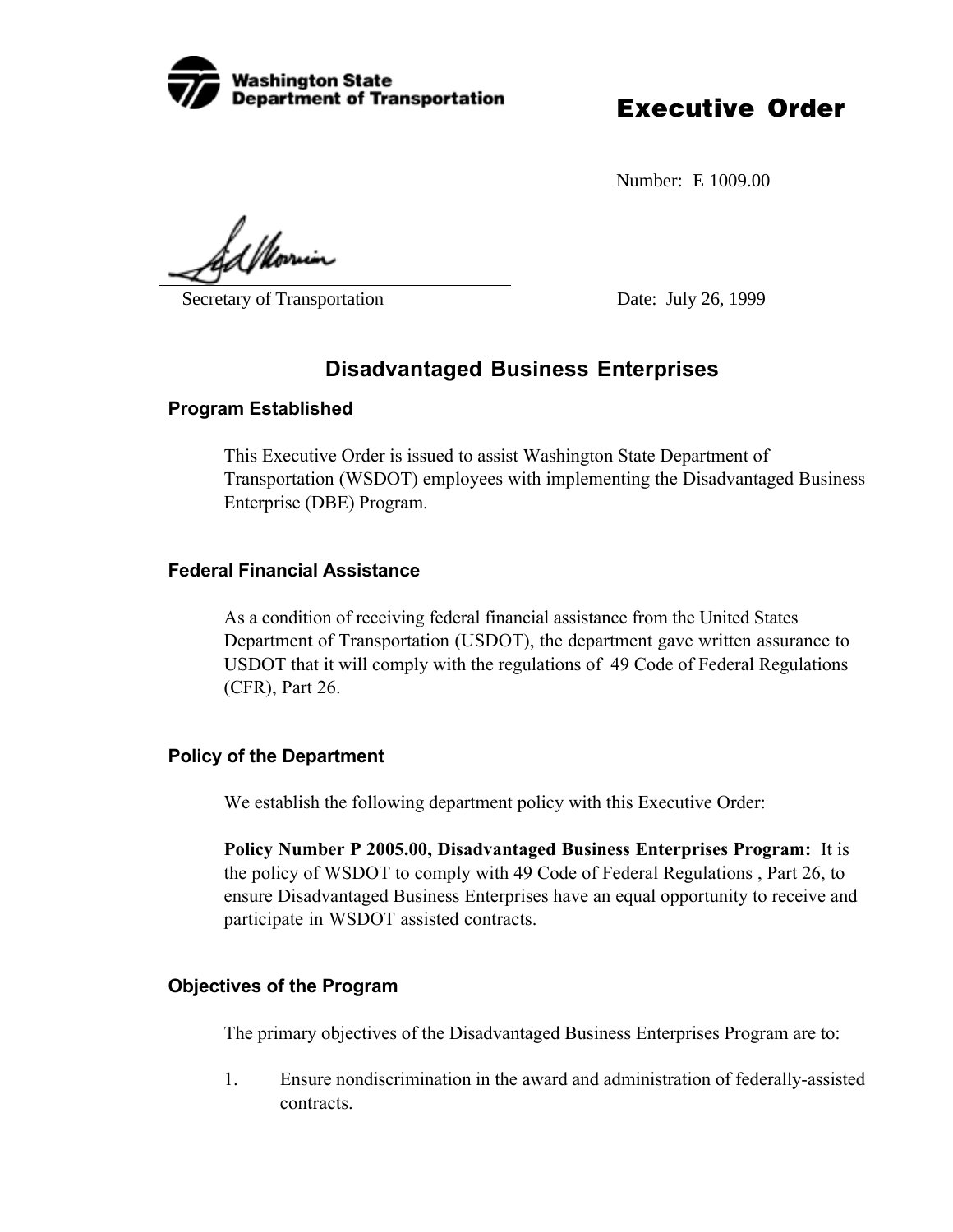- 2. Create a level playing field on which DBEs can compete fairly for federally assisted contracts.
- 3. Ensure that the DBE Program complies with applicable laws.
- 4. Ensure that a firm meets 49 CFR Part 26 eligibility standards before being permitted to participate in the DBE Program.
- 5. Help remove barriers to DBE participation in WSDOT assisted contracts.
- 6. Assist the development of firms so that they may compete successfully in the market place outside of the DBE Program.

#### **Office of Equal Opportunity Role and Responsibilities**

The Director of the Office of Equal Opportunity is the department's DBE Liaison Officer. The DBE Liaison Officer is responsible for implementing all aspects of the DBE Program. This effort has the same priority as compliance with all other legal obligations incurred by WSDOT in its financial assistance agreements with the USDOT.

#### **Distribution**

This Executive Order and Policy Statement will be sent to the standard department statewide distribution list. This includes the Transportation Commission, the Executive Board, and all organizations within the department. It will also be distributed to both DBE and non-DBE businesses through the DBE Plan Book distribution, DBE Program training workshops, DBE Support Services Program, and elsewhere to ensure the widest possible distribution.

*Alternate Formats:* Persons with disabilities may request this information be prepared and supplied in alternate forms by calling collect (360) 664-9009. Deaf and hearing impaired people call 1-800-838-6388 or 705-6980 for Olympia residents. (TTY relay service).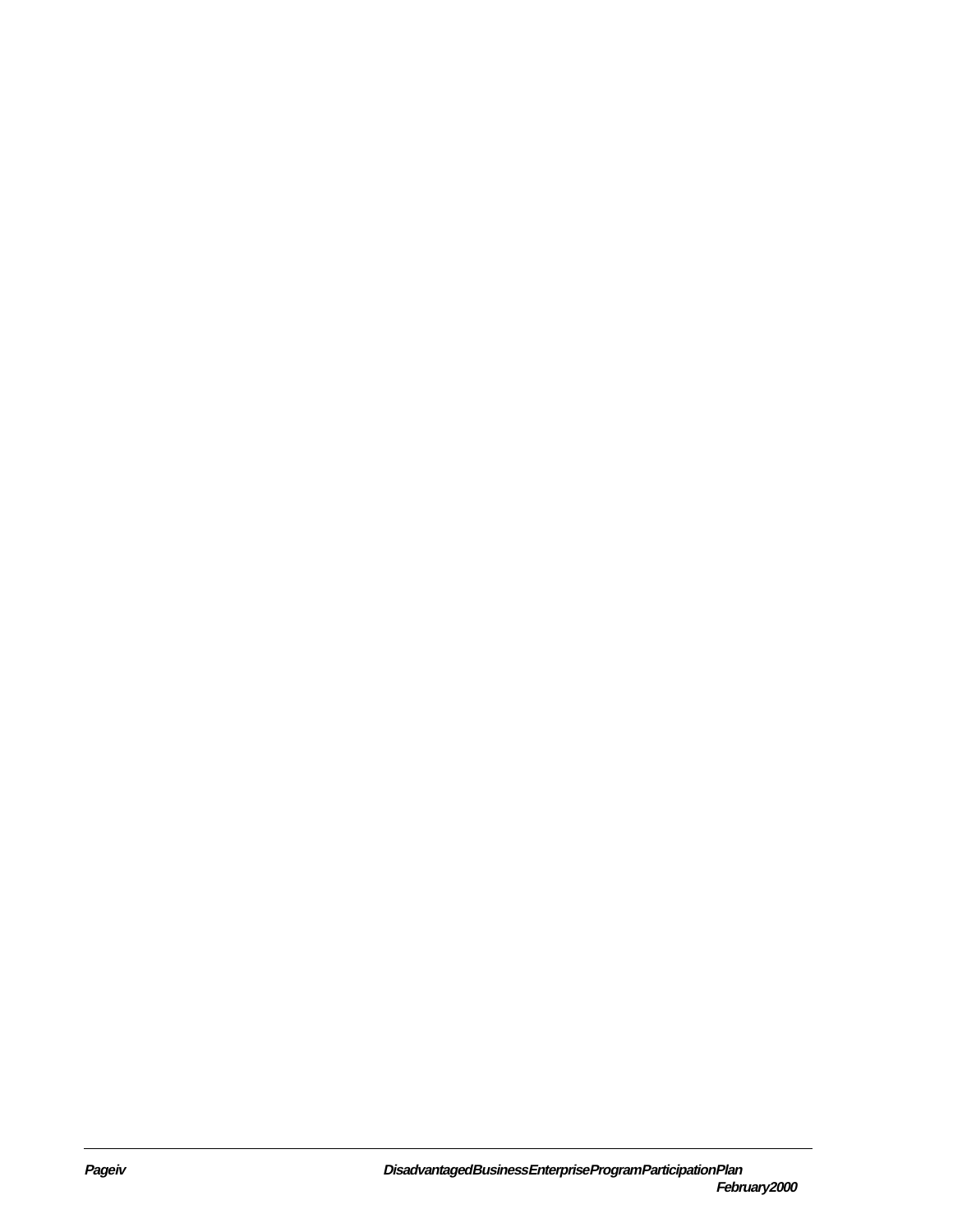## **Washington State Department of Transportation**

### **Disadvantaged Business Enterprise Program**

## <span id="page-9-0"></span>**49 Code of Federal Regulations Part 26 Participation by Disadvantaged Business Enterprises in the Department of Transportation Financial Assistance Programs**

#### **I. Purpose**

The purpose of the Disadvantaged Business Enterprise (DBE) Program is to provide equal opportunity to minorities and women in contracting. The Washington State Department of Transportation (WSDOT) has developed guidelines and procedures to ensure that DBEs have an equitable opportunity to compete for contracts, subcontracts, and agreements.

WSDOT endeavors to provide assurances to the U.S. Department of Transportation (USDOT) that WSDOT and its subrecipients of federal financial assistance will comply with federal mandates regarding the DBE Program.

A. Scope

This program applies to USDOT federal financial assistance where WSDOT and its subrecipients expends federal aid funds authorized by Title I, III, V, and VI of the Intermodal Surface Transportation Efficiency Act of 1991 (ISTEA), Pub. L. 102-240, 105 Stat. 1914, or Titles I, III, and V of the 1998 Transportation Equity Act for the 21st Century (TEA-21), Pub. L. 105-178, 112 Stat. 107, Federal Transit Laws in Titles 49 U.S.C., and 49 U.S.C. 47101, et seq.

The DBE Program also applies to federally-funded non-construction programs. Efforts will be made to provide a level playing field for DBE participation in USDOT funded construction, procurement, and consultant contracts. Contract administrators will solicit DBE participation in all contracts that lend themselves to such participation.

B. Authority and Applicable Laws

The USDOT Regulations (49 CFR Part 26) published in the Federal Register, Volume 64 No. 21, dated February 2, 1999, established a requirement that all recipients of USDOT program funds establish a DBE Program. The regulations are applicable both to WSDOT's federal aid construction and to its nonconstruction activities.

Title VI of the Civil Rights Act of 1964 prohibits discrimination based on race, color, national origin, and sex in the provision of benefits and services resulting from federally assisted programs and activities.

The program is also subject to the following authorities, 23 U.S.C. 324; 42 U.S.C. 200d et seq.; 49 U.S.C. 1615, 47107, 47113, 47123; Sec. 1101(b), Pub. L. 105-178, 112 Stat. 107, 113.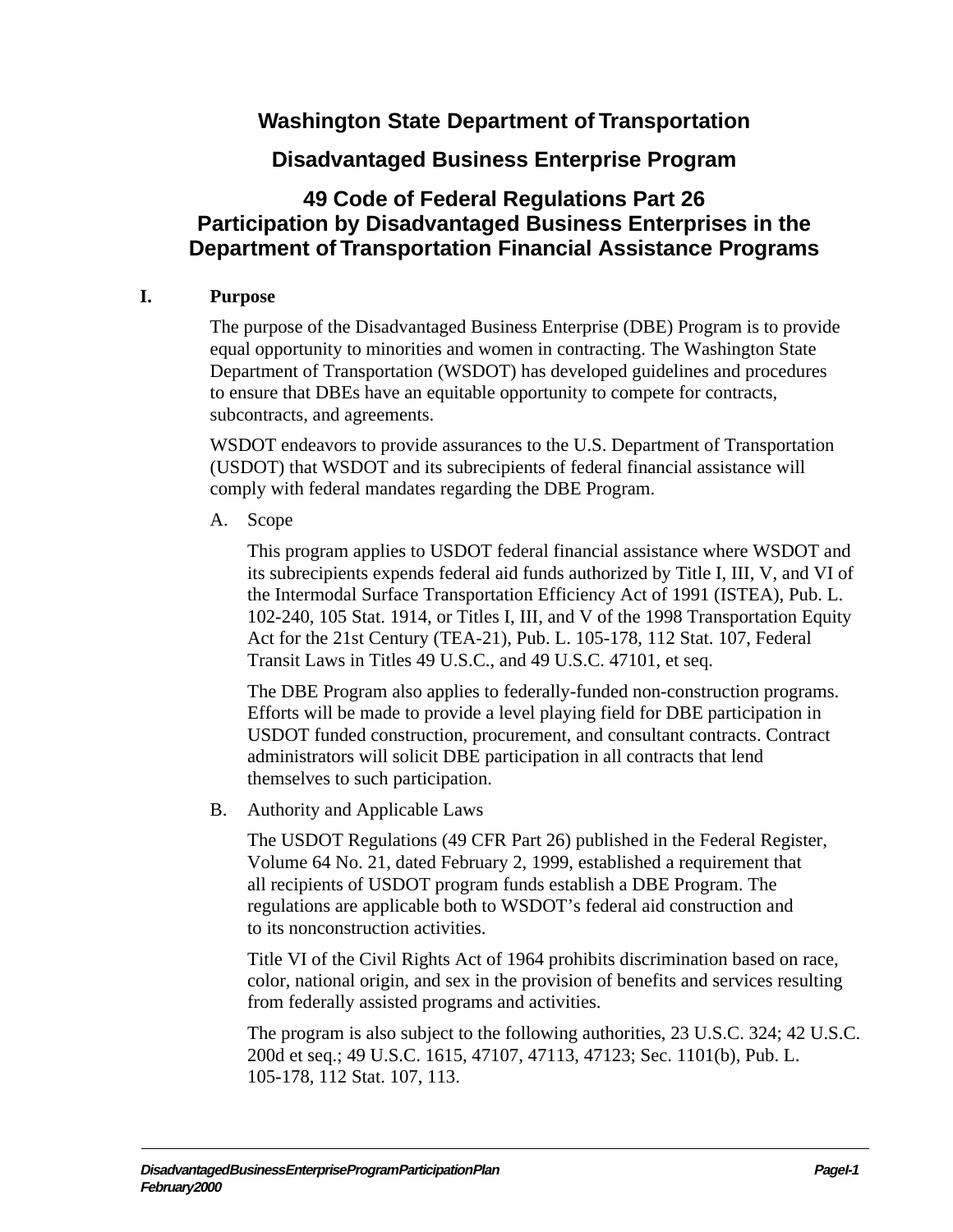All manuals, policy statements, and directives used or relied upon by WSDOT or any of its subrecipients or agents to implement the DBE program shall be deemed to be revised to correspond to the provisions of this DBE Plan. In the event of any conflict between the DBE Plan or any of its provisions, with any manual, policy statement, or directive relied upon by WSDOT or any of its subrecipients or agents in the implementation of the DBE program, the DBE Plan as approved, including any approved later revisions, shall prevail.

Where there is a conflict, federal law prevails over state law.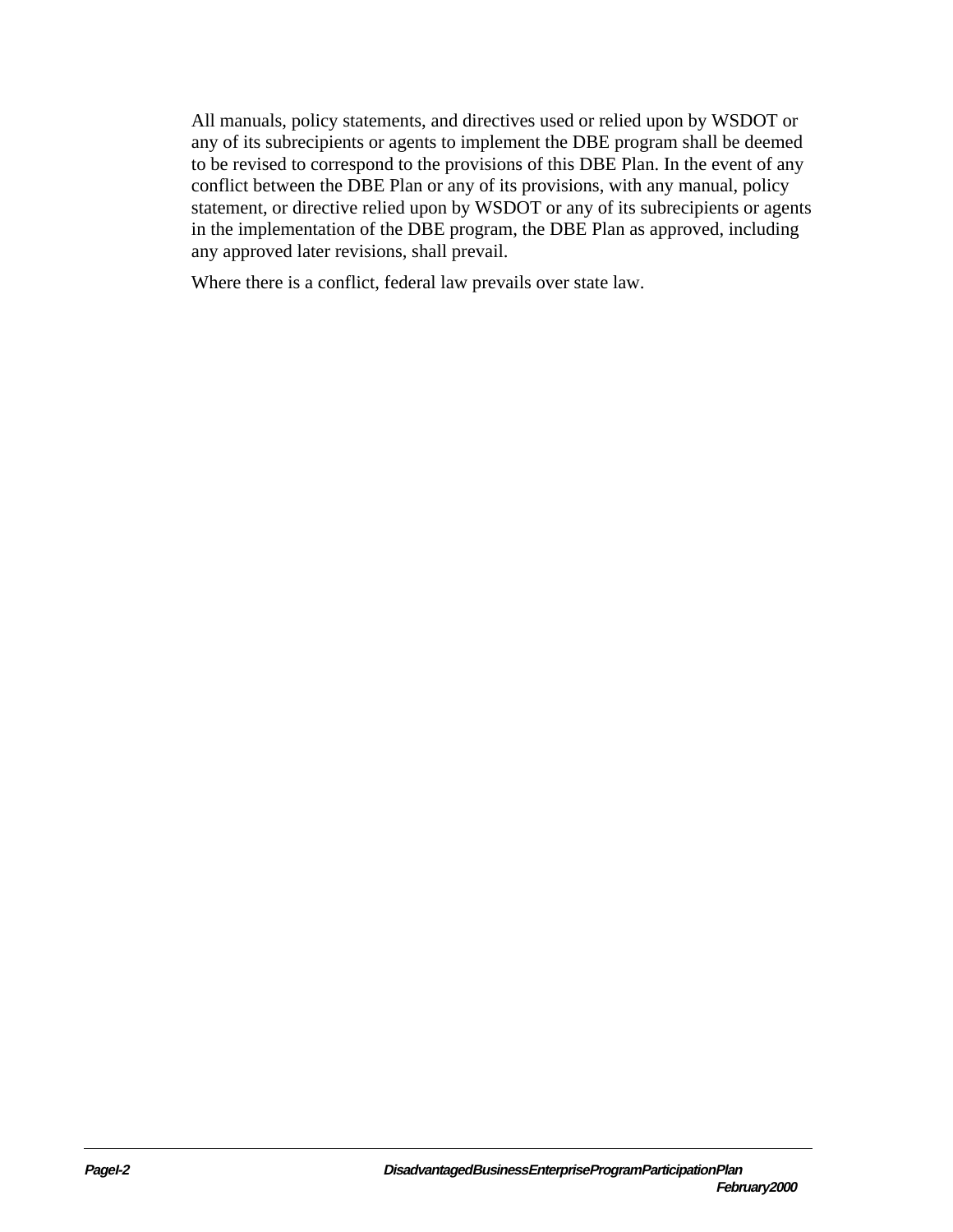#### <span id="page-11-0"></span>**II. Applicable Recipients**

Pursuant to 49 CFR Part 26.3, this plan applies to recipients of the following types of funds:

- A. Federal Aid Highway Funds authorized under Titles I (other than Part B) and V-B of the Intermodal Surface Transportation Efficiency Act of 1991 (ISTEA) Pub. L. 102-240, 105 Stat. 1914, or Titles I, III, and V of the Transportation Equity Act for the 21st Century (TEA-21), Pub. L. 105-178, 112 Stat. 107.
- B. Federal Transit Funds authorized by Title I, III, V and VI of ISTEA, Pub. L. 102-240 or by federal transit laws in Title 49, U.S. Code, or Titles I, III, and V of TEA-21, Pub. L. 105-178.
- C. Airport Funds authorized by 49 U.S.C. 47101, et seq.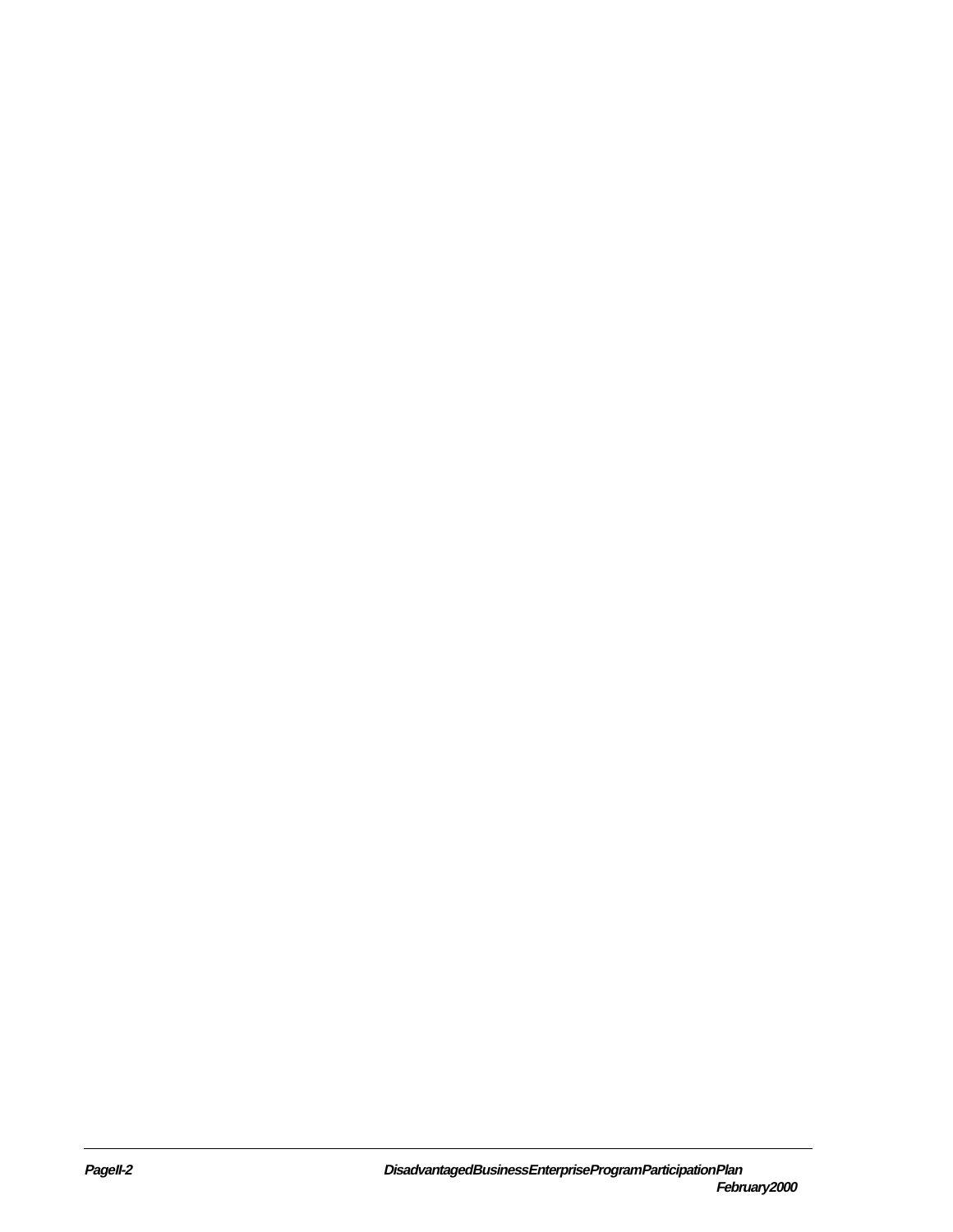#### <span id="page-13-0"></span>**III. Definitions**

The following definitions are referenced in 49 CFR Part 26.5:

- A. **Affiliation** has the same meaning the term has in the Small Business Administration (SBA) regulations, 13 CFR Part 121.
	- 1. Except as otherwise provided in 13 CFR Part 121, concerns are affiliates of each other when, either directly or indirectly:
		- a. One concern controls or has the power to control the other, or
		- b. A third party or parties controls or has the power to control both, or
		- c. An identity of interest between or among parties exists such that affiliation may be found.
	- 2. In determining whether affiliation exists, it is necessary to consider all appropriate factors, including common ownership, common management, and contractual relationships. Affiliates must be considered together in determining whether a concern meets small business size criteria and the statutory cap on the participation of firms in the DBE program.
- B. **Affirmative Action** means; positive activities undertaken to eliminate discrimination and effects of past discrimination and to ensure nondiscrimination practices in the future.
- C. **Alaska Native** means; a citizen of the United States who is a person of one-fourth degree or more Alaska Indian (including Tsimshian Indians not enrolled in the Metlaktla Indian Community), Eskimo, or Aleut blood, or a combination of those bloodlines. The term includes, in the absence of proof of a minimum blood quantum, any citizen whom a Native village or native group regards as an Alaska Native if their father or mother is regarded as an Alaska Native.
- D. **Alaska Native Corporation (ANC)** means; any Regional Corporation, Village Corporation, Urban Corporation, or Group Corporation organized under the laws of the State of Alaska in Accordance with the Alaska Native Claims Settlement Act, as amended (43U.S.C. 1601, et seq.).
- E. **Challenge** means; a formal filing by a third party to rebut the presumption that a particular individual is socially and economically disadvantaged.
- F. **Compliance** means; that a recipient has correctly implemented the requirements of 49 CFR Part 26.
- G. **Condition of Award** means; the condition(s) of the formal decision of the Contracting Agency to accept the lowest responsible and responsive bidder for the work.
- H. **Consultant** means; one who gives expert or professional advice.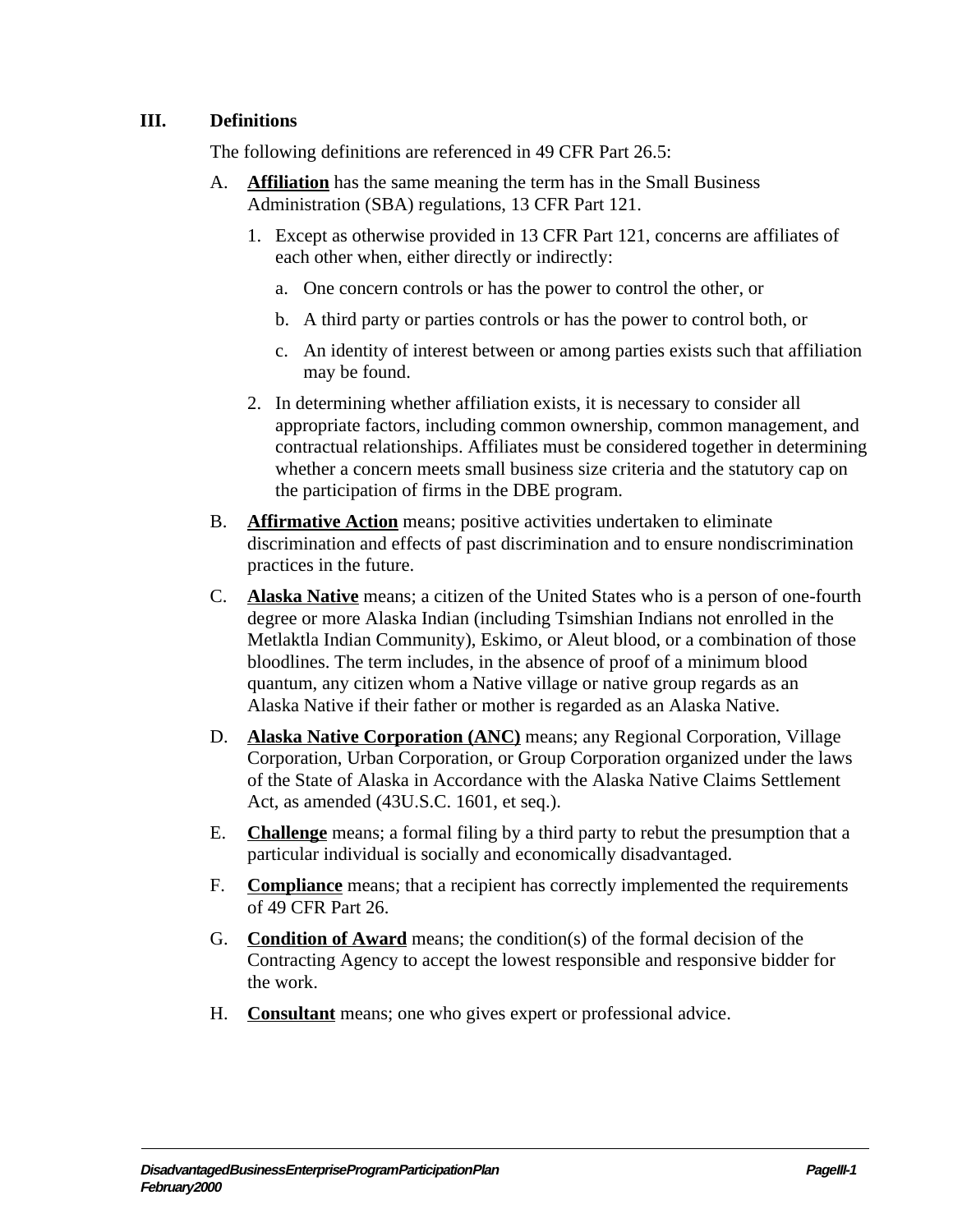- I. **Contract** means; a legally binding relationship obligating a seller to furnish supplies or services (including, but not limited to, construction and professional services) and the buyer to pay for them. For purposes of this part, a lease and agreement is considered to be a contract.
- J. **Contracting Agency** means; any agency that administers contracts using USDOT funds.
- K. **Contracting Opportunity** means; any decision by a recipient or contractor to institute a procurement action to obtain a produce or service commercially (as opposed to intergovernmental actions).
- L. **Contractor** means; one who participates through a contract or subcontract (at any tier), in a USDOT-assisted highway, transit, or airport program.
- M. **Disadvantaged Business Enterprise or DBE** means; a for-profit small business concern:
	- 1. That is at least 51 percent owned by one or more individuals who are both socially and economically disadvantaged or, in the case of a corporation, in which 51 percent of the stock is owned by one or more such individuals; and
	- 2. Whose management and daily business operations are controlled by one or more of the socially and economically disadvantaged individuals who own it.
- N. **Goal** means; a numerically expressed objective which recipients or contractors are required to make good faith efforts to achieve.
- O. **Good Faith Efforts** means; efforts to achieve a DBE goal or other requirement of CFR 49 Part 26 which, by their scope, intensity, and appropriateness to the objective, can reasonably be expected to fulfill the program requirements. Specific actions are delineated under Appendix A of 49 CFR Part 26.
- P. **Immediate Family Member** means; father, mother, husband, wife, son, daughter, brother, sister, grandmother, grandfather, grandson, granddaughter, mother-in-law, or father-in-law.
- Q. **Indian Tribe** means; any Indian tribe, band, nation, or other organized group or community of Indians, including any ANC, which is recognized as eligible for the special programs and services provided by the United States to Indians because of their status as Indians, or is recognized as such by the State in which the tribe, band, nation, group, or community resides. See definition of " tribally-owned concern" in this section.
- R. **Joint Venture** means; an association of a DBE firm and one or more other firms to carry out a single, for profit business enterprise, for which the parties combine their property, capitol, efforts, skills and knowledge, and in which the DBE is responsible for a distinct, clearly defined portion the work of the contract and whose share in the capital contribution, control, management, risks, and profits of the joint venture are commensurate with its ownership interest.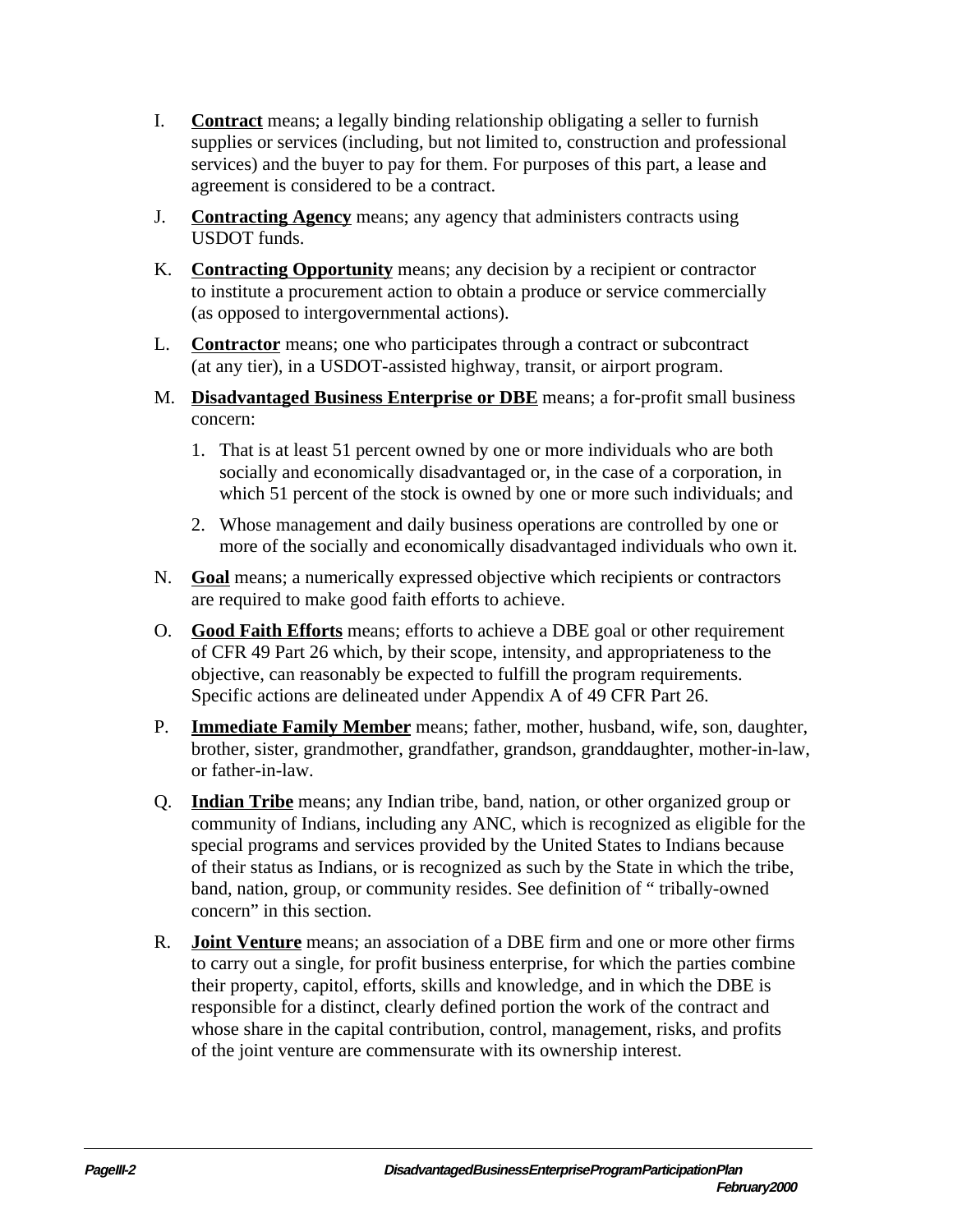- S. **Native Hawaiian** means; any individual whose ancestors were natives prior to 1778, of the area which now comprises the State of Hawaii.
- T. **Native Hawaiian Organization** means; any community service organization serving Native Hawaiians in the State of Hawaii which is a not-for-profit organization chartered by the State of Hawaii, is controlled by Native Hawaiians, and whose business activities will principally benefit such Native Hawaiians.
- U. **Noncompliance** means; that a recipient or subrecipient has not correctly implemented the requirements of 49 CFR Part 26.
- V. **Operating Administration (OA)** means; any of the following parts of the USDOT: the Federal Aviation Administration (FAA), Federal Highway Administration (FHWA), and Federal Transit Administration (FTA). The "administrator" of an operating administration includes his or her designees.
- W. **Personal Net Worth** means; the net value of the assets of an individual remaining after total liabilities are deducted. An individual's personal net worth does not include: The individuals ownership interest in an applicant or participating DBE firm and the individual's equity in his or her primary place of residence. An individual's personal net worth includes only his or her own share of assets held jointly or as community property with the individual's spouse.
- X. **Primary Industrial Classification** means; the four digit Standard Industrial Classification (SIC) code designation which best describes the primary business of a firm. The SIC code designations are described in the Standard Industry Classification Manual. As the North American Industrial Classification System (NAICS) replaces the SIC system, references to SIC codes and the SIC Manual are deemed to refer to the NACS manual and applicable codes.
- Y. **Primary Recipient** means; a recipient which USDOT financial assistance and passes some or all of it on to another recipient.
- Z. **Principal Place of Business** means; the business location where the individuals who manage the firm's day-to-day operations spend most working hours and where top management's business records are kept. If the offices from which management is directed and where business records are kept are in different locations, the recipient will determine the principal place of business for DBE program purposes.
- AA. **Program** means; any undertaking on a recipient's part to use USDOT financial assistance, authorized by the laws to which this part applies.
- BB. **Quotas** means; proportional share, as of goods, assigned to a group or to each member of a group.
- CC. **Race-Conscious measure or program** means; one that is focused specifically on assisting only DBEs, including women-owned DBEs.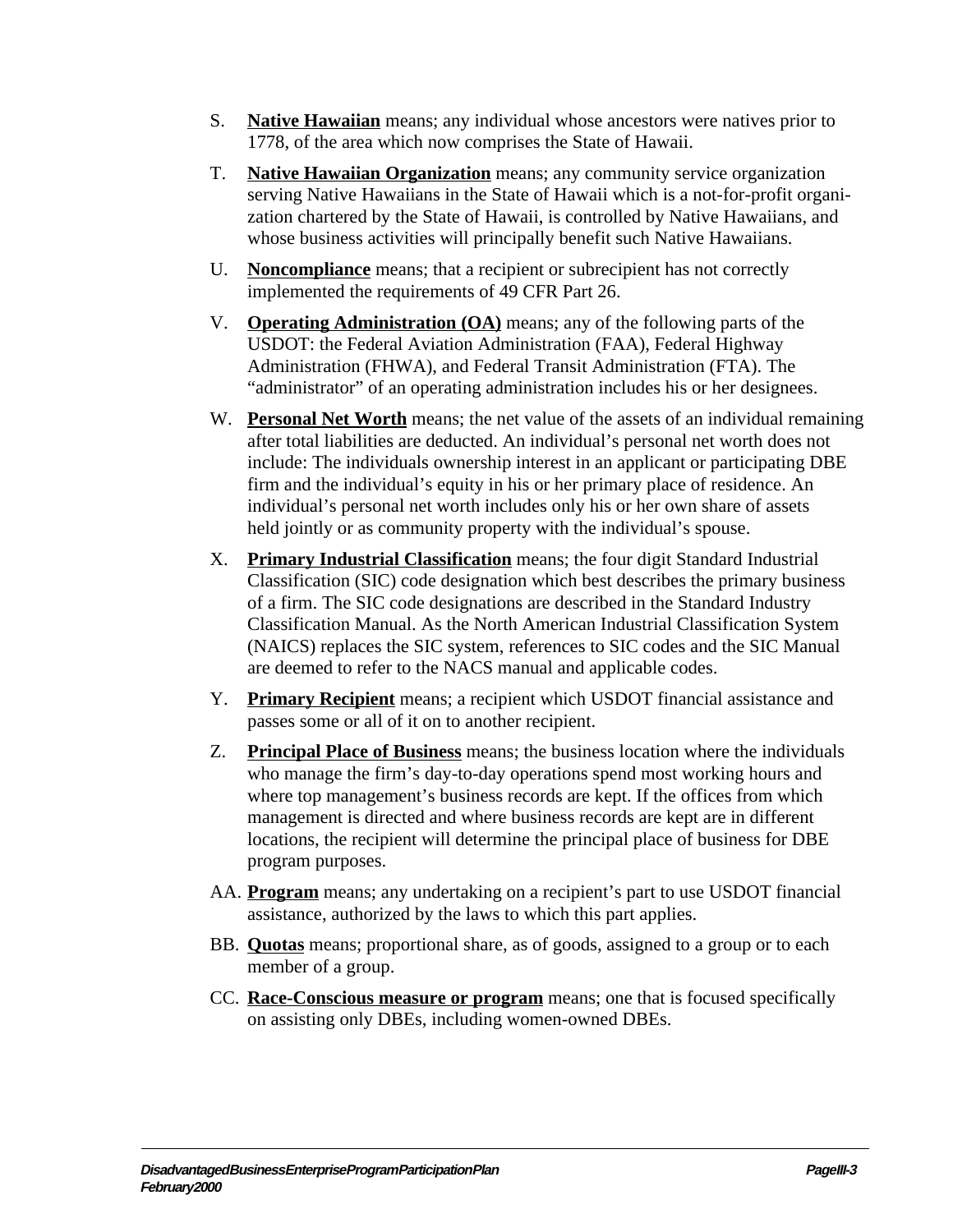- DD. **Race-Neutral measure or program** means; one that is, or can be, used to assist all small businesses. For the purpose of 49 CFR Part 26, race-neutral includes gender-neutrality.
- EE. **Recipient** (to include subrecipient) means; any entity, public or private, to which USDOT financial assistance is extended, whether directly or through another recipient, through the programs of the FAA, FHWA, or FTA, or who has applied for such assistance.
- FF. **Secretary** means; the Secretary of Transportation for WSDOT or his/her designee.
- GG. **Set-Aside** means; a contracting practice restricting eligibility for the competitive award of a contract solely to DBE firms.
- HH. **Small Business Administration (SBA)** means; the United States Small Business Administration.
- II. **Small Business Concern** means; with respect to firms seeking to participate as DBEs in USDOT-assisted contracts, a small business concern as defined pursuant to Section 3 of the Small Business Act and SBA regulations implementing it (13 CFR Part 121) that also does not exceed the cap on average annual gross receipts specified in 49 CFR Part 26.65 (b).
- JJ. **Socially and Economically Disadvantaged Individual** means; any individual who is a citizen (or lawfully admitted permanent resident) of the United States and who is:
	- 1. Any individual who a recipient finds to be socially and economically disadvantaged on a case-by-case basis.
	- 2. Any individual in the following groups, members of which are rebuttably presumed to be socially and economically disadvantaged:
		- a. "Black Americans" which includes having persons of origins in any of the Black racial groups of Africa;
		- b. "Hispanic Americans" which includes persons of Mexican, Puerto Rican, Cuban, Dominican, Central or South American, or other Spanish or Portuguese culture, regardless of race;
		- c. "Native Americans" which includes persons who are American Indians, Eskimos, Aleuts, or Native Hawaiians;
		- d. "Asian-Pacific Americans," which includes persons whose origins are from Japan, China, Taiwan, Korea, Burma (Meaner), Vietnam, Laos, Cambodia (Kampuchea), Thailand, Malaysia, Indonesia, the Philippines, Brunei, Samoa, Guam, the U.S. Trust Territories of the Pacific Islands (Republic of Palau), the Commonwealth of the Northern Mariansas Islands, Macao, Fiji, Tonga, Kirbati, Juvalu, Naura, Federated States of Micronesia, or Hong Kong;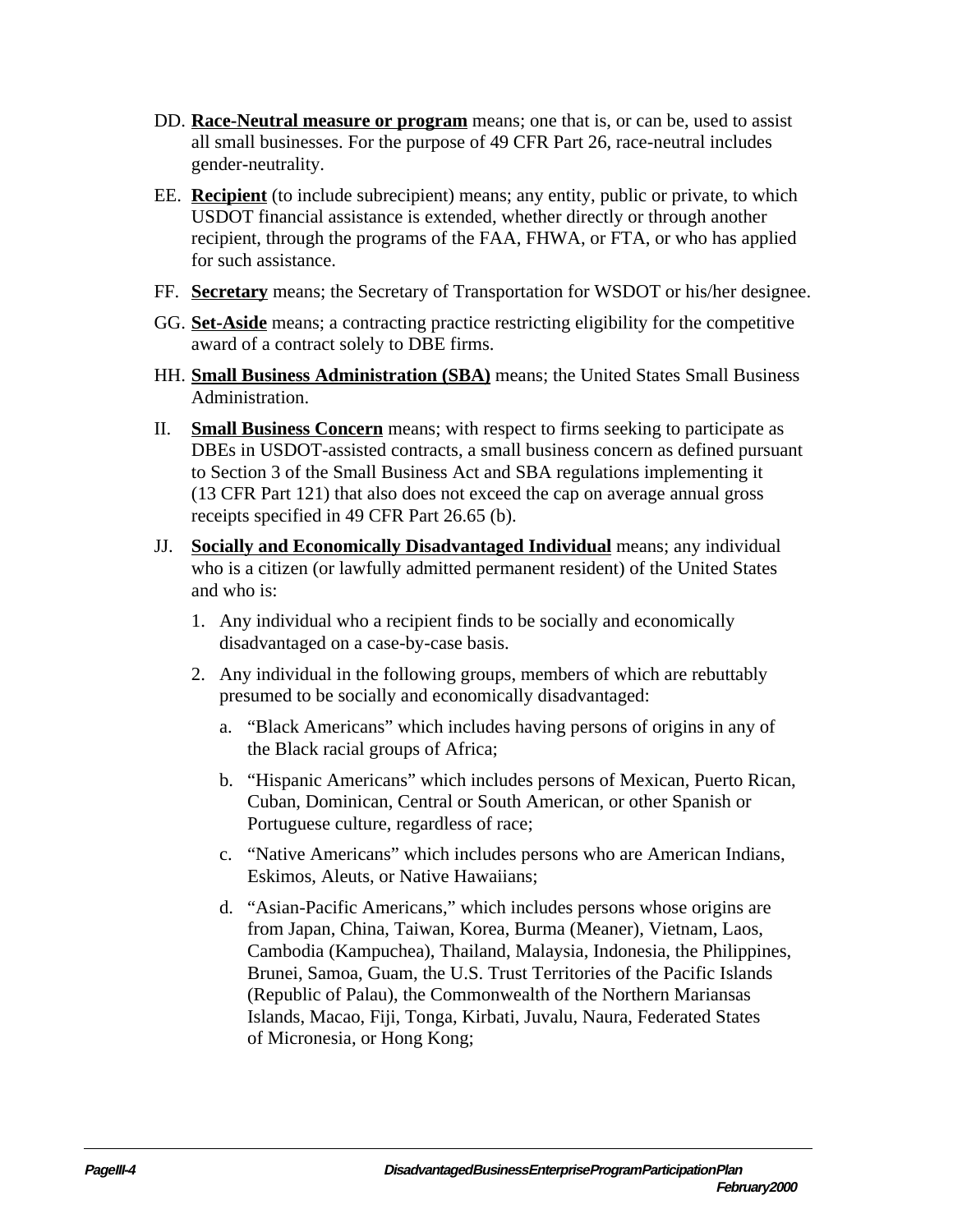- e. "Subcontinent Asian American," which includes persons whose origins are from India, Pakistan, Bangladesh, Bhutan, the Maldives Islands, Nepal, or Sri Lanka;
- f. Women;
- g. Any additional groups whose members are designated as socially and economically disadvantaged by the SBA, at such time as the SBA designation becomes effective.
- KK. **Transit Vehicle** is; a vehicle used by an FTA recipient, e.g., bus, railcar, or van, for the primary program purpose of public mass transportation (this definition does not include locomotives or ferry boats).
- LL. **Transit Vehicle Manufacturer (TVM)** is; a manufacturer of vehicles used by FTA recipients for the primary program purpose of public mass transportation, e.g., buses, railcars, vans. The term does not apply to firms which rehabilitate old vehicles or to manufacturers of locomotives or ferry boats. The term also refers to distributors and/or dealers in transit vehicles with respect to requirements of 49 CFR Part 26.
- MM. **Tribally-Owned concern** means; any concern at least 51 percent owned by an Indian tribe as defined in 49 CFR Part 26.
- NN. **Unified Planning Work Program (UPWP)** means; a listing of planning projects proposed for funding by FTA.
- OO. **USDOT** means; the United States Department of Transportation, including the Office of the Secretary, the Federal Highway Administration (FHWA), the Federal Transit Administration (FTA), and the Federal Aviation Administration (FAA).
- PP. **USDOT-Assisted Contract** means; any contract between a recipient and a contractor (at any tier) funded in whole or in part with USDOT financial assistance, including letters of credit or loan guarantees, except a contract solely for the purchase of land.
- QQ. **WSDOT** means; the Washington State Department of Transportation.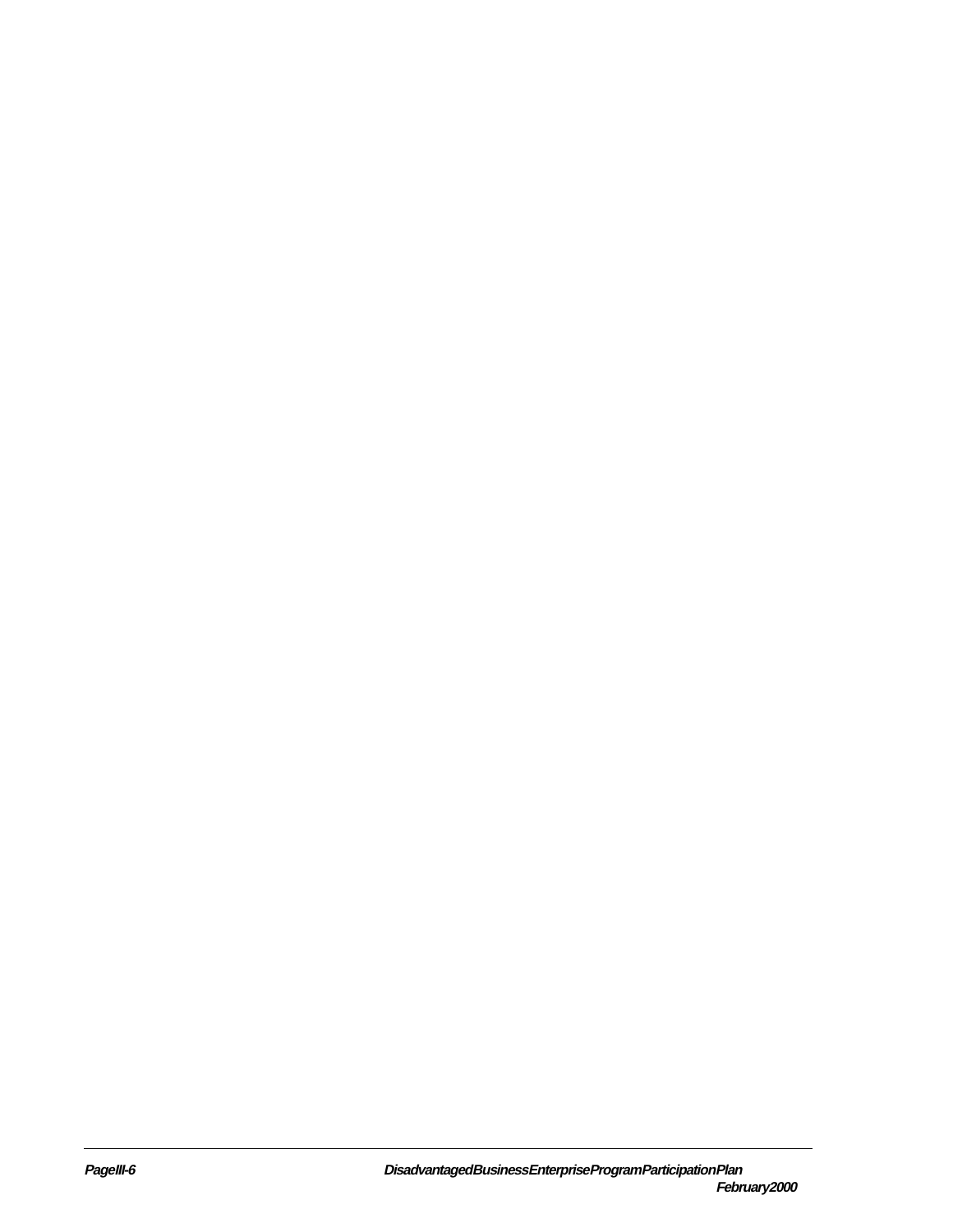#### <span id="page-19-0"></span>**IV. Nondiscrimination**

Pursuant to 49 CFR Part 26.7, WSDOT and its subrecipients shall not exclude any person from participation in, deny any person the benefits of, otherwise discriminate against anyone in connection with the award and performance of any contract covered by 49 CFR Part 26 on the basis of race, color, sex, or national origin.

In the administration of its DBE program, WSDOT and its subrecipients shall not, directly or through contractual or other arrangements, use criteria or methods of administration that have the effect of defeating or substantially impairing accomplishment of the objectives of the DBE program with respect to individuals of a particular race, color, sex, or national origin.

Any subrecipient, contractor, subcontractor, or consultant who believes they have been discriminated against based on the aforementioned factors may file a complaint using the WSDOT External Discrimination Complaint Procedure (Appendix 1).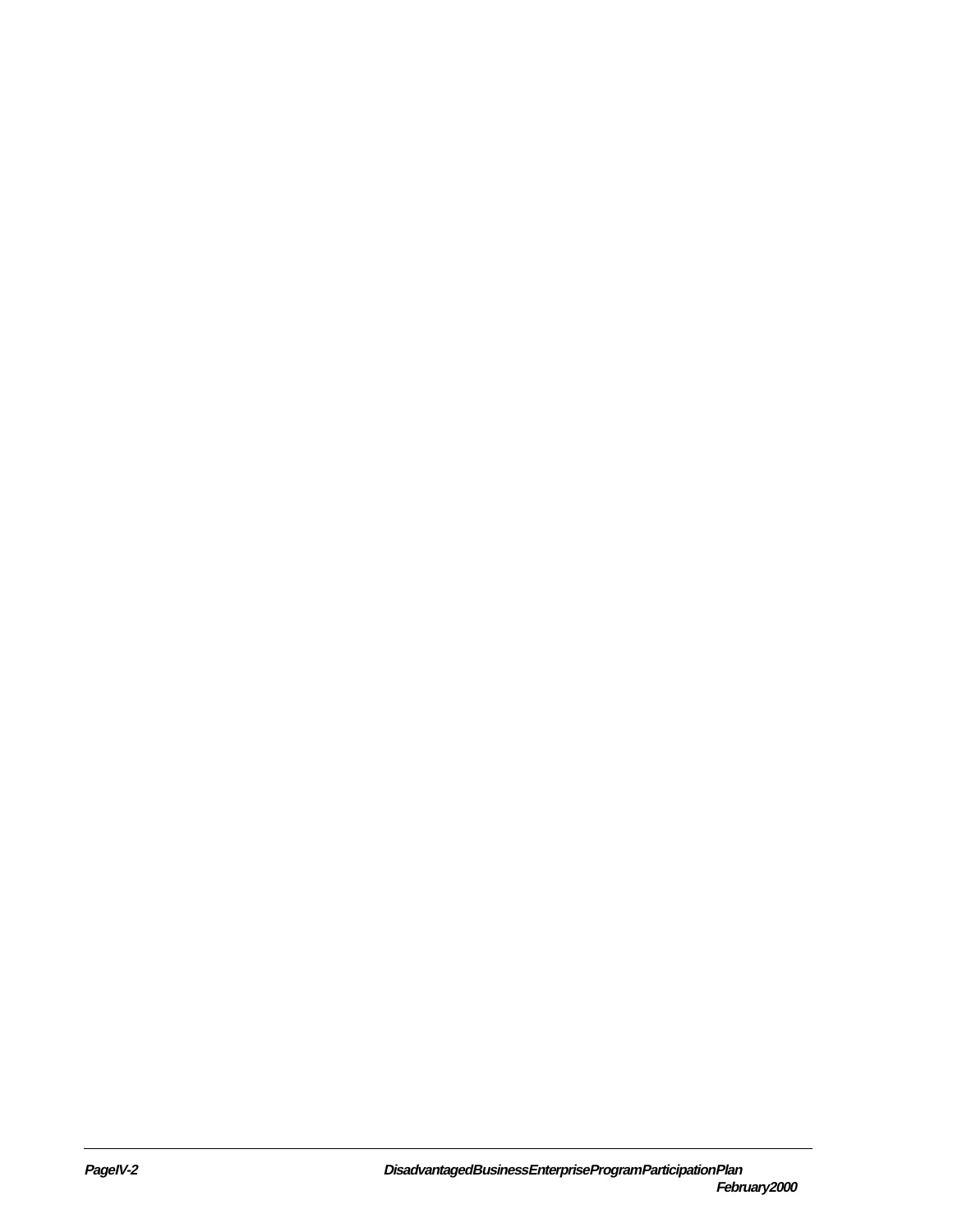#### <span id="page-21-0"></span>**V. USDOT Issued Guidance and Interpretations**

Only guidance and interpretations (including interpretations set forth in certification appeal decisions) consistent with 49 CFR Part 26 and issued after March 4, 1999 have definitive, binding effect in implementing the provisions of 49 CFR Part 26 and constitute the official position of the United States Department of Transportation.

The Secretary of Transportation, Office of the Secretary of Transportation, FHWA, FTA, and FAA may issue written interpretations of or written guidance concerning 49 CFR Part 26. Written interpretations and guidance are valid and binding, and constitute the official position of the U.S. Department of Transportation, only if they are issued under the signature of the U.S. Secretary of Transportation or if they contain the following statement:

*The General Counsel of the Department of Transportation has reviewed this document and approved it as consistent with the language and intent of 49 CFR Part 26.*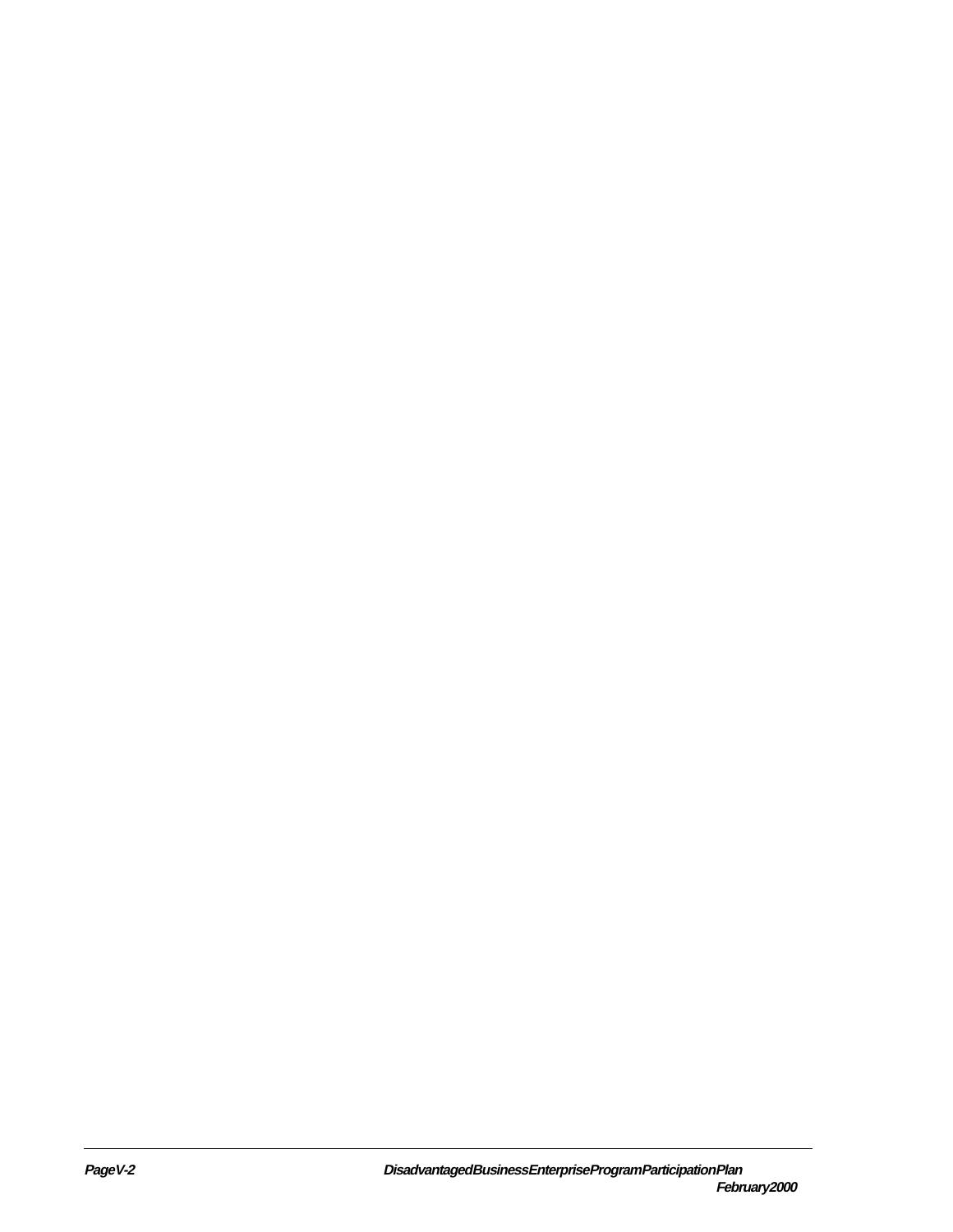#### <span id="page-23-0"></span>**VI. Records and Reports**

#### A. WSDOT and Subrecipients

In order to monitor the progress of its DBE program, WSDOT and its subrecipients will develop and maintain a record keeping system which will identify and assess DBE contract awards, prime contractors' progress in achieving DBE subcontract goals, and other DBE affirmative action efforts. Specifically, WSDOT and its subrecipients will maintain records (for a period of seven years) showing:

- 1. Procedures followed by WSDOT and its subrecipients as set forth in this program, to identify and assess DBE contract awards and progress in achieving prescribed goals;
- 2. Specific efforts to identify and award contracts to DBEs;
- 3. Amount paid to each DBE subcontractor by a contractor and reported to the contracting agency on a quarterly basis; and
- 4. Amount paid to each DBE subcontractor by a contractor based on contractor's "Affidavit of Amounts Paid" and reported to the contracting agency once a year and/or obtained at the conclusion of each project.

These reports shall include as a minimum:

- 1. The number of contracts awarded to DBEs;
- 2. A description of the general categories of contracts awarded to DBEs;
- 3. The dollar value of contracts awarded to DBEs;
- 4. The percentage of the dollar value of all contracts awarded to DBEs; and
- 5. An indication of whether and the extent of which the percentage met or exceeded the goal specified in the application.

The records and reports required shall provide information relating to firms owned and controlled by minorities separately from information relating to firms owned and controlled by women.

Records shall be available upon request of an authorized officer or employee of the government.

WSDOT and its subrecipients shall submit reports conforming in frequency and format to existing contract reporting requirements of the applicable departmental element. Where no such contract reporting requirement exist, DBE reports shall be submitted quarterly.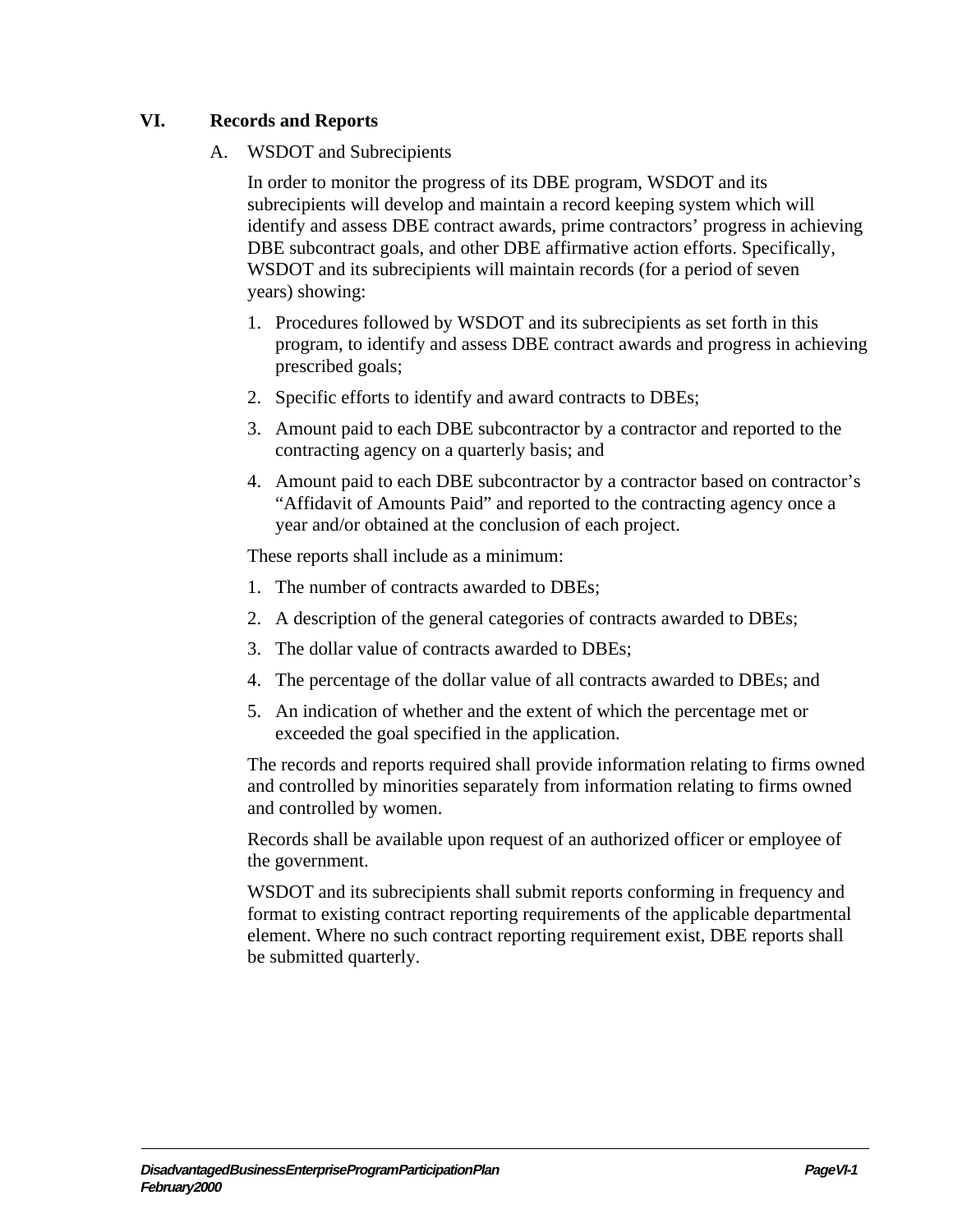#### <span id="page-24-0"></span>B. Contractor Bidders List

WSDOT and its subrecipients will also create and maintain a bidders list, consisting of all firms bidding on prime contracts and bidding or quoting subcontracts on USDOT-assisted projects. **The list shall include all firms that bid on prime contracts or bid or quote subcontracts (successful and unsuccessful) on USDOT-assisted projects, including both DBEs and non-DBEs.** The list shall also include the following information:

- 1. Firm name;
- 2. Firm address;
- 3. Firm's status as a DBE or non-DBE;
- 4. The age of the firm; and
- 5. The annual gross receipts of the firm.

In order to facilitate the receipt of this information, WSDOT will annually disseminate a "receipt directed" contractor survey to encourage all firms that have bid or quoted contracts to make themselves known to WSDOT and/or its subrecipients. If this method fails in its intent, WSDOT will make the submittal of this information a contract requirement.

- C. Prime Contractors and Subcontractors
	- 1. All records relating to the DBE program (including payments to DBEs) shall be maintained by the contractor and each subcontractor during the course of the project and preserved for a period of three years following the performance of the contract;
	- 2. The contractor or subcontractor shall make records pertaining to the DBE program (including subcontractor payment information) available for inspection, copying or transcription by authorized representatives of WSDOT, subrecipients, and/or USDOT and shall permit such representatives to interview employees as necessary;
	- 3. Through the use of an affidavit of subcontractor's payment (submitted by the prime on a quarterly basis), WSDOT and its subrecipients will keep a running tally of actual payments to DBE firms for work committed to them at the time of contract award; and
	- 4. WSDOT and its subrecipients will perform quarterly audits of contract payments to DBEs. The audit will review payments to DBE subcontractors to ensure that the actual amount paid to DBE subcontractors equals or exceeds the dollar amounts stated in the schedule of DBE participation.

Failure to submit the required records upon request or to make such records available may be grounds for sanction actions.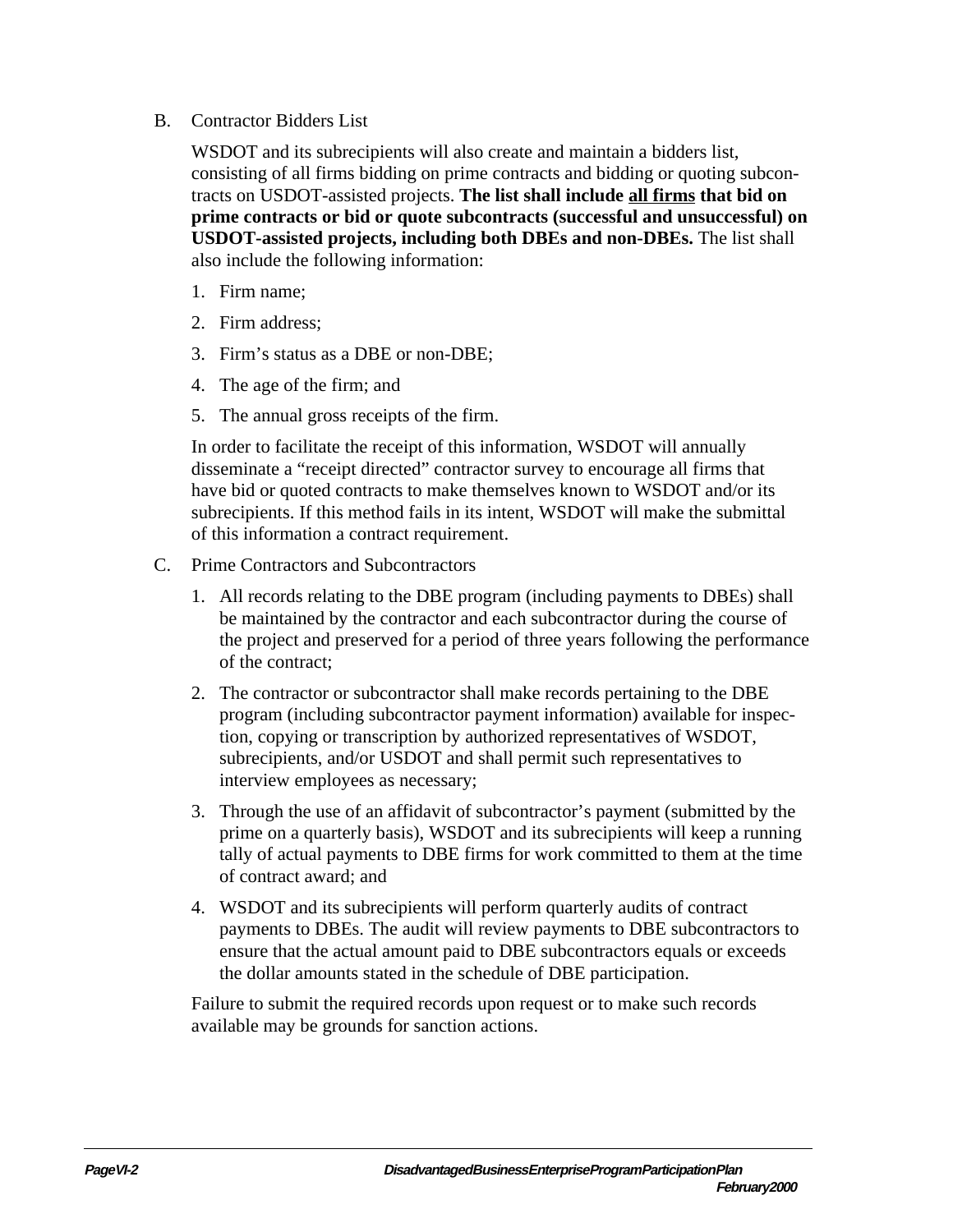#### <span id="page-25-0"></span>**VII. Assurances**

Pursuant to 49 CFR Part 26.13, WSDOT has signed the following assurance, applicable to all USDOT assisted contracts and subcontracts and their administration:

*The WSDOT shall not discriminate on the basis of race, color, national origin, or sex in the award and performance of any USDOT-assisted contract and/or agreement or in the administration of its DBE program or the requirements of 49 CFR Part 26. The WSDOT shall take all necessary and reasonable steps under 49 CFR Part 26 to ensure nondiscrimination in the award and administration of USDOT-assisted contract and agreements. The WSDOT's DBE program, as required by 49 CFR Part 26 and as approved by USDOT, is incorporated by reference in this agreement. Implementation of this program is a legal obligation and failure to carry out its terms shall be treated as a violation of this agreement. Upon notification to WSDOT of its failure to carry out its approved program, the Department may impose sanctions as provided for under Part 26 and may, in appropriate cases, refer the matter for enforcement under 18 U.S.C. 1001 and/or the Program Fraud Civil Remedies Act of 1986 (31 U.S.C. 3801 et seq.).*

The above assurance shall appear in all financial assistance agreements with WSDOT subrecipients.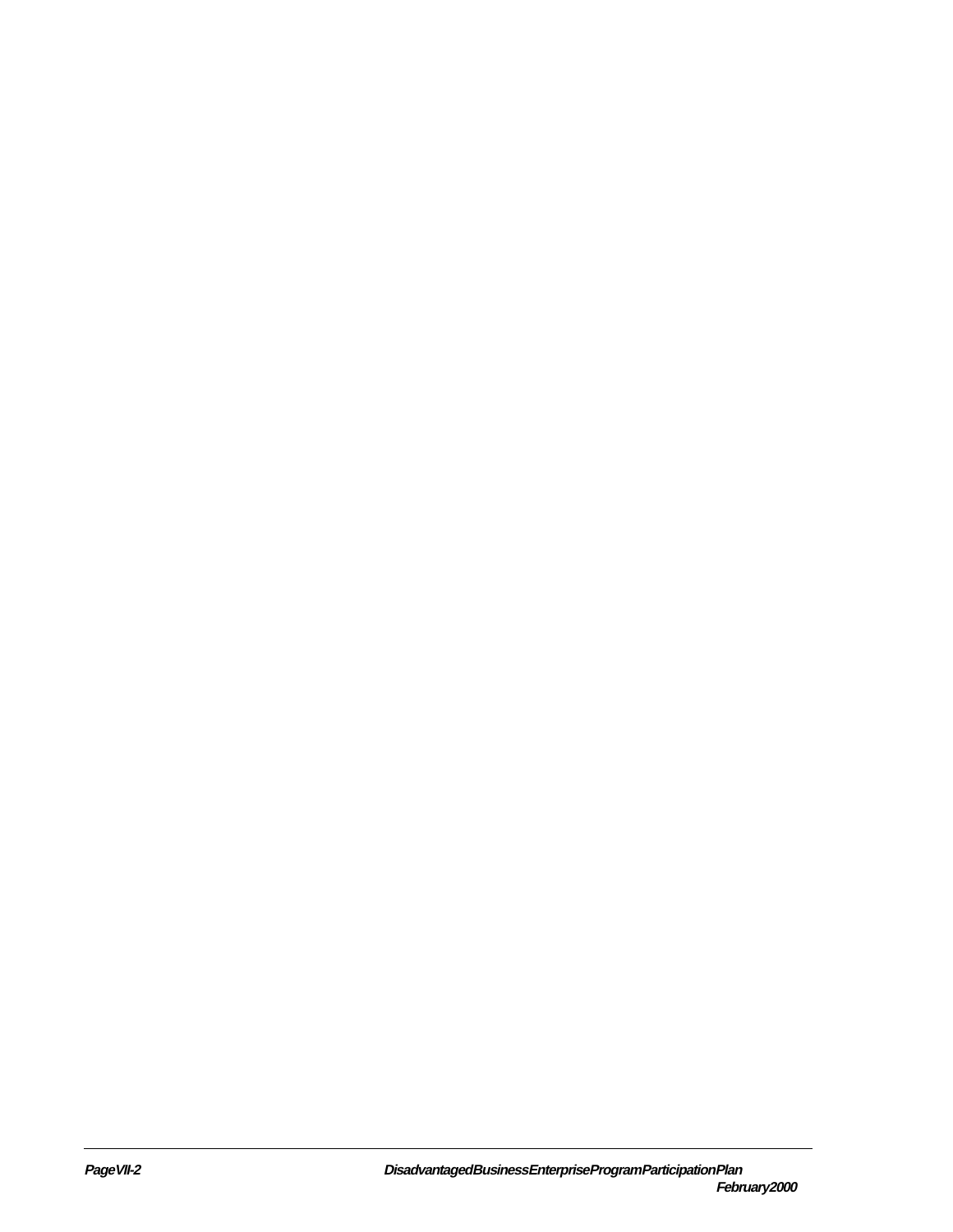#### <span id="page-27-0"></span>**VIII. Local Agency and Subrecipient Requirements**

- A. All subrecipients must follow the requirements of 49 CFR Part 26 including insertion of DBE clauses in grant agreements and contracts. WSDOT will require subrecipients to take all steps necessary to carry out all applicable parts of these regulations. The subrecipients will develop a DBE program as required by federal law, or adopt and abide by WSDOT's DBE program. WSDOT will make an effort to ensure the subrecipients comply with 49 CFR Part 26.
- B. Pursuant to 49 CFR Part 26.13, each contract a subrecipient signs with a contractor and each subcontract signed (all tiered) must include the following assurance:

*The contractor, subrecipient or subcontractor shall not discriminate on the basis of race, color, national origin, or sex in the performance of this contract. The contractor shall carry out applicable requirements of 49 CFR Part 26 in the award and administration of USDOT-assisted contracts and/or agreements. Failure by the contractor to carry out these requirements is a material breach of this contract, which may result in the termination of this contract and/or agreements or such other remedy as the recipient deems appropriate.*

1. Procedures

Upon approval of the WSDOT DBE Participation Plan by USDOT, all subrecipients shall be notified in writing by WSDOT's Highways and Local Programs Service Center (or Public Transportation and Rail Division for FTA subrecipients) that they must either adopt said document or prepare their own and submit it to WSDOT for approval by June 1 of each year.

2. Subrecipient Adoption of USDOT Approved WSDOT DBE Participation Plan

Subrecipients electing to adopt the WSDOT program document shall submit written confirmation of such action duly signed by the appropriate executive officer having legal authority to obligate the subrecipient.

WSDOT shall provide those subrecipients choosing to prepare their own program documents written notice of all document amendments. Subrecipients shall provide written confirmation of adoption and incorporation of such amendments. Subrecipients will be required to submit annually, overall DBE participation goals (by June 1) utilizing a WSDOT approved overall DBE goal setting methodology.

3. Subrecipients Preparation and Submission of a DBE Participation Plan to WSDOT for Approval

Subrecipients electing to prepare their own plan shall submit the plan to WSDOT for review and approval, signed by the appropriate executive officer. WSDOT shall provide written notice to subrecipients of plan deficiencies to be corrected prior to approval.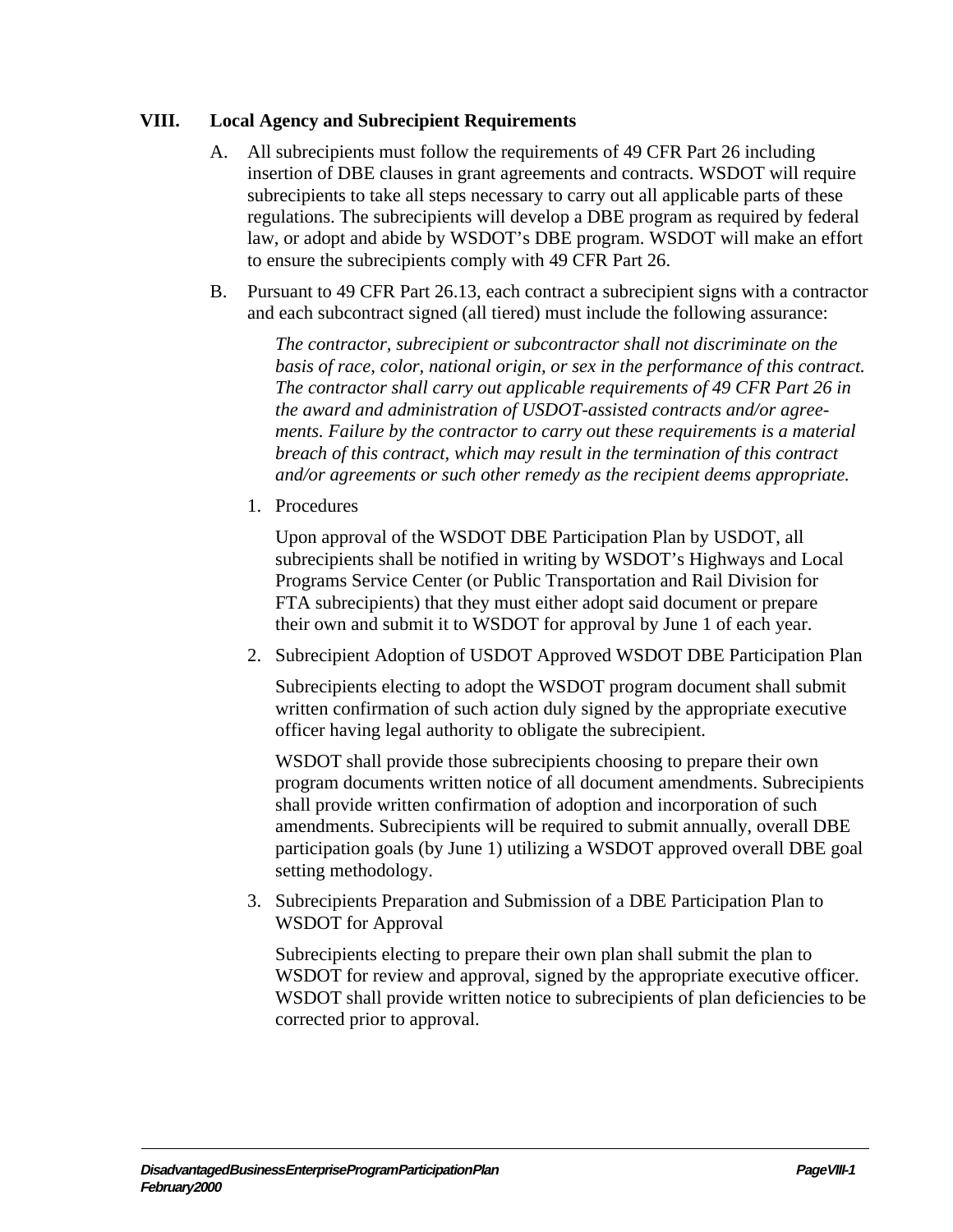After approval of the plan by WSDOT, subrecipients shall submit written requests to WSDOT's Highways and Local Programs Service Center (or Public Transportation and Rail Division for FTA subrecipients) for approval of all proposed amendments. Subrecipients will be required to submit annual updates to WSDOT reflecting program activities for the reporting period.

WSDOT will select and conduct reviews of subrecipients having adopted the WSDOT DBE Participation Plan to ensure program compliance.

Although WSDOT is no longer required to submit annual updates to USDOT, it will still require annual updates for all subrecipients who develop their own plans.

WSDOT will monitor all of its subrecipients activities through its Highways and Local Programs Service Center (or Public Transportation and Rail Division for FTA subrecipients) to ensure their complete implementation and compliance with the DBE Program Participation requirements. Subrecipients will be required to report their activities and results of the DBE program.

Assistance to subrecipients in the establishment and enforcement of the DBE goal requirements shall be provided through the WSDOT Highways and Local Programs Service Center (or Public Transportation and Rail Division for FTA subrecipients). The Office of Minority and Women Business Enterprises will make its directory of certified firms available to subrecipients.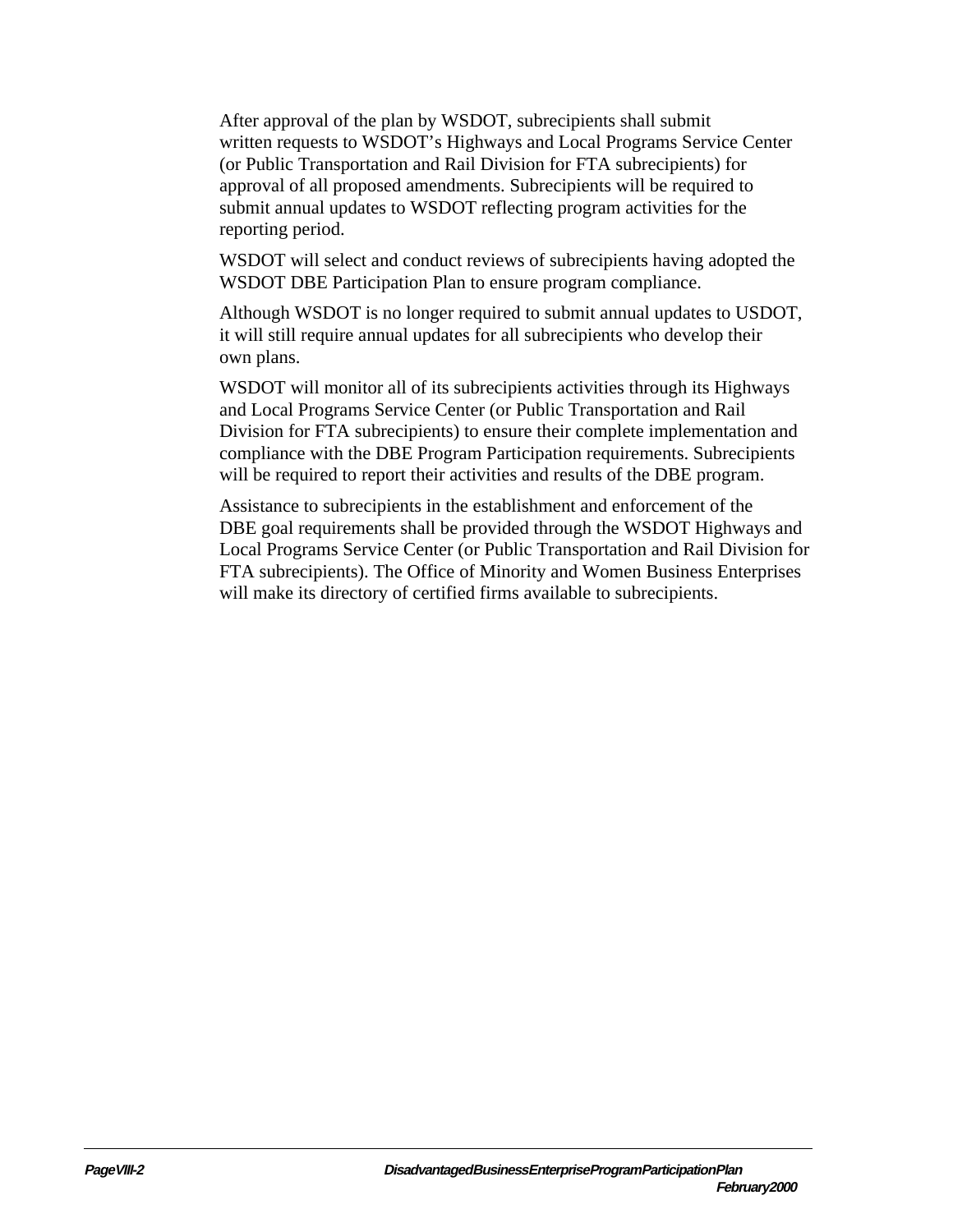#### <span id="page-29-0"></span>**IX. Liaison Officer**

#### A. Designation of Liaison/Responsibilities

In order to ensure compliance and consistency regarding the DBE Program, the Director, Office of Equal Opportunity (OEO), WSDOT, shall be designated as the DBE Liaison Officer, responsible for the development, management, and implementation of the department's DBE program. The Director will report directly to the Secretary of Transportation. The Director may delegate liaison authority to the Manager of the External Civil Rights Branch (ECRB). The Manager is responsible for the daily administration and implementation of the program and reports directly to the Director, OEO.

- 1. The Liaison Officer's responsibilities include, but are not limited to the following:
	- a. Obtaining approval of the DBE Policy Statement from the Secretary of Transportation;
	- b. Establishing program standards in accordance with federal regulations;
	- c. Evaluating the program's effectiveness;
	- d. Reviewing and approving the Annual Overall DBE Goal;
	- e. Administering the DBE Supportive Services Consultant Contract;
	- f. Administering the OMWBE Certification Supportive Services Interagency Agreement;
	- g. Provides for sufficient staff to administer program; and
	- h. Identify and establish other support staff functions and time involved;
- 2. The Manager's responsibilities include, but are not limited to the following:
	- a. Developing a departmental DBE Policy Statement;
	- b. Implementing policy statements, program standards, and coordinating the external/internal communications of the policy statement;
	- c. Monitoring and evaluating program effectiveness;
	- d. Developing WSDOT's construction, WSF and transit project contract goals, and when necessary, to meet the agency's overall DBE goal, leasing goals for airports and ferry terminals;
	- e. Providing technical information to DBEs and non-DBE prime contractors;
	- f. Developing and evaluating the department's general specifications, guidelines, policies, and regulations affecting the program;
	- g. Management of the WSDOT DBE Supportive Services Consultant Contract; and
	- h. Management of the OMWBE Interagency Agreement;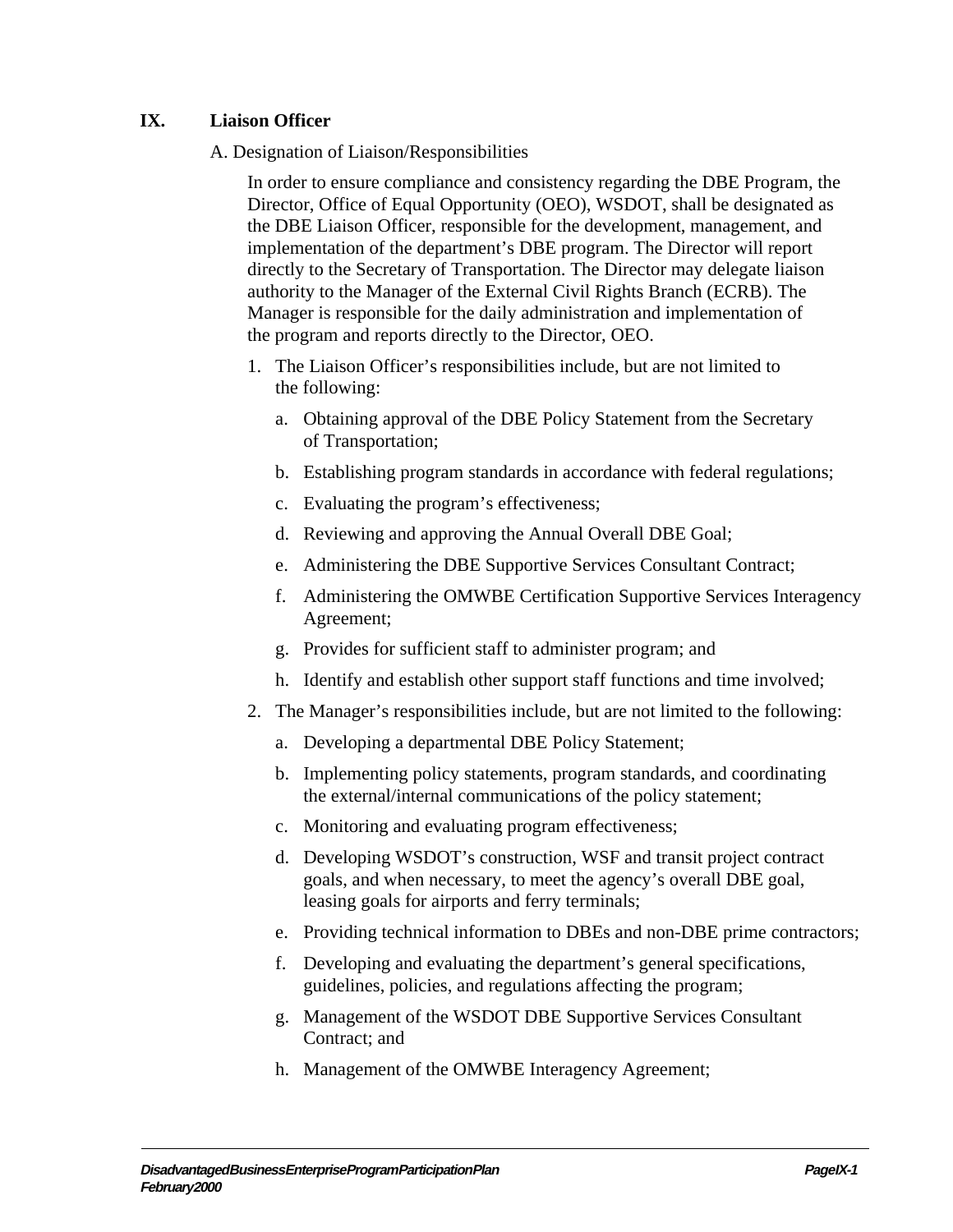#### 3. Organizational Structure

ECRB is staffed with a Manager, three Contract Compliance Officer IIIs, two Contract Compliance Specialist IIs, one Contract Compliance Assistant, one Title VI Coordinator, and one Administrative Assistant. An additional Contract Compliance Officer III/EEO Officer is stationed and supervised in the Northwest Region. Additionally, there is one EEO Officer located in each of the six regions and at the Washington State Ferries (WSF). Each of these officers work part-time on civil rights activities (with the exception of the full-time EEO Officer in the Northwest Region).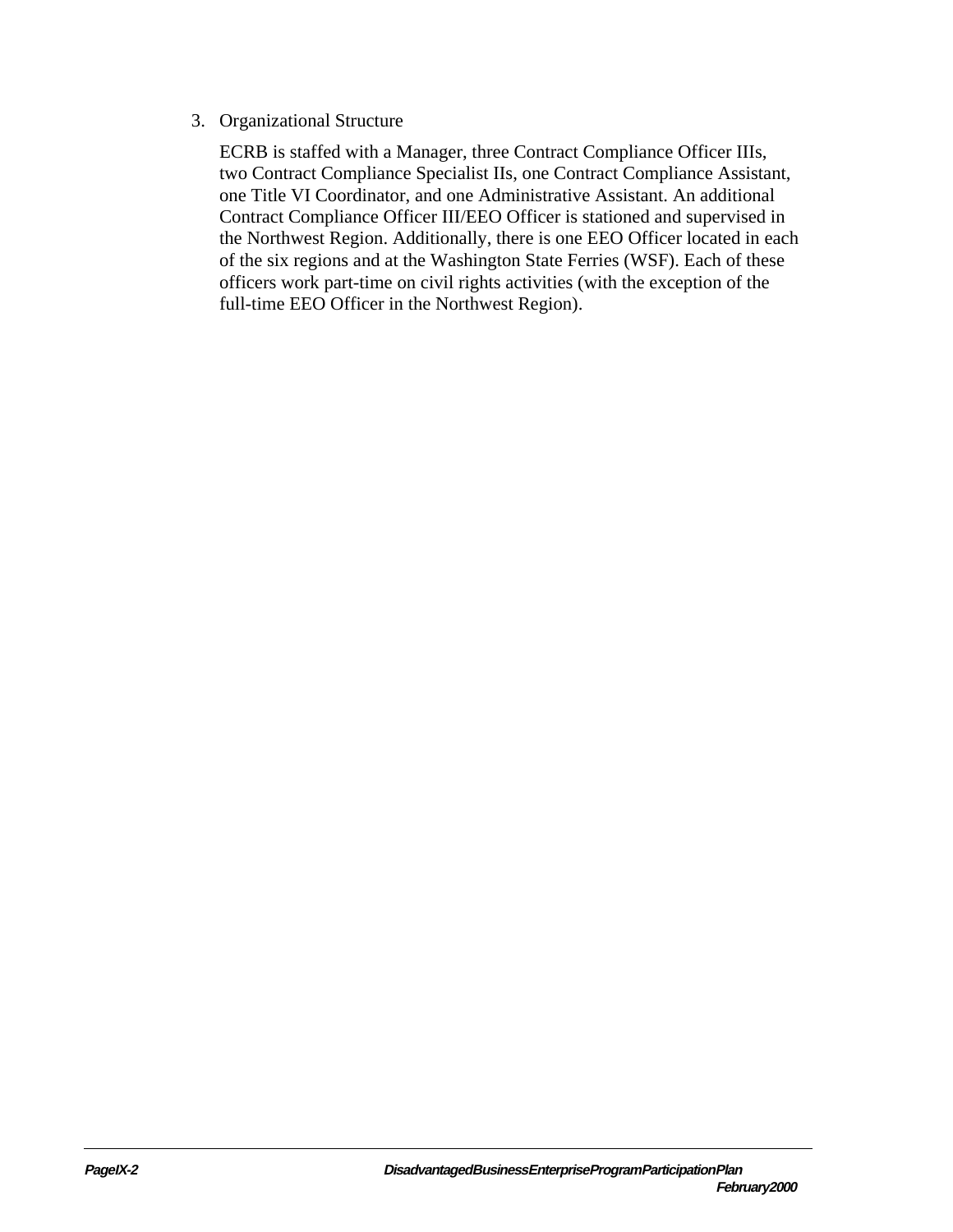#### <span id="page-31-0"></span>**X. Minority and Women-Owned Financial Institutions**

Pursuant to 49 CFR Part 26.27, WSDOT encourages prime contractors to make use of banks and lending institutions owned and controlled by minorities and women. The state of Washington currently has no minority or women-owned banks. WSDOT will continue to investigate the availability of minority and women-owned banks.

If through our investigation, minority and/or women-owned banks are found, WSDOT shall, by letter, inform minority and women-owned financial institutions of the provisions contained in CFR 49 Part 26, relative to opportunities for their use in transportation-related construction projects. WSDOT shall request that minority and women-owned financial institutions provide the department with documents outlining the extent of the services offered by such institutions. WSDOT shall disseminate information of the services offered by such institutions to the construction industry. This task will be accomplished in part through the DBE Supportive Services consultant agreement, preconstruction conferences, compliance reviews, WSDOT Web Page, and through the DBE Supportive Services newsletter.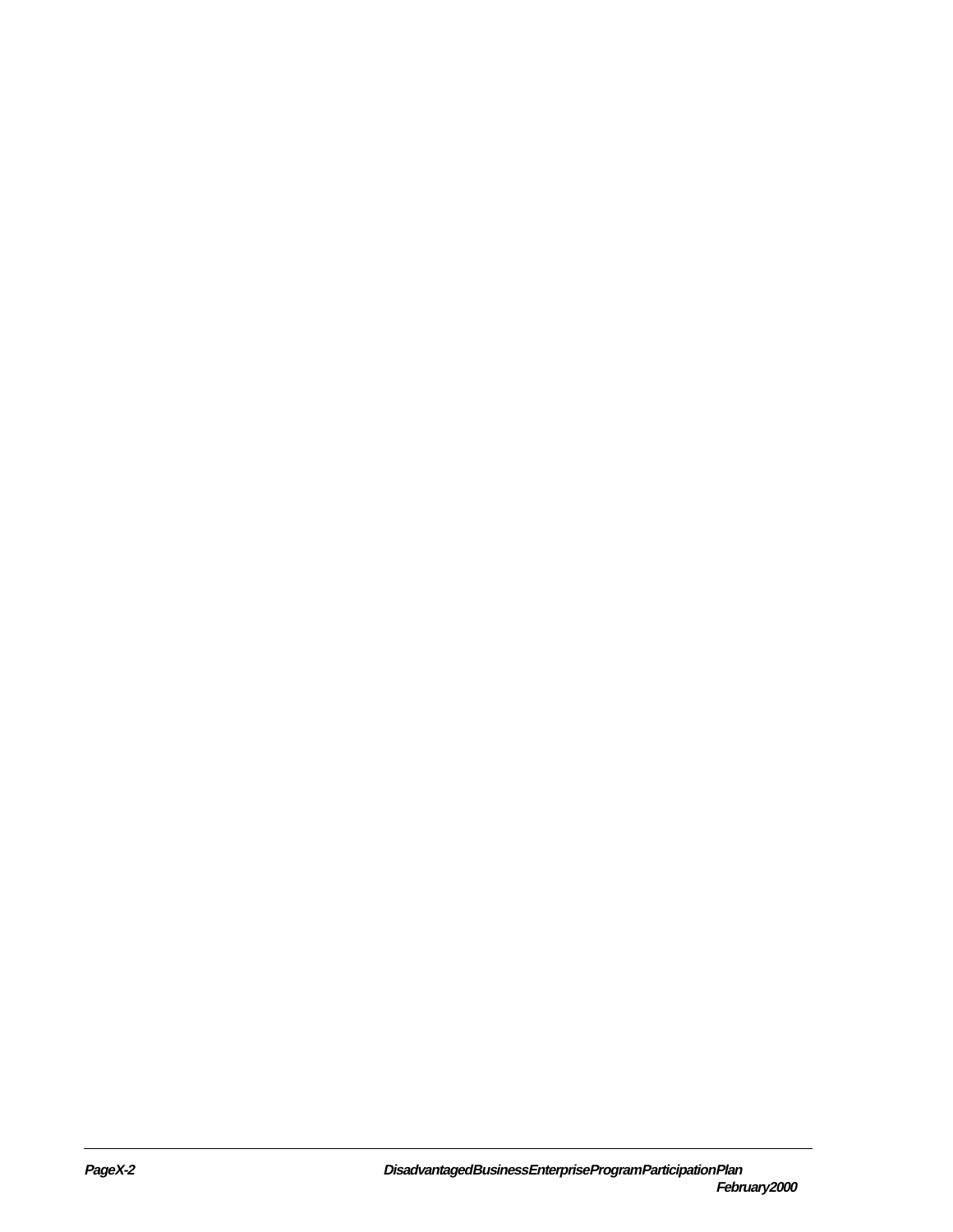#### <span id="page-33-0"></span>**XI. Required Contract Clauses**

Each contract WSDOT and/or its subrecipient(s) signs with a contractor (and each subcontract the prime contractor signs with a subcontractor) shall include the following assurances:

*The contractor, subrecipient or subcontractor shall not discriminate on the basis of race, color, national origin, or sex in the performance of this contract. The contractor shall carry out applicable requirements of 49 CFR Part 26 in the award and administration of USDOT-assisted contracts. Failure by the contractor to carry out these requirements is a material breach of this contract which may result in the termination of this contract or such other remedy as the recipient deems appropriate.*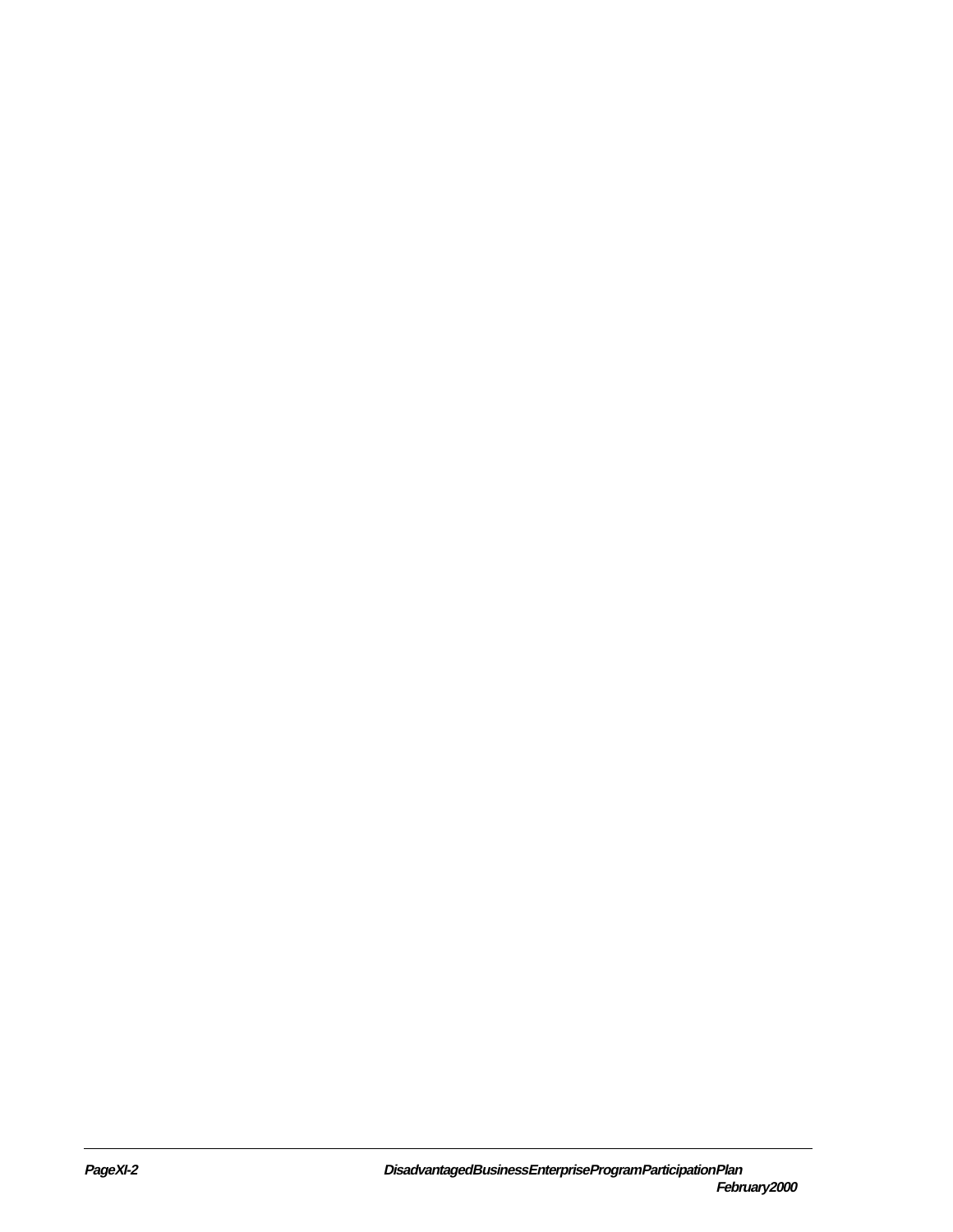#### <span id="page-35-0"></span>**XII. Prompt Payment**

Pursuant to 49 CFR Part 26.29 (1999), WSDOT and its subrecipients shall ensure that the following clauses are placed in every USDOT-assisted contract:

*The contractor or subcontractor agrees to pay each subcontractor under this prime contract for satisfactory performance of its contract and/or agreement no later than ten (10) days from the receipt of each payment the prime contractor receives from WSDOT or its subrecipients. The prime contractor agrees further to return retainage payments to each subcontractor within ten (10) days after the subcontractor's work is satisfactorily completed. Any delay or postponement of payment from the above referenced time frame may occur only for good cause following written approval of the WSDOT. This clause covers both DBE and non-DBE contractors.*

A. Subcontractor Payment

As required by RCW 39.04.250, once the Contractor has been paid by the Contracting Agency, the Contractor has a duty to forward to the subcontractor the portion of the payment performed by the subcontractor unless there is a bona fide dispute as to the subcontractor's entitlement. This payment must be made within ten (10) days after the Contractor receives payment from the Contracting Agency. Failure to pay the subcontractor in a timely basis subjects the Contractor to liability for interest at the highest rate allowed under RCW 19.52.025 as well as attorney fees if the subcontractor must sue to collect amounts wrongfully withheld.

If a bona fide dispute occurs and part or all of the payment is withheld, the Contractor must comply with the applicable sections of RCW 39.04.250 and RCW 39.76.011, including timely notification to the subcontractor as to what remedial action must be taken before the withheld amount can be released.

Under the Washington State Public Disclosure Laws, chapter 42.17 RCW, subcontractors are permitted to inspect and copy contract and/or agreement progress estimates upon proper request. These estimates detail the quantities of all items paid to date.

B. Release of Subcontractor Retainage

49 CFR Part 26.29 require contractors on projects receiving federal aid to release in a timely manner retainage withheld by them or retainage bonds required by them from subcontractors upon satisfactory completion and acceptance of the subcontract work.

- 1. Timely release means that the retainage must be released to the subcontractor within ten (10) calendar days after the Contractor and Contracting Agency has determined that the subcontract has been satisfactorily completed.
- 2. In determining whether satisfactory completion and acceptance has been achieved, the Contractor and Contracting Agency may require the subcontractor to provide final lien releases from laborers, lower tier contractors, and materialmen who have furnished labor and materials for the subcontractor's work.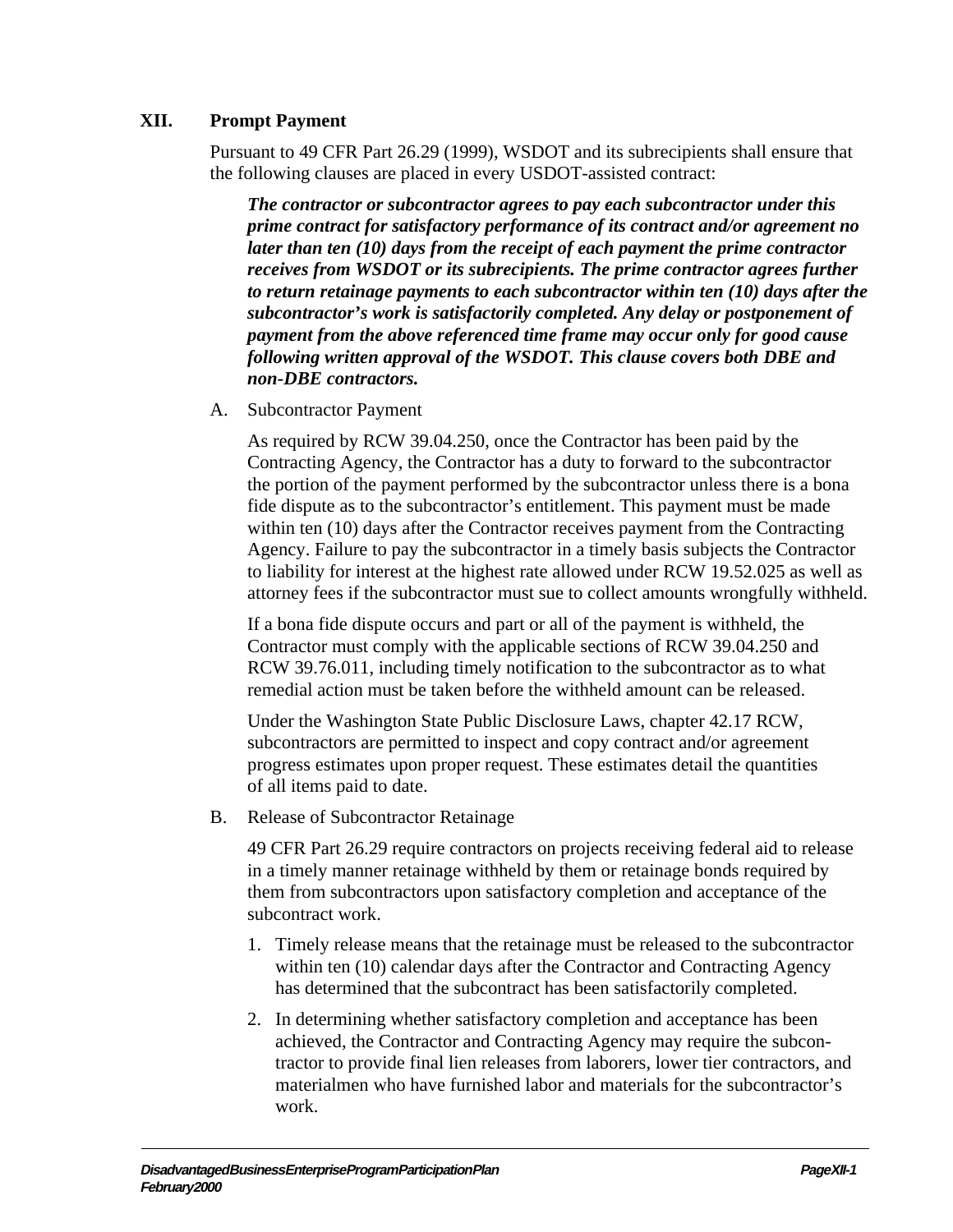When the Contractor and Contracting Agency has determined that the subcontractor has not achieved substantial completion of the subcontract, the Contractor must provide the subcontractor with the information required by RCW 39.76.011 identifying as prescribed by that statute the remedial action that must be taken by the subcontractor before retainage can be released.

Section B does not apply to retainage withheld by the Contracting Agency from monies earned by the Contractor. The procedure for release of that retainage is set forth in Chapter 60.28 RCW.

Section A and B do not create any contractual relationship between the Contracting Agency and any subcontractor; and are not intended to bestow upon any subcontractor the status of a third-party beneficiary to the contract between the Contracting Agency and the Contractor. The purpose of these sections is to advise the Contractor of certain federal regulations and state laws regarding prompt payment to which the Contractor has agreed to follow under its contractual agreement with the contracting agency.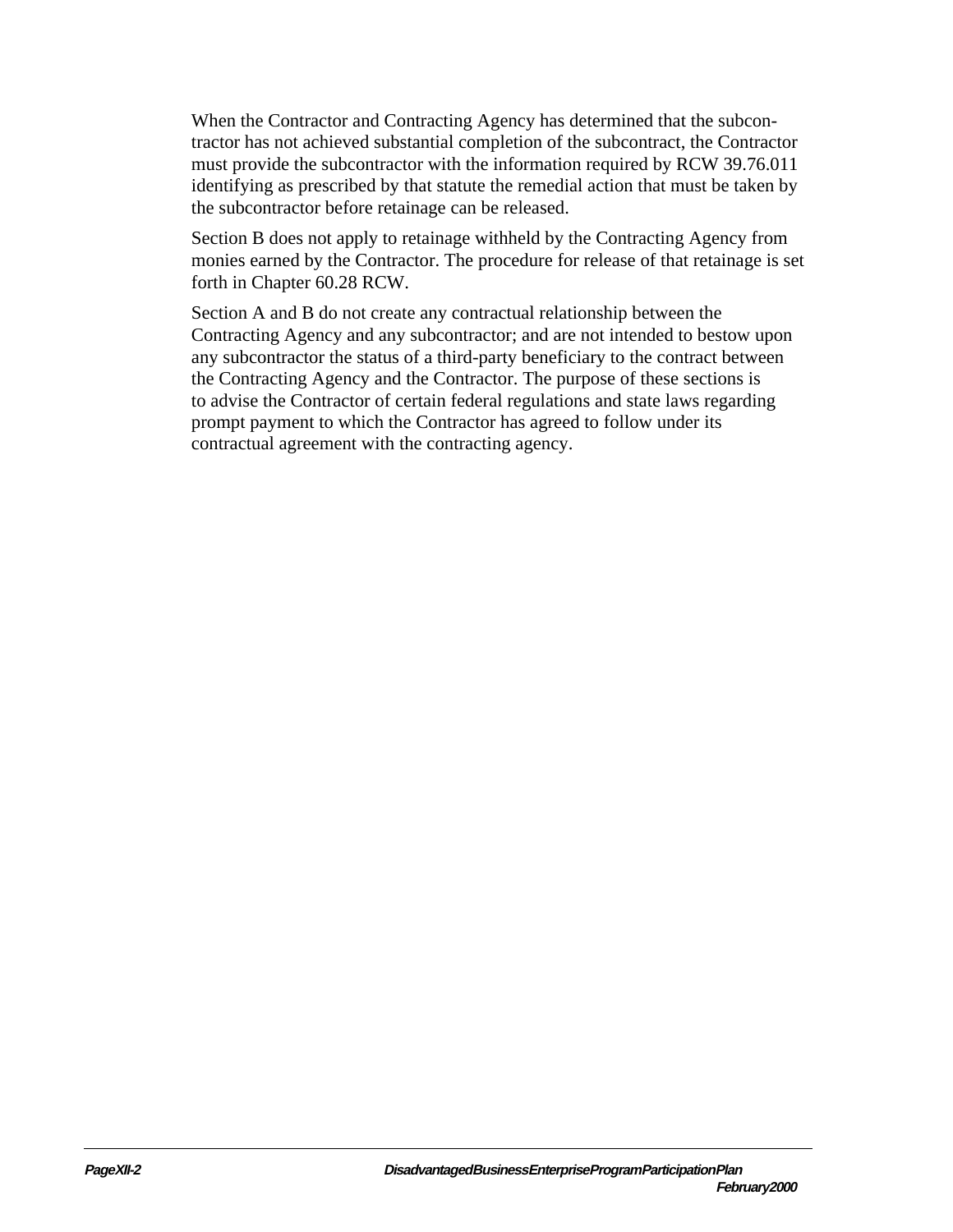## **XIII. DBE Directory**

In order to assist contractors in the selection of eligible DBE firms, a DBE Directory is maintained and published by the Washington State Office of Minority and Women's Business Enterprises (OMWBE). The directory is published in hard bound copy quarterly and made available to contractors, proposal holders, and bidders to facilitate the identification of DBEs with capabilities relevant to highway construction, and other construction and development projects. The directory lists the name, address, telephone number, name of contact person, standard industrial classifications (SIC codes\*), and activity descriptions of each business certified by OMWBE as eligible to participate as a DBE.

Additionally, WSDOT has a Web Page on the Internet listing the DBE Directory published by OMWBE. The certified DBE firms can be accessed by either firm name or Standard Industry Classification (SIC) Code. The Internet directory is updated weekly by WSDOT. WSDOT requires a report of the DBE Directory distribution from OMWBE as part of their Annual Update.

\*OMWBE shall implement the North American Industrial Classification System (NAICS) upon completion of its development by U.S. Department of Commerce. Thereafter, all references in this plan to the Standard Industrial Classification (SIC) Code System shall be deemed to refer to the appropriate section of NAICS.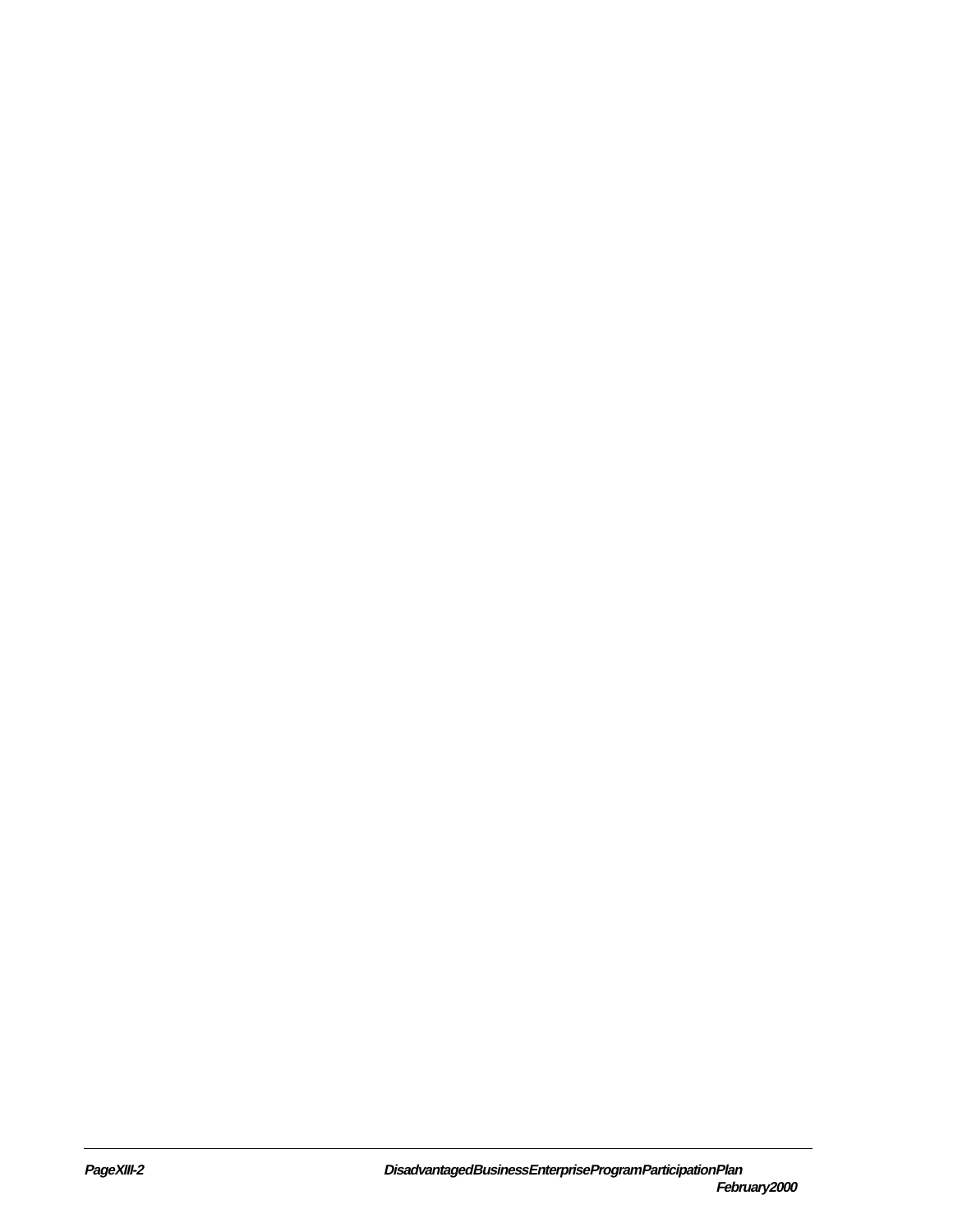# **XIV. Over-Concentration of DBEs**

Pursuant to 49 CFR Part 26.33, if WSDOT (and/or its subrecipients) determine that DBE firms are so over-concentrated in one or more types of work as to unduly burden the opportunity of non-DBE firms to participate in that type of work, it will devise appropriate measures to address this over-concentration. These measures may include:

- 1. Technical assistance;
- 2. Business development; and
- 3. Any other measures to assist DBEs in performing in other types of work.

To date, WSDOT has not concluded that the condition exists or is a result of the implementation of the DBE Program.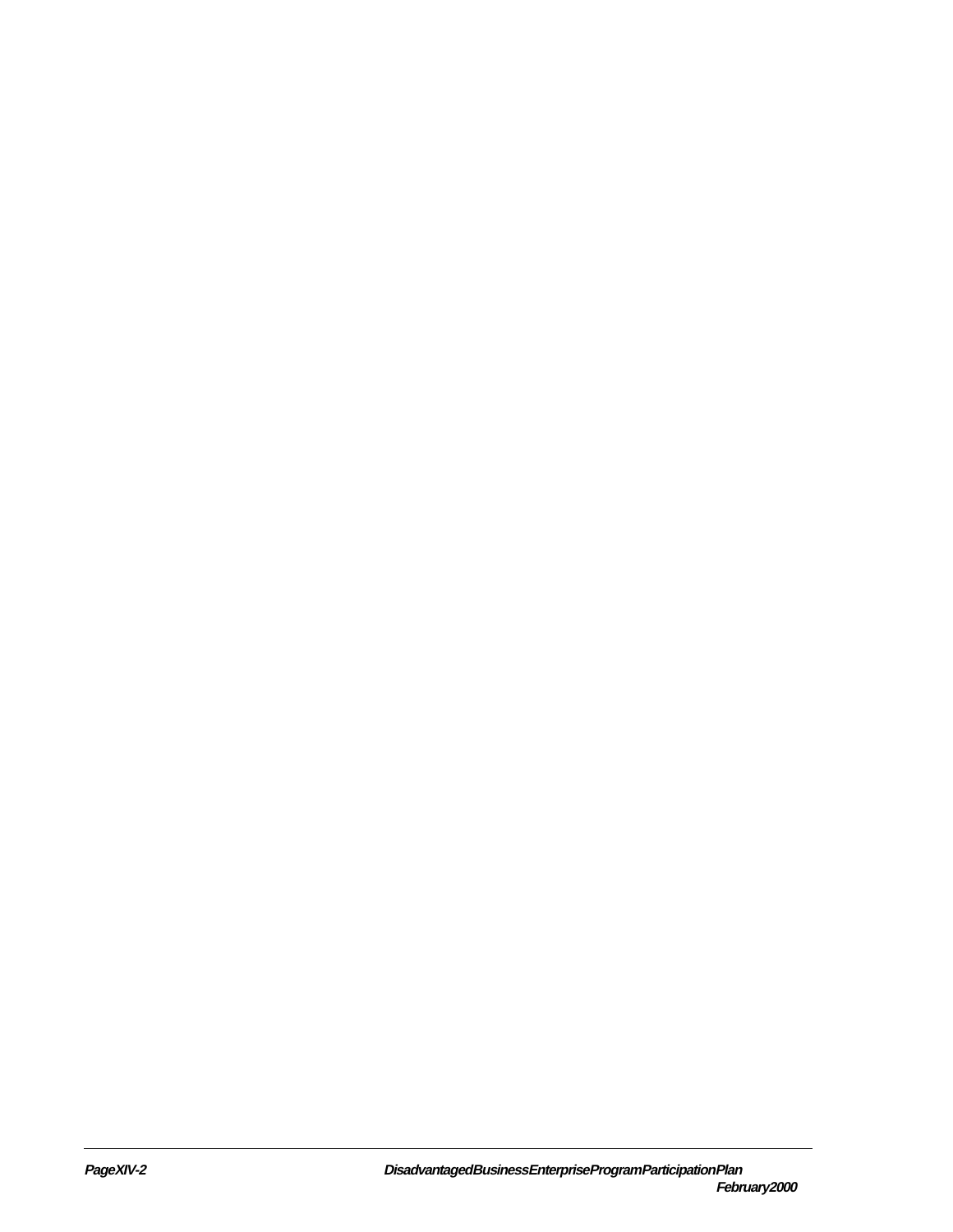### **XV. Business Development Program**

Pursuant to 49 CFR Part 26.35, WSDOT may establish a DBE Business Development program to assist firms in gaining the ability to compete successfully in the market place outside the DBE Program.

WSDOT believes its current DBE Supportive Services program supports the development and eventual self-sufficiency of DBEs. The WSDOT DBE Supportive Service Program includes, but is not limited to providing DBEs assistance in:

- 1. Engineering and technical assistance;
- 2. Construction project management;
- 3. Bond preparation;
- 4. Conduct training workshops and seminars; and
- 5. Construction office accounting and management, and other such assistance as deemed necessary to promote the success and profitability of DBE firms.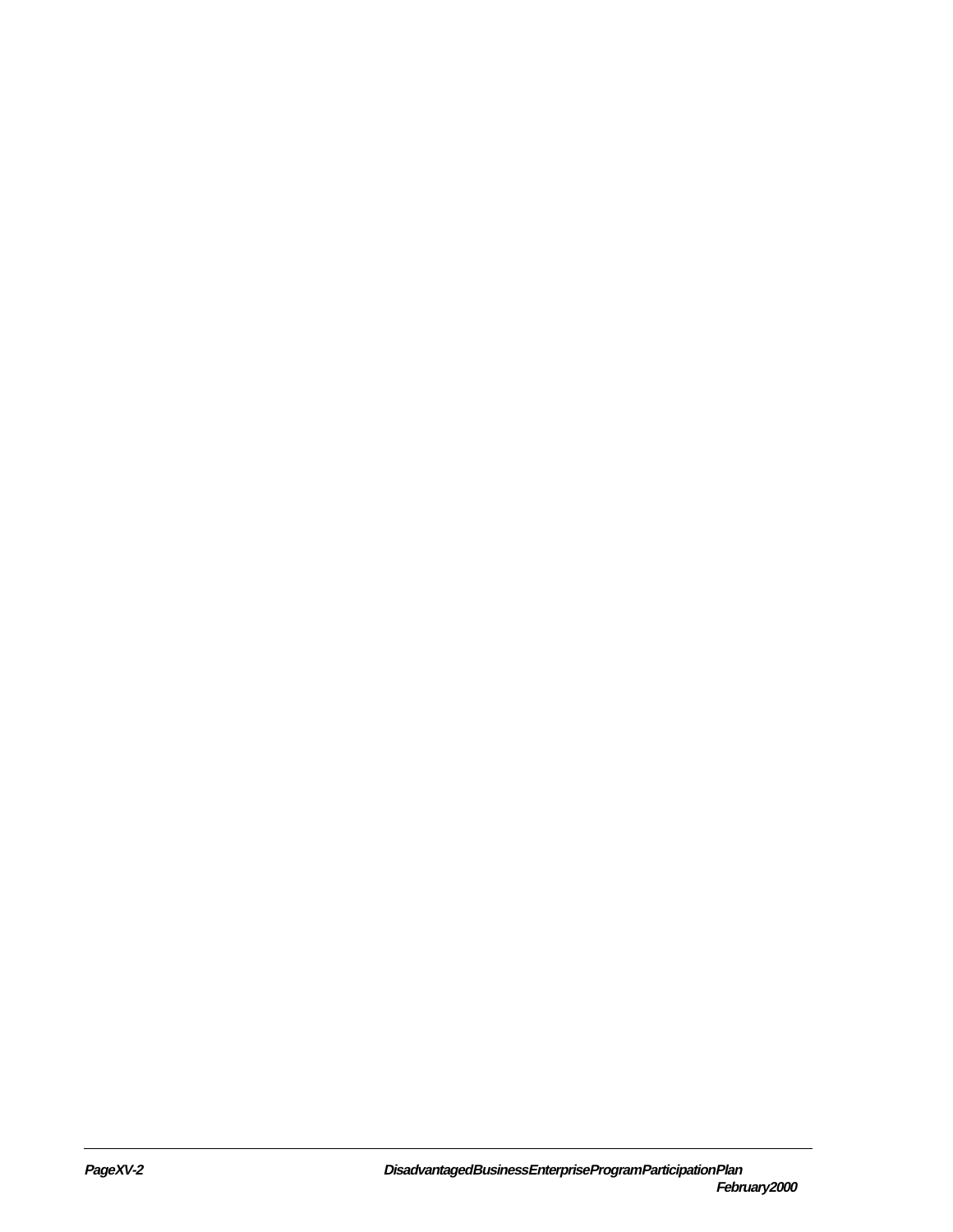# **XVI. Monitoring and Enforcement**

A. Procedures for Ensuring Compliance

WSDOT will bring to the attention of the USDOT any false, fraudulent, or dishonest conduct in connection with the program, so that USDOT can take steps (e.g., referral to the Department of Justice for criminal prosecution, referral to the USDOT Inspector General, action under suspension and debarment, or Program Fraud and Civil Penalties rules).

To ensure all obligations under contracts awarded to DBEs are met, WSDOT shall review the contractor's DBE involvement efforts during performance of the contract. The reviews are generated from three approaches:

- 1. The region's designated EEO Officer may request a review based on an apparent violation observed by an on-site inspector;
- 2. A scheduled DBE review by the OEO; and
- 3. Highways and Local Programs Service Center's "Local Agency Review" process. (See *Local Agency Guidelines*, Chapter 26.2.1.)
- B. An observed violation will result in a Contract Compliance Review as follows:
	- 1. Possible violation observed and reported on WSDOT DBE On-Site Review Form by the Project Engineer.
	- 2. The Project Engineer notifies the prime and DBE subcontractor of the apparent violation and requests a meeting to address and rectify the violation. If the prime and DBE fail to respond or if the issue cannot be resolved at the regional level, notification will be forwarded to OEO for further action.
	- 3. If it is determined by OEO that an unresolvable violation has occurred, OEO will issue a "30-Day Show Cause Notice," jointly signed by the OEO Director and the Assistant Secretary, Field Operations Support Service Center (for subrecipients, the respective Assistant Secretary of Highways and Local Programs Service Center or the Director of Public Transportation and Rail Division). The Show Cause Notice formalizes the charge of contract violation and cites the remedies available to WSDOT by statute. Failure of the prime contractor to respond to the notice will result in a "Letter of Intent" to assess civil penalties and/or sanctions. The prime contractor will be advised of the appeal procedures available through an Administrative Law Judge as described below. If the final order affirms the initial findings of OEO, civil penalties and/or sanctions will be assessed as stated in the "Letter of Intent."
- C. Planned Contract Compliance Reviews are conducted as follows:
	- 1. DBE contract compliance reviews are initiated by OEO on a contract-bycontract basis. Contracts are selected to be reviewed based on the dollar amount of the contract, number of DBE subcontractors on the project, the type of the work subcontracted, and deficiencies (red flags) noted in field reports or monitoring efforts. These reviews focus on a specific contract, the prime contractor, and generally all DBE COA subcontractors on the project.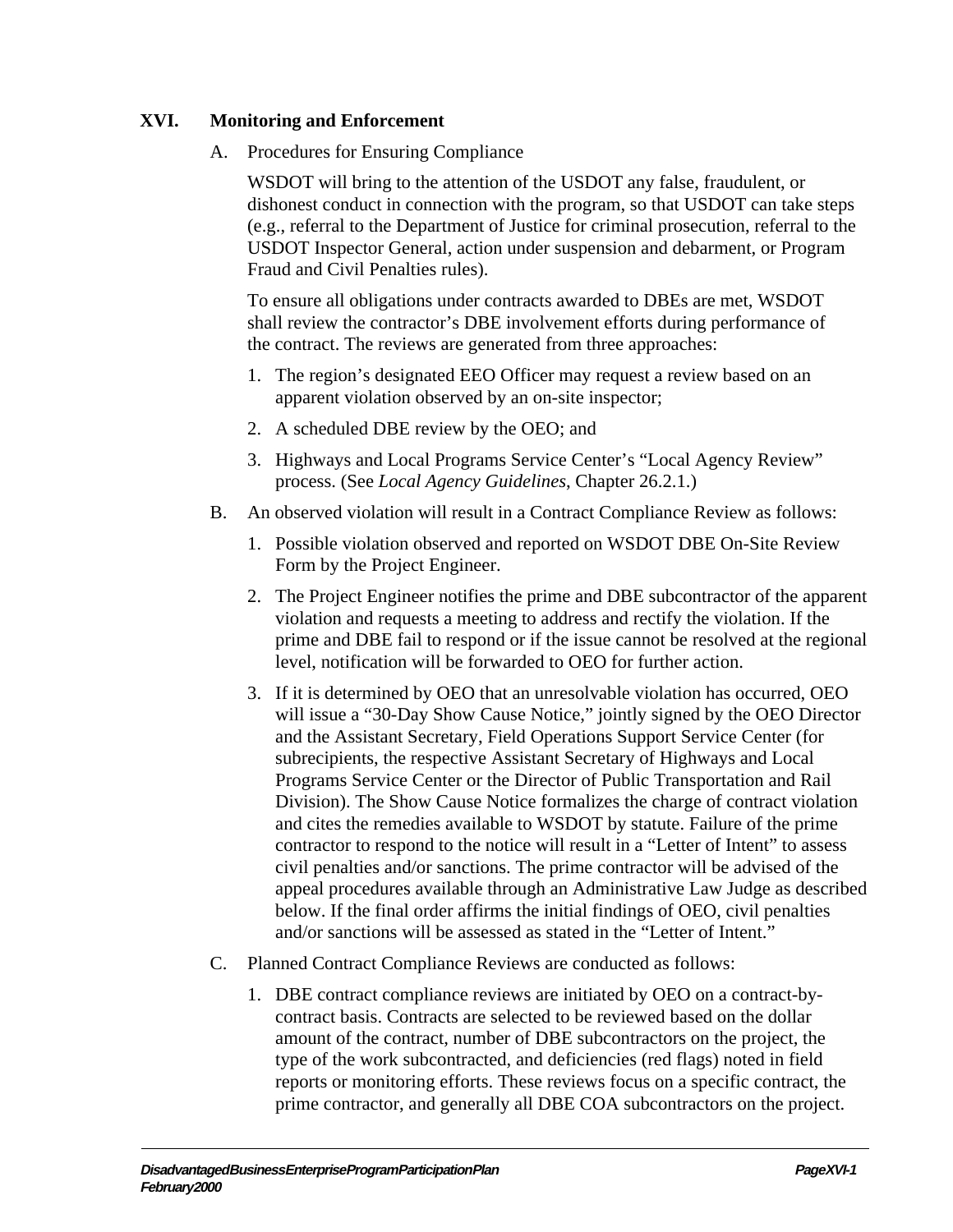2. Both the prime contractor and the DBE subcontractors are notified, by certified letter, of the pending review and are required to present documentation supporting their firm's compliance with the contract provisions.

If, at the conclusion of the review it is determined that a violation of the contract provision has occurred, credit for specific items of the work may be disallowed, substitution may be required, and applicable penalties and/or sanctions may be imposed.

Authority for such sanctions and/or penalties is derived from 49 CFR, Part 26, and all applicable state law and regulations as well as the contract provisions. The following language is included in the contract provisions:

*If a person, firm, corporation, or business does not comply with any provision of its contract as required under 49 CFR, Part 26, and/or any other applicable law or regulation regarding DBE, the state may withhold payment, suspend, or terminate the contract, and subject the contractor to civil penalties of up to ten percent of the amount of the contract for each violation. Willful repeated violations, exceeding a single violation, may disqualify the contractor from further participation in state contracts for a period of up to three years. An apparent low bidder must be in compliance with these contract provisions as a condition precedent to the granting of a notice of award by WSDOT. The contractor is entitled to request an adjudicative proceeding with respect to WSDOT's determination of contract violation and assessed penalties by filing a written application within thirty days of receipt of notification. The adjudicative proceeding, if requested, will be conducted by an administrative law judge pursuant to the procedures set forth in RCW 34.05 and Chapter 10.08 of the Washington Administrative Code.*

D. Commercially Useful Function

WSDOT counts towards its DBE goals only the expenditures to DBEs that perform a Commercially Useful Function (CUF) in the work of the contract as defined in 49 CFR Part 26. A DBE is considered to perform a CUF when it is responsible for execution of a distinct element of the work of a contract and/or agreement and carrying out its responsibilities by actually managing, performing, and supervising the work involved. Industry practices and other relevant factors may be considered in determining a CUF. When industry practices conflict with the federal DBE Program requirements, federal requirements will prevail. In no case shall the DBE contractor or subcontractor, including SBA 8(a) certified businesses, relinquish control of their assigned items of work. Likewise, the DBE contractor or subcontractor will perform the work under contract and will receive payment proportionate to the work performed. **Credit toward DBE goals shall be awarded only for the portion of work performed by the DBE and when payments, including retainage payments, have been made to the DBE.**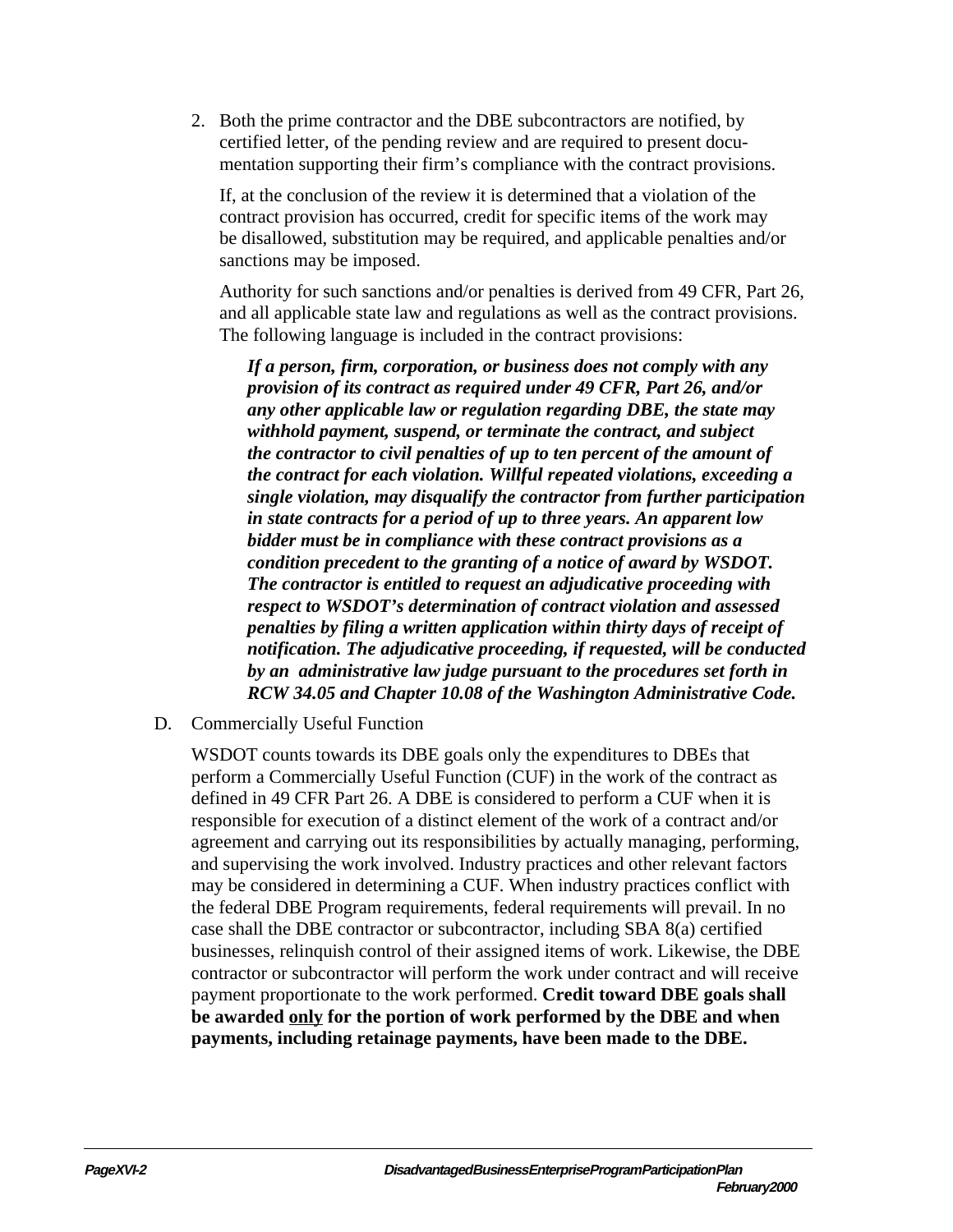Consistent with normal industry practices, a DBE may enter into contracts, subcontracts and/or agreements. A DBE subcontractor, as well as any other subcontractor, may not subcontract greater than 25 percent of its items of work.

**WSDOT and its subrecipients will take appropriate sanctioning measures whenever CUF violations are uncovered and are determined to be violations of program requirements. This to be done only after due process has been afforded the contractor.**

- E. Consultant Agreement Compliance
	- 1. WSDOT will notify the successful Consultant of the award of the agreement in writing;
	- 2. Work committed to DBEs by the Consultant must be performed by the designated DBE or a WSDOT-approved substitute. DBE consultant work items will not be performed by the Prime Consultant in lieu of subconsulting without approval of WSDOT;
	- 3. In the event work committed to a DBE does not materialize as anticipated, the Prime Consultant will commit to increasing the work to committed DBEs or add additional DBEs, as needed, to meet the contract goal;
	- 4. WSDOT reserves the right to inspect all records of the Prime Consultant and its subconsultants and all records of the DBEs concerning this agreement;
	- 5. The Prime Consultant will provide WSDOT OSC Consultant Service Center copies of the completed and signed agreements with the DBEs. These agreements must be submitted prior to the DBE beginning work;
	- 6. The Prime Consultant will comply with RCW 39.04.250 and RCW 39.76.011, regarding prompt payment laws; and
	- 7. The Prime Consultant will provide certification letter to WSDOT showing amounts paid to subconsultants. No credits for DBE participation will be given until the subconsultant has received payment.
- F. Substitutions
	- 1. Construction Contracts

The contractor must notify and obtain written approval from the WSDOT Office of Equal Opportunity (OEO) (for local agency projects, WSDOT Highways and Local Programs Service Center) prior to replacing a DBE or making any change in the participation. Approval for replacement will be granted only if it is demonstrated that the DBE is unable or unwilling to perform. The contractor must make every good faith effort to find another DBE subcontractor to substitute for the original DBE. The good faith efforts shall be directed at finding another DBE to perform at least the same amount of work under the contract as the original DBE, to the extent needed to meet the contract goal. (See: XXIV "Contractors' Good Faith Efforts.")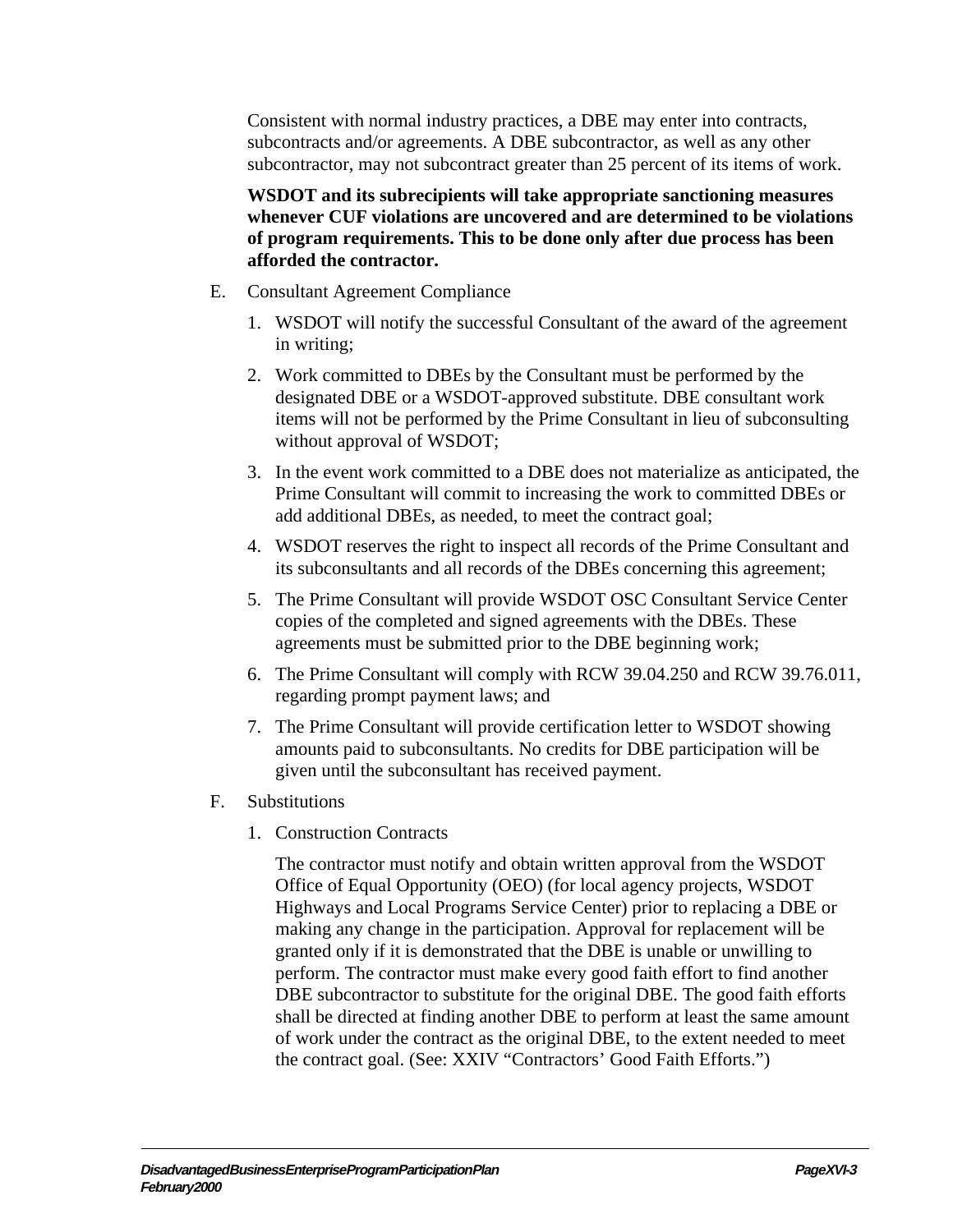Any deviation from the DBE condition of award letter or contract specifications must be approved by Change Order issued by the WSDOT Olympia Service Center (OSC) Construction Office in concurrence with OEO. Change orders issued by subrecipients must have the concurrence of the Highways and Local Programs Service Center and OEO. Affected DBEs shall be notified in writing of any changes in the scope of work which result in a reduction in the dollar amount of Condition of Award (COA) to the contract. The contractor must make the request for approval of the reduction of the amount awarded through a Change Order signed by the prime contractor with a copy to be sent to the COA subcontractor.

The contractor's ability to negotiate a more advantageous bid with another subcontractor will not be considered a valid basis for replacement. Requests to substitute committed DBEs will be scrutinized closely.

The contractor must document efforts made at the time of commitment to determine that the DBE was capable of performing the work and subsequent efforts were made to enable the DBE to perform. The evidence must show that the contractor investigated the DBE's capacity and capability of performing at the time of the commitment. The DBE must have possessed or have had access to adequate resources and work force. The evidence must also show that the contractor assisted the DBE with supportive actions to enable the DBE to perform.

- a. Substitutions may be required under the following conditions:
	- (1) The elimination of an item of work which was a Condition of Award (COA) to a DBE. The DBE firm originally proposed to perform the work must be notified in writing when the elimination of the item of work is proposed by the prime contractor;
	- (2) The DBE firm listed as a COA for the contract goes out of business prior to the completion of the work;
	- (3) Poor or slow performance of the items of work assigned to the DBE. However, prior approval of the DBE substitution by OEO is required. Substituting the prime contractor's own work force and equipment to complete any items of work assigned to the DBE as a COA requires prior approval from OEO and a change order;
	- (4) Failure of a DBE to perform a CUF in the execution of its items of the work. This may be remedied by substitution, with prior approval of OEO; and
	- (5) A DBE found to be decertified or one who became ineligible after bid opening, but prior to contract award, will be required to be substituted with another DBE firm or firms performing the same dollar value COA to the project.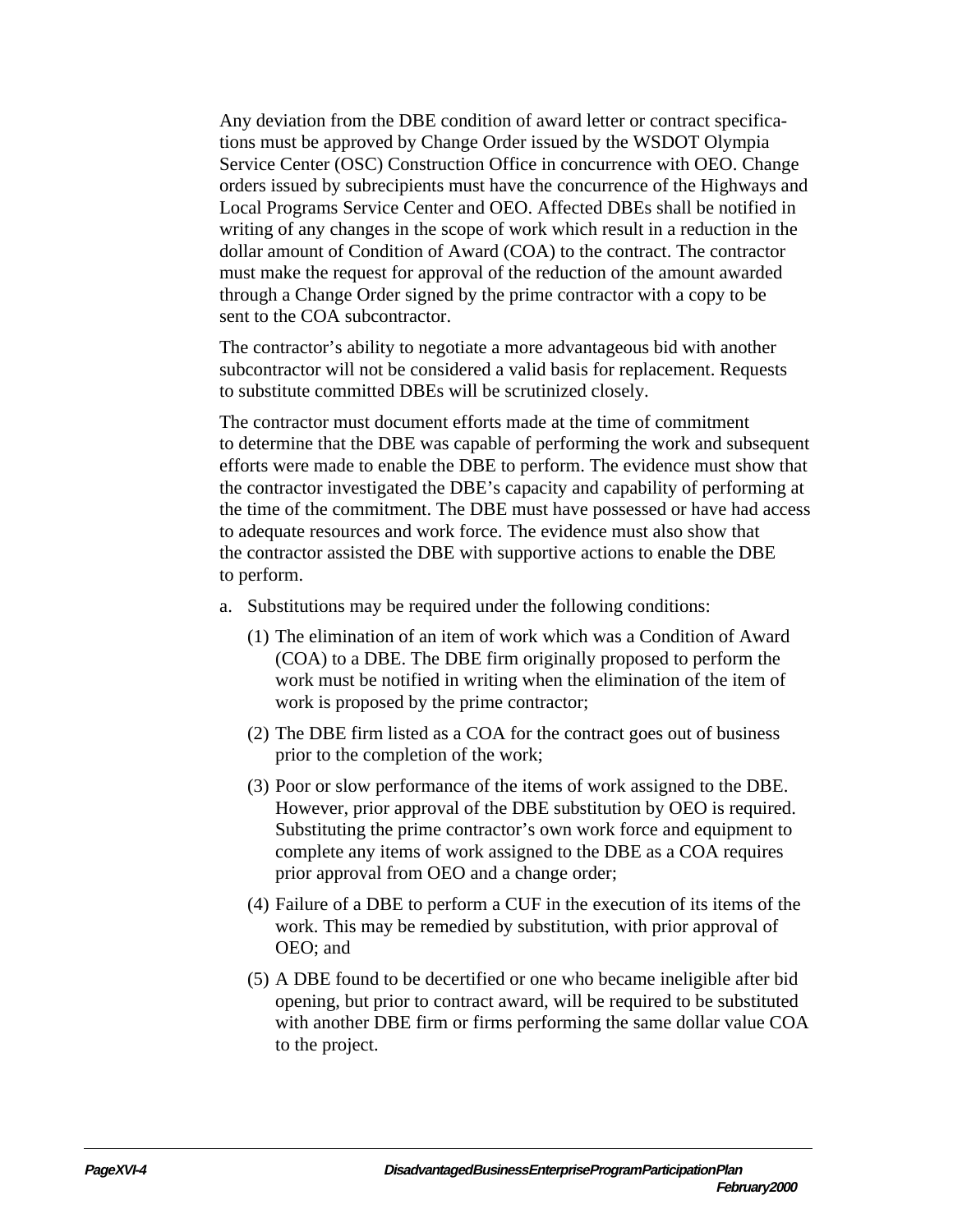WSDOT must approve all substitutions of DBE subcontractors after bid opening and during the execution of the contract.

After award, and throughout the life of the contract, any DBE firm that is found by OMWBE to be ineligible, or becomes unable or unwilling to perform their work, shall be replaced by the contractor with another certified DBE to meet the project goal, at no additional cost to the Contracting Agency. Documentation of a "good faith effort" (see: XXIV. Contractors "Good Faith Effort") may be accepted in lieu of an actual substitution of another firm.

- b. Substitutions will not be permitted under the following conditions:
	- (1) The successful low bidder fails to inform the DBE prior to bid submittal that the bidder's union agreements require the bidder's subcontractors to have their own union agreements.
	- (2) The successful low bidder fails to inform the DBE prior to bid submittal of bonding requirements that the bidder will impose on its subcontractors.
- c. Exceptions to substitution requirements:
	- (1) If the substitution is initiated by the DBE, and the prime contractor has exceeded the established DBE goal, WSDOT may not request substitution if the excess DBE amount covers the DBE COA portion and a CUF review has been performed on the firm(s);
	- (2) If the deletion of the DBE work is initiated by the State, and insufficient work remains on the contract, WSDOT may relieve the prime contractor from attainment of that portion of the goal; and
- 2. Substitutions (Consultant Agreements)

The above substitution requirements and procedures are the same with the exception of:

- a. There is no condition of award requirement. Consultants will be held accountable for DBE commitment as reflected by their DBE Utilization Plan submittal (see Appendix 2).
- b. A supplemental agreement replaces the change order requirement.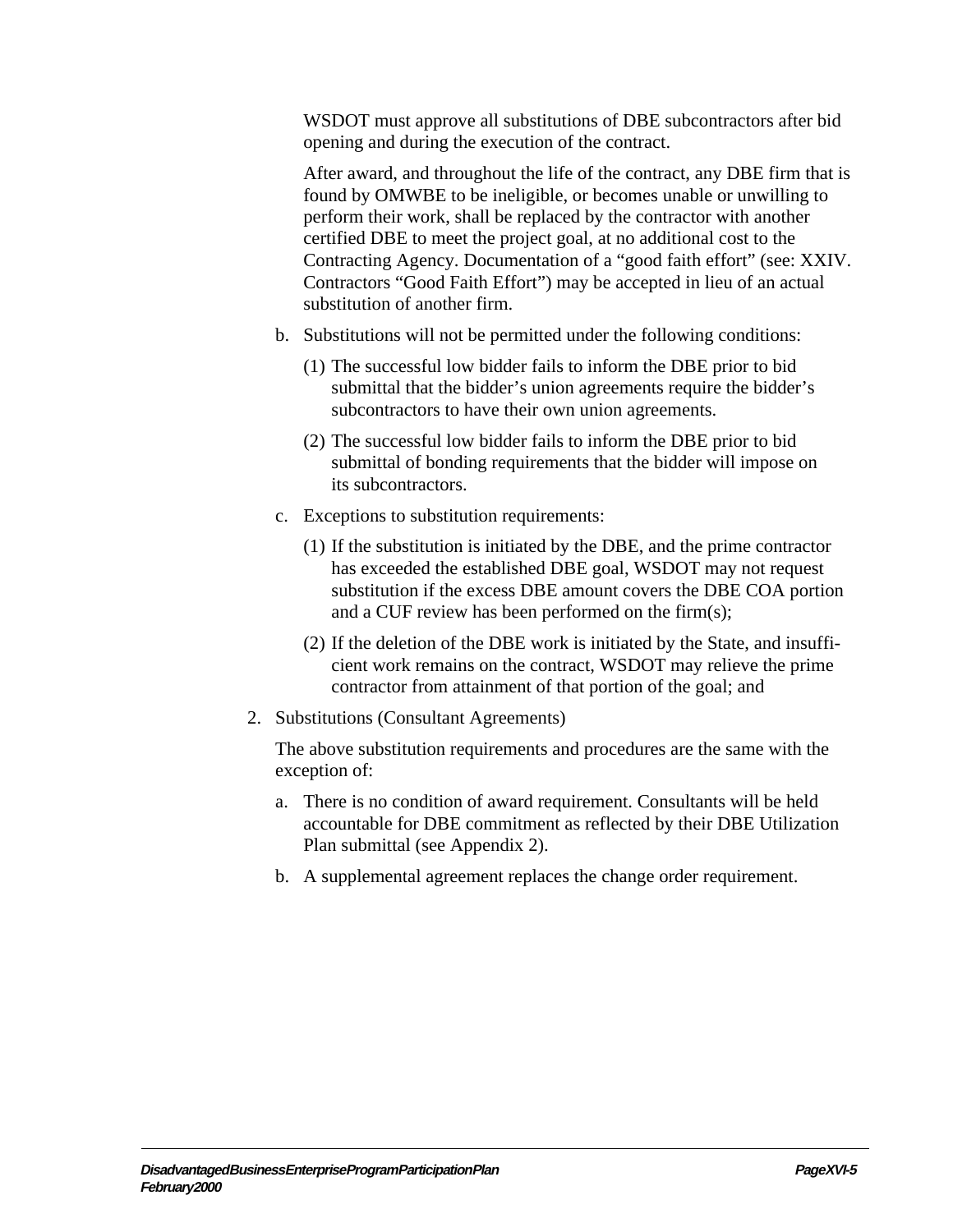#### G. Violations of DBE Provisions

When a contractor violates the DBE provisions of the contract, the Contracting Agency may incur damages. These damages consist of additional administrative costs including, but not limited to, the inspection, supervision, engineering, compliance, and legal staff time and expenses necessary for investigating, reporting, and correcting violations as well as loss of federal funding. Damages attributable to a contractor's violations of the DBE provisions may be deducted from progress payments due to the contractor or from the retainage withheld by the Contracting Agency as allowed by RCW 60.28.020. Before any money is withheld, the contractor will be provided with a notice of the basis of the violations and an opportunity to respond.

The Contracting Agency's decision to recover damages for a DBE violation does not limit its ability to suspend or revoke the contractor's pre-qualification status or seek other remedies as allowed by federal or state law. In appropriate circumstances, the Contracting Agency may also refer the contractor to state or federal authorities for additional sanctions.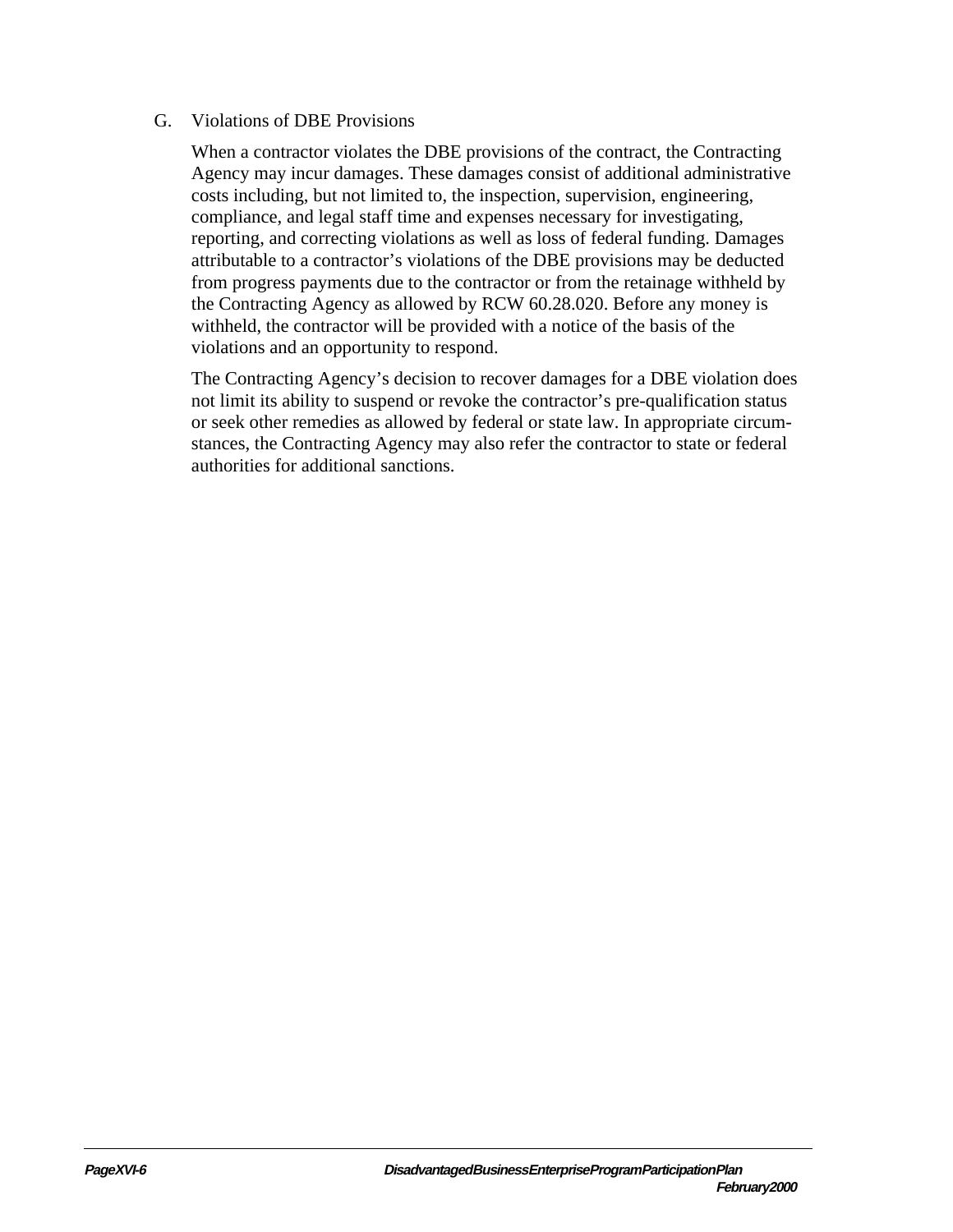# **XVII. Use of Set-Asides or Quotas**

#### A. Quotas

Pursuant to 49 CFR Part 26.43, WSDOT and its subrecipients are not permitted to use quotas for DBEs on USDOT-assisted contracts.

B. Set-Asides

The Washington State Department of Transportation does not have the authority to assist DBEs through a set-aside program since the program would be in violation of state law RCW 47.28 requiring WSDOT transportation-related contracts to be awarded to the lowest responsible bidder. The Office of the Washington State Attorney General has issued an opinion on RCW 47.28 affirming the meeting of DBE goals through subcontracting. This opinion has been submitted to FHWA.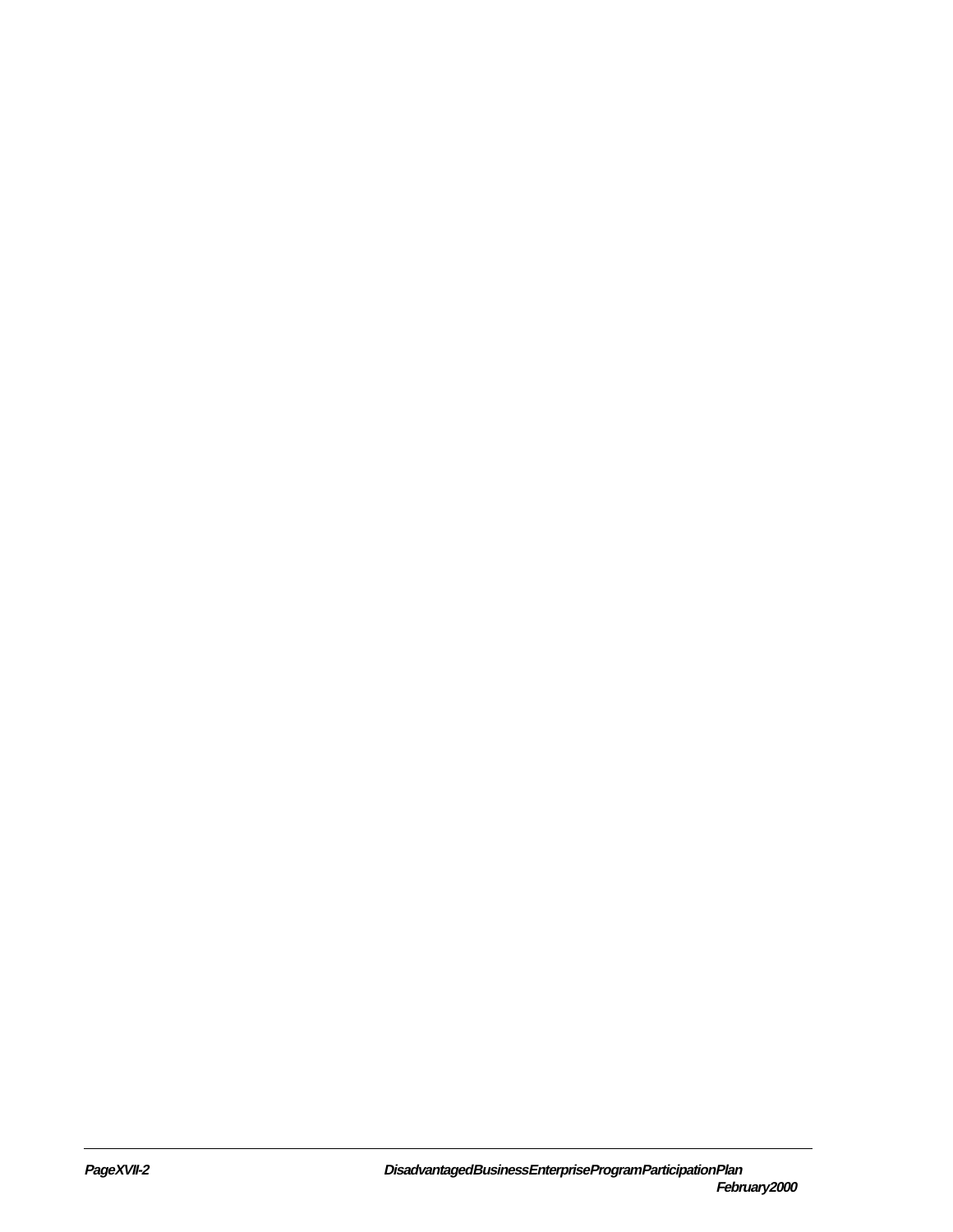## **XVIII. Overall DBE Goals**

The purpose of the overall goal is to achieve a "level playing field" for ready, willing, and able Disadvantaged Business Enterprises (DBEs) seeking to participate in Washington State Department of Transportation federally-assisted contracts. In an effort to reach this level playing field, WSDOT examined its programs and relevant local markets, then determined the amount of participation DBEs would be expected to achieve in the absence of present and past effects of discrimination.

49 Code of Federal Regulations (CFR) Part 26.45 requires recipients of USDOT federal aid to utilize a two step process in the development of their Overall DBE Goals:

Step One: Calculate relative availability of certified firms ready, willing, and able to work on USDOT-assisted contract and/or agreements.

Step Two: Adjust calculation to account for other evidence. (Once recipient has base figure resulting from Step One calculation, recipient must seek more data, with which to adjust base figure up or down.)

A. Determining the Base Figure for FHWA Recipients Overall Goal (Step One)

The first step in the process was to determine a base figure for the Overall Goal. This figure is a measurement of the current percentage of ready, willing, and able certified firms and is based on demonstrable evidence of WSDOT's relevant market conditions.

In determining this evidence, WSDOT decided to utilize data sources deemed immediately available to the department, such as, the Washington State Office of Minority, Women and Disadvantaged Business Enterprises (OMWBE) Directory of Certified Firms, and the Census Bureau Database - County Business Patterns (CBP) for all firms.

WSDOT first assessed the number of ready, willing and able certified firms listed in the OMWBE Directory. WSDOT counted only firms involved in transportation related contracting and consulting and sorted them by Standard Industrial Classification (SIC) Code. Next, WSDOT grouped those firms by SIC code into the two categories where the department expended the most federal aid dollars (93.78%):

- 1. Construction  $(88.3\%)$   $-$  538 certified firms.
- 2. Architecture, Engineering, and Professional Services (5.48%) 1,076 certified firms.
- 3. The remaining 6.22% of the federal aid dollars was spent for Purchased Goods (.047%) and Purchased Services (5.75%). In calculating the overall DBE goal, WSDOT did not include these dollars because of the small dollar amount expended and because of the difficulty WSDOT experienced in sorting the CBP data in those areas. Consequently, the construction dollars were converted from 88.3 percent of the total to 94 percent of the total and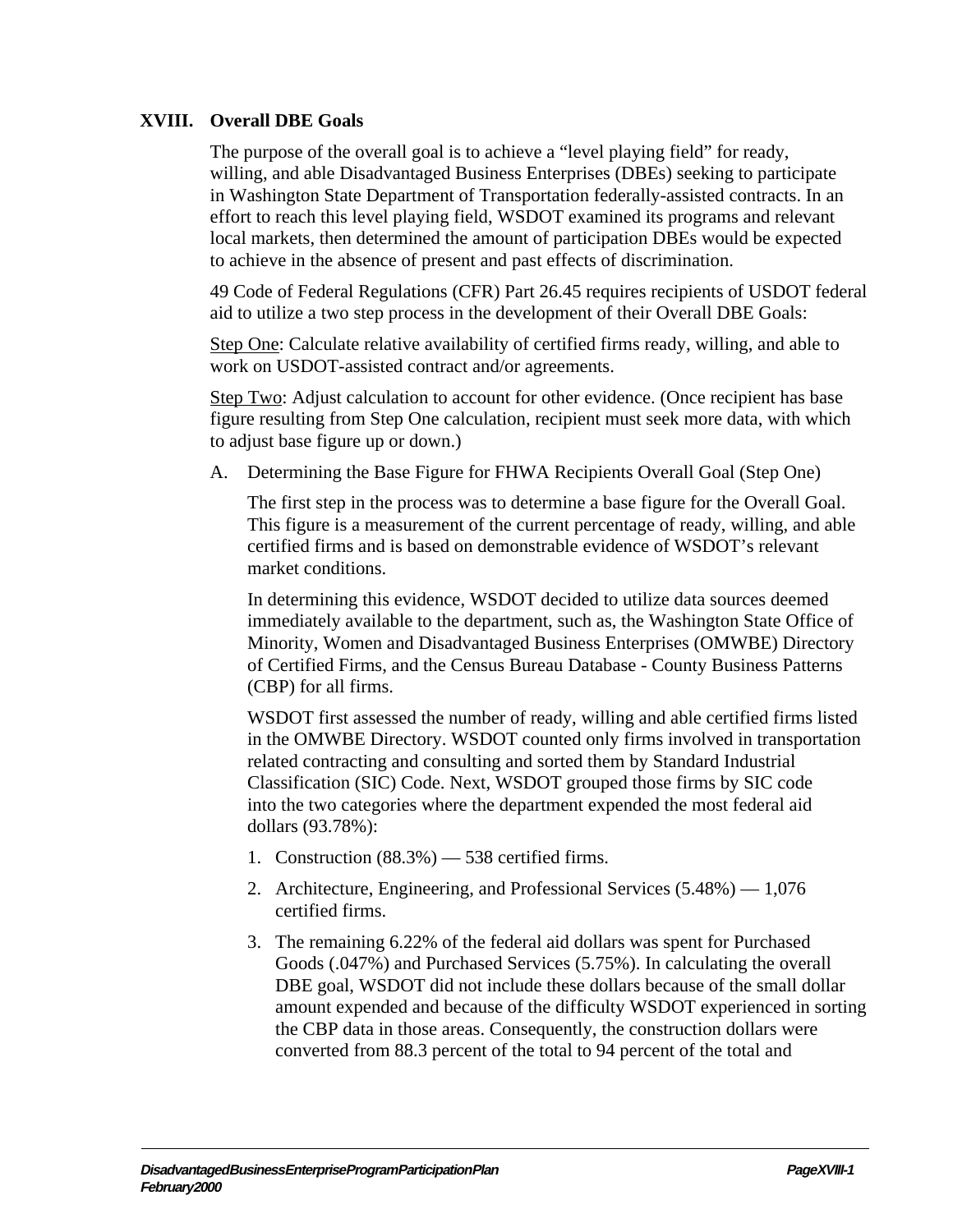architecture dollars were converted from 5.48 percent to 6 percent of the total in order to equal 100 percent; and, because the result goal will be applied to Construction and A&E dollars.

| Construction | 88.30  | 94.00  |
|--------------|--------|--------|
| A&E          | 5.48   | 6.00   |
| PG&PS        | 6.22   | 0.00   |
|              | 100.00 | 100.00 |

The above numbers representing 1,614 certified firms became the numerator to the formula.

In determining the denominator, WSDOT used the Census Bureau's CBP database (as recommended by the USDOT). The CBP contains data on the total number of firms (certified and noncertified ) in the state of Washington within the same SIC codes identified by the department in the numerator. Firms were counted only once based on their primary SIC code. We then sorted the CBP firms by SIC code and grouped them into the same categories as in the numerator:

- 1. Construction 5,338 firms.
- 2. Architecture, Engineering, and Professional Services 3,800 firms.

The above numbers representing 9,138 firms became the denominator to the formula.

WSDOT calculated its base figure by first determining the number of certified firms in the OMWBE directory (1,614) for each of the groups, then extracting the availability of CBP firms (9,138) for the same groups by SIC code.\*

The following calculation was performed to arrive at the base figure for step one of the Overall Goal setting process:

|                |  | <b>Certified Firms</b> | <b>Certified Firms</b> |     |                                                                                                                                                                                                                                      |         |
|----------------|--|------------------------|------------------------|-----|--------------------------------------------------------------------------------------------------------------------------------------------------------------------------------------------------------------------------------------|---------|
|                |  | in Const.              |                        |     | in A&E, Prof. Serv.                                                                                                                                                                                                                  |         |
| Base           |  | 538                    |                        |     | 1,076                                                                                                                                                                                                                                |         |
| Figure $= .94$ |  |                        |                        | .06 | <u> 1989 - Andrea Station Andrea Station Andrea Station Andrea Station Andrea Station Andrea Station Andrea Station Andrea Station Andrea Station Andrea Station Andrea Station Andrea Station Andrea Station Andrea Station And</u> | X 93.78 |
|                |  | 5,338                  |                        |     | 3,800                                                                                                                                                                                                                                |         |
|                |  | <b>CBP</b> firms       |                        |     | CBP firms in                                                                                                                                                                                                                         |         |
|                |  | in Const.              |                        |     | A&E, Prof. Serv.                                                                                                                                                                                                                     |         |

Based on the above calculations, the **Base Figure** for the WSDOT FFY 2000 DBE Overall Goal is: **11.17%**

\*(Construction SIC codes: 0781, 1442, 1611, 1622, 1623, 1629, 1711, 1721, 1731, 1791, 1795, 3441, 4212, 5032)

(Professional Services, Architecture, and Engineering SIC codes: 8711, 8712, 8713, 8741, 8742, 8748) (See Appendix 3, Applicable SIC codes)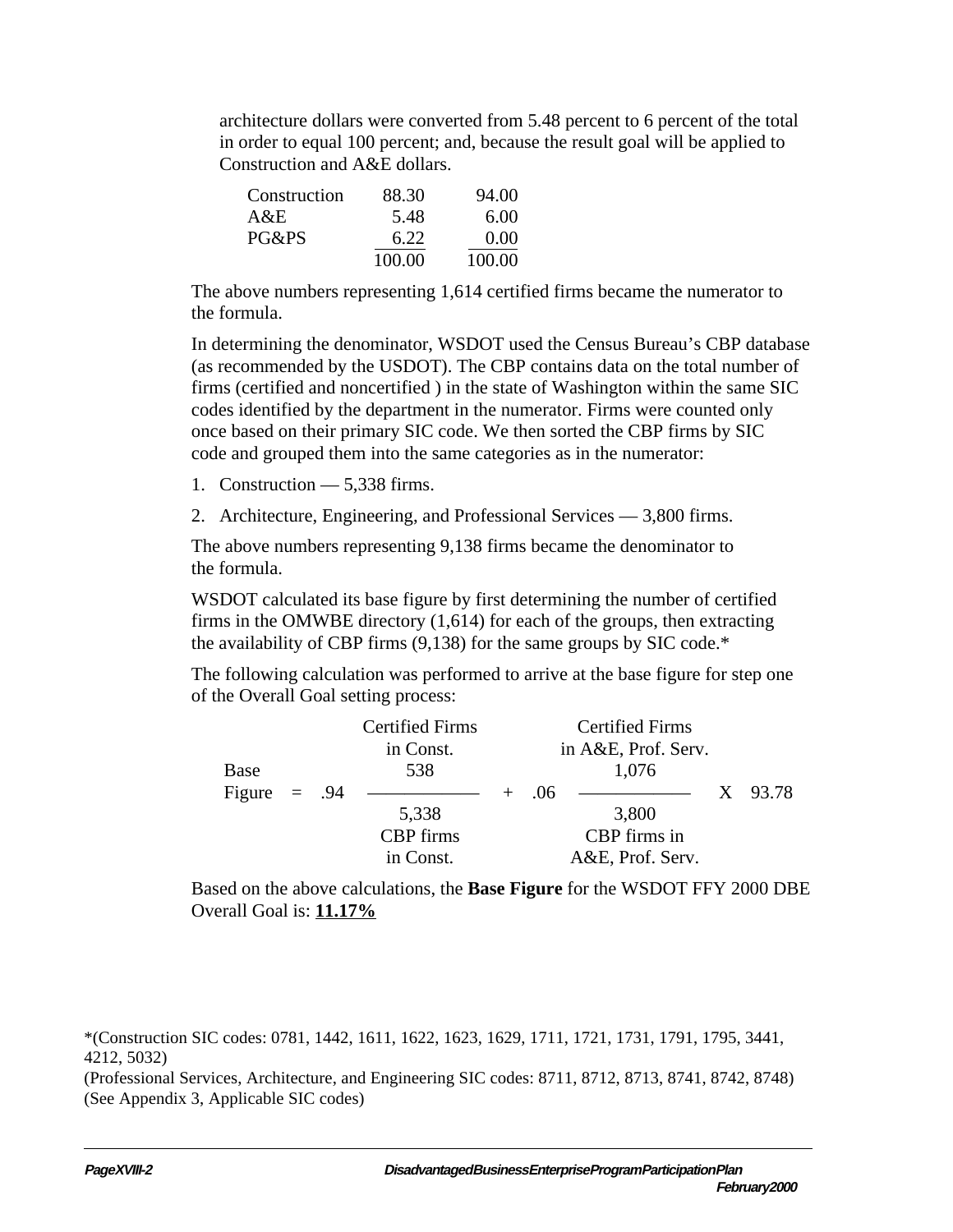B. Adjustment of the Base Figure for the Overall Goal (Step Two)

Similar to other states, WSDOT was faced with a short time frame in which to develop its new DBE Plan. This factor limited our ability to obtain and examine widespread evidence under Step 2 of the overall goal setting process. The information herein represents WSDOT's best effort under these circumstances.

In considering the examples of evidence described in 26.45, the state concluded the following: *Disparity Studies* — WSDOT contracted with a consultant to conduct a statewide disparity study. However, the study has not been finalized, rendering it unusable at this time. *Barriers* — Due to the short time frame, we were unable to readily identify barriers which may impact DBE participation. Bonding and financing have not been issues. WSDOT, through its DBE Support Services consultant, has been very aggressive in assisting DBEs with bonding and financing matters. *Employment Data* — We utilized information provided to us by the Washington State Office of Minority and Women Business Enterprises, as well as feedback from three of our largest local agencies (cities of Seattle and Tacoma and King County).

The most supportable type of evidence readily available to WSDOT was the current capacity of DBE firms, as measured by the volume of work they have performed in recent years. WSDOT determined their proven DBE capacity to be approximately 18 percent over a five-year period, 1994-1998 (see table below).

| <b>Fiscal</b><br>Year                                          | <b>DBE</b><br><b>Participation</b> | <b>Total Federal</b><br><b>Aid Contracts</b><br>in Dollars |  | <b>Prime Contracts</b><br><b>Commitments</b><br>to DBE in<br><b>Number</b><br><b>Dollars</b> |              |  | <b>Subcontractors to DBEs</b><br><b>Number</b><br><b>Dollars</b> |               |  |
|----------------------------------------------------------------|------------------------------------|------------------------------------------------------------|--|----------------------------------------------------------------------------------------------|--------------|--|------------------------------------------------------------------|---------------|--|
| 1994                                                           | 15.70%                             | \$<br>313,016,950                                          |  | 28                                                                                           | \$5,032,112  |  | 310                                                              | \$44,145,867  |  |
| 1995                                                           | 18.16                              | 302,715,697                                                |  | 30                                                                                           | 7,016,342    |  | 464                                                              | 41,419,776    |  |
| 1996                                                           | 19.60                              | 249,303,394                                                |  | 36                                                                                           | 12,346,055   |  | 477                                                              | 35,623,509    |  |
| 1997                                                           | 18.63                              | 245,511,339                                                |  | 56                                                                                           | 19,862,187   |  | 350                                                              | 25,783,032    |  |
| 1998                                                           | 19.19                              | 254,232,537                                                |  | 31                                                                                           | 7,806,528    |  | 520                                                              | 46,708,014    |  |
| <b>Totals</b>                                                  |                                    | \$1,364,779,917                                            |  |                                                                                              | \$52,063,224 |  |                                                                  | \$193,680,198 |  |
| <b>Percent to Contracts Awarded</b><br>to DBE Primes           |                                    |                                                            |  | \$52,063,224<br>\$1,364,779,917                                                              |              |  | $= 3.81\%$                                                       |               |  |
| <b>Percent of Contracts Committed</b><br>to DBE Subcontractors |                                    |                                                            |  | \$193,680,198<br>\$1,364,779,917                                                             |              |  | $= 14.19%$                                                       |               |  |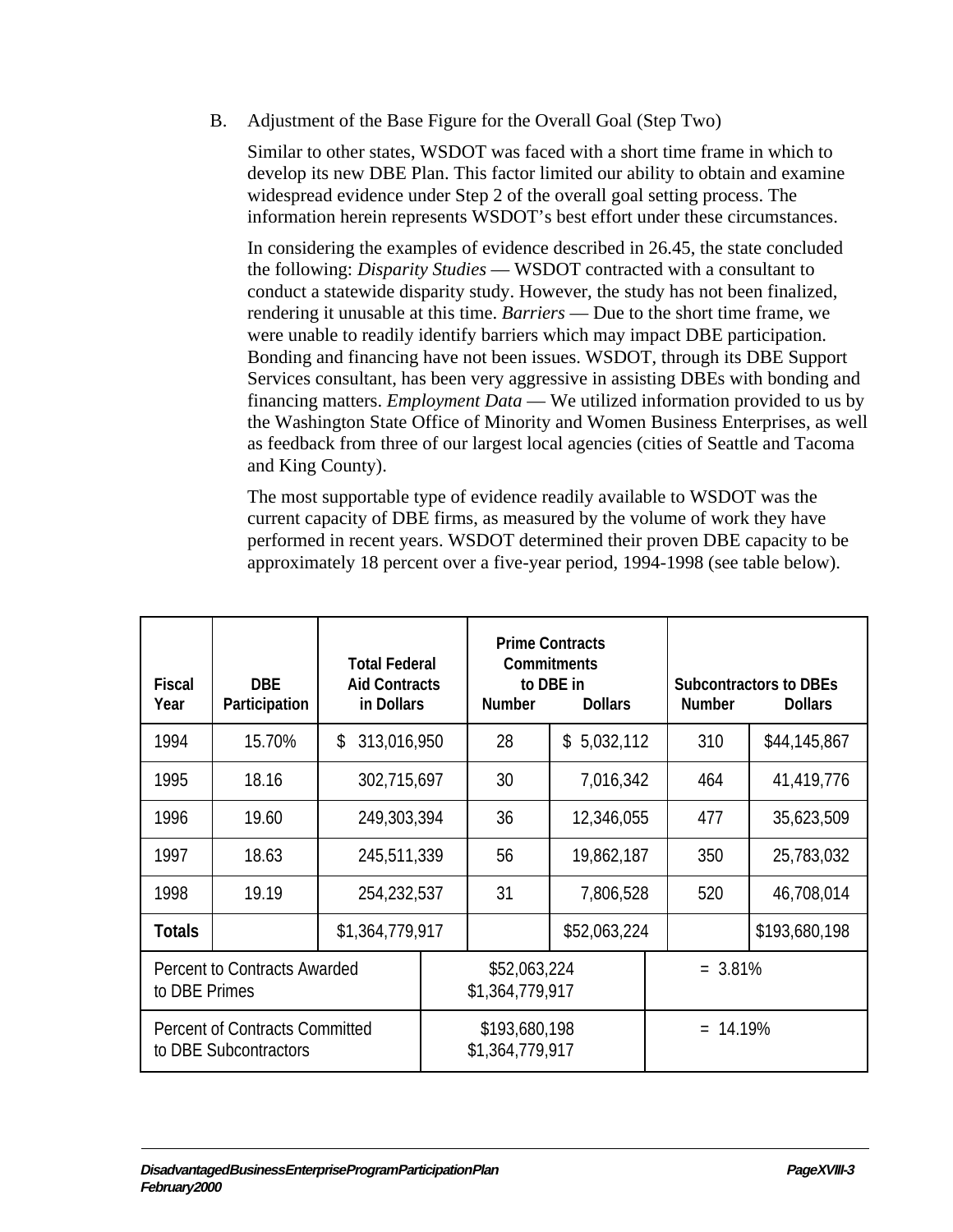Recognizing that we could not rely solely on past performance, WSDOT also considered the following factors in its analysis under Step 2.

1. Personal Net Worth

A new regulation regarding Personal Net Worth (PNW) has been added to the criteria of being a certified DBE. The DBE owner(s) must have a PNW of \$750,000 or less in order to be considered economically disadvantaged. Company owners are allowed to deduct their primary residence and business when calculating their PNW. WSDOT does not have information on the PNW of its currently certified DBEs.

In the construction program, with a small business definition allowing gross receipts to average between \$7.5 million and \$16.6 million over a three-year period, the department has 18 prequalified DBE prime contractors. In Fiscal Year 1998/1999, this group of 18 DBE prime contractors received approximately \$8M in prime contracts. A number of these DBE primes will exceed the new \$750,000 PNW cap resulting in the potential loss of these firms being counted toward the DBE goal. Although the gross receipts cap is less for DBE consultants, the potential for loss based on PNW is also an issue in the consulting category.

In addition, it is estimated that DBEs will be lost because of the perception of intrusive requirements in the new regulations. This includes the requirement of the spouse's PNW information and proof of irrevocable transfer of assets where there is legal authority for joint ownership.

An estimate of the impact of these new regulations is not available, however this has the potential of eliminating several of the larger more active DBE firms.

2. Counting Work Obtained by DBE Primes

Under 49 CFR Part 23, a DBE was allowed to subcontract up to 70 percent of its contract to a non-DBE while still allowing the agency to report 100 percent as DBE participation. Under 49 CFR Part 26, only the amount actually performed by the DBE or the amount subcontracted to another DBE may be counted and reported toward DBE participation.

During the previous five-year period, \$52 million dollars of the work has been performed by DBE primes contributing to 3.81 percent of the overall goals. Under the new counting provisions, if the prime contractors sublet the maximum to non-DBEs, WSDOT would lose, for counting purposes, 2.67 percent of the reported 18 percent goal attainment.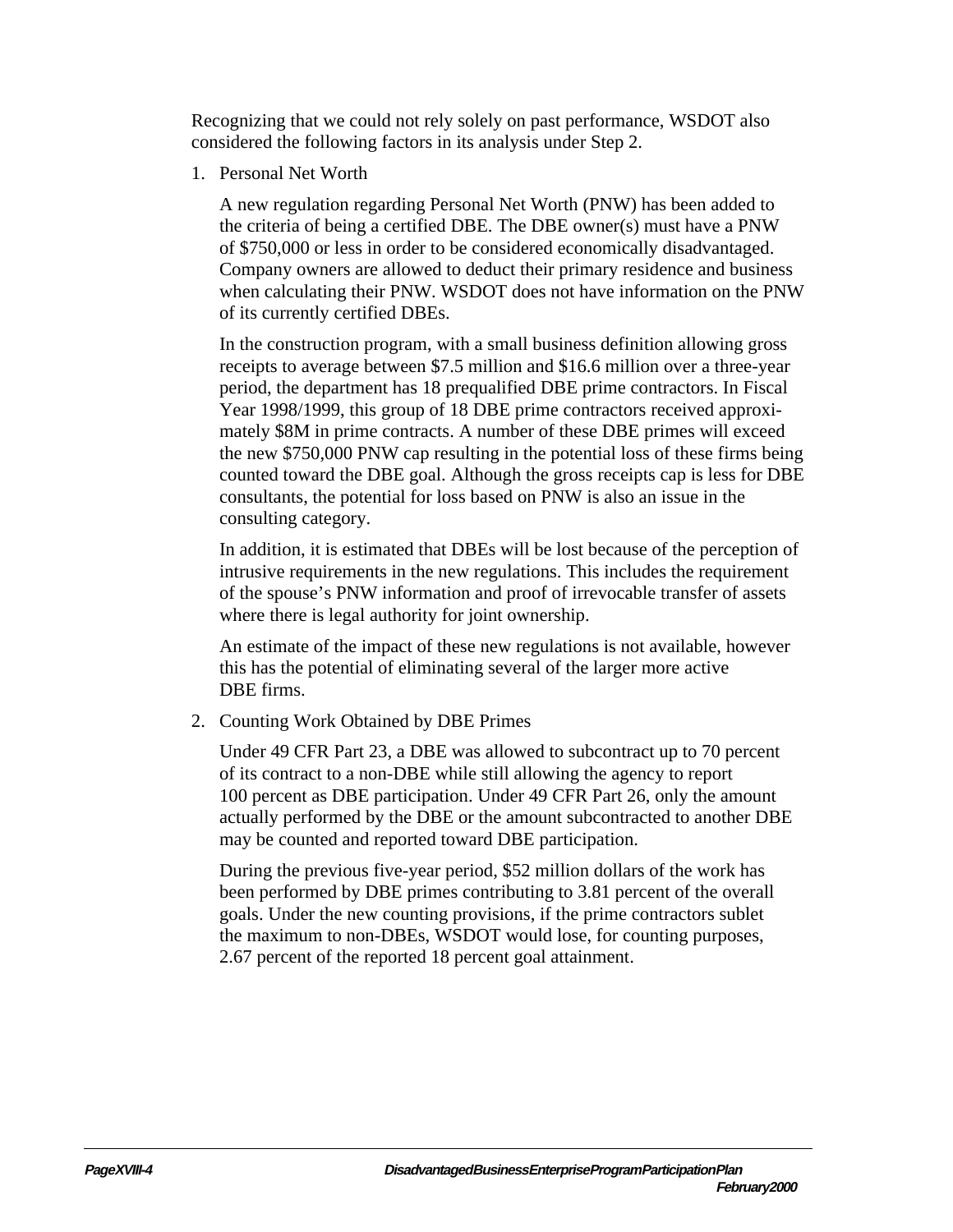3. Counting of Second Tier Subcontractors

WSDOT restricts the amount that a subcontractor can further subcontract to 25 percent of the subcontract. Historically (1994-1998) prime contractors on WSDOT projects subcontracted \$194 million to DBEs. Under the new regs, if the work is further subcontracted to non-DBEs — that portion subcontracted will not be eligible for counting. Assume that the maximum 25 percent permitted to be subcontracted is subcontracted to a non-DBE, under the new regulations \$46 million dollars of work previously counted would no longer be eligible for counting. This would reduce the goal attainment by up to 3.55 percent (25 percent of 14.19 percent).

4. Trucking

The new trucking provisions will eliminate a significant amount of participation — independent owner/operators will not be able to contribute to the 51 percent of the DBE's participation and trucks owned by the DBE must be operating on the project. WSDOT is unable to ascertain the specific dollar amount of this impact through accessible information; therefore, it will not attempt to assign a specific impact amount. However, it has been determined that it will impact the overall goal attainment.

Under the new reporting and tracking requirements, this information should be more available next year for review and any necessary adjustments.

5. Over-Concentration

Under 49 CFR Part 26, when WSDOT determines that DBE firms are so over concentrated in a certain type of work as to unduly burden the opportunity of non-DBE firms to participate in this type of work, WSDOT must devise appropriate measures to address this issue.

WSDOT has not assigned an estimate to this potential factor, but acknowledges that it could have an impact.

Although many impacts of the new reporting requirements are uncertain, they will by themselves reduce the goal attainments in future years. Counting the work obtained by DBE primes and second tier subcontractors could result in a maximum reduction in what was previously eligible by up to 6.22 percent.

Consequently, the original base figure was adjusted to **14%**.

## **WSDOT therefore has adjusted its proposed overall DBE goal for Federal Fiscal Year 2000 to 14%.**

WSDOT expects to let \$175 million of USDOT assisted contracts during this fiscal year. This means that we have set a goal of expending \$24.5 million with DBEs.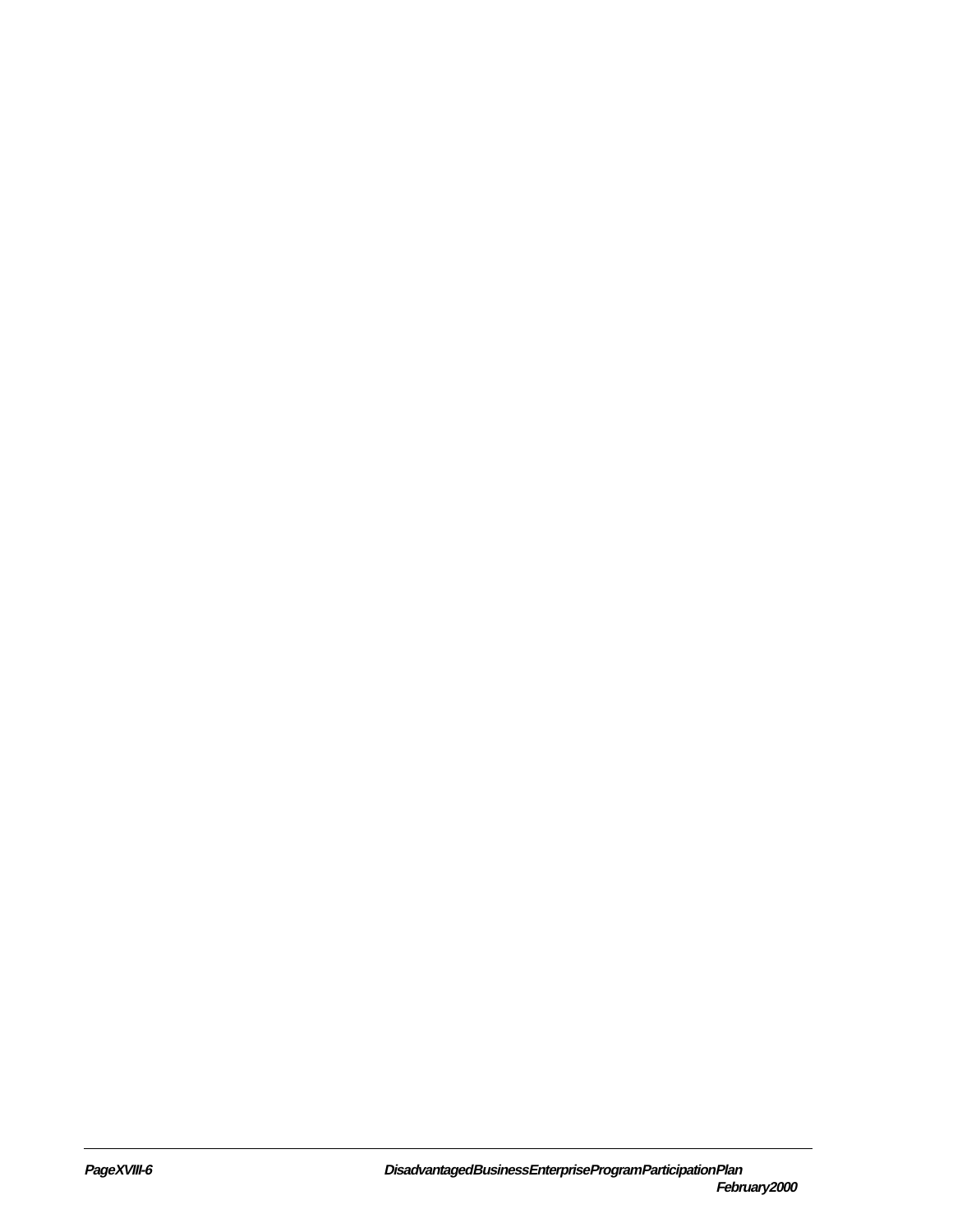### **XIX. DBE Overall Goal Submittal Process**

WSDOT as a recipient of USDOT federal aid funds will submit its overall goal to USDOT on August 1 of each year (except September 1, 1999).

Before establishing the overall goal each year, WSDOT will consult with the Office of Minority and Women's Business Enterprises, DBE Supportive Services, minority, women's and general contracting groups, community organizations, and other officials or organizations. Efforts will be made to obtain information concerning the availability of disadvantaged and nondisadvantaged businesses, the effects of discrimination on opportunities for DBEs, and the effects of WSDOT's efforts to establish a level playing field for the participation of DBEs.

As a result, WSDOT will publish a statewide public notice of the proposed goal and methodology. The notice will be available for inspection during normal business hours at the Office of Equal Opportunity and at each WSDOT regional office for a period of 30 days following the date of the notice. Public comments will be accepted up to 45 days from the date of the notice. Additionally, the information will also be provided to major state newspapers, minority-focused media, trade publications and will be listed on the WSDOT web page. Normally, the notice will be issued by June 1 of each year. This notice will include addresses to which comments may be sent and addresses (including offices and websites) where the proposal may be reviewed.

The overall goal submission to USDOT will include a summary of information and comments received during the public participation process and the responses.

WSDOT and its subrecipients will begin using the overall goal on October 1 of each year, unless other instructions are received from USDOT.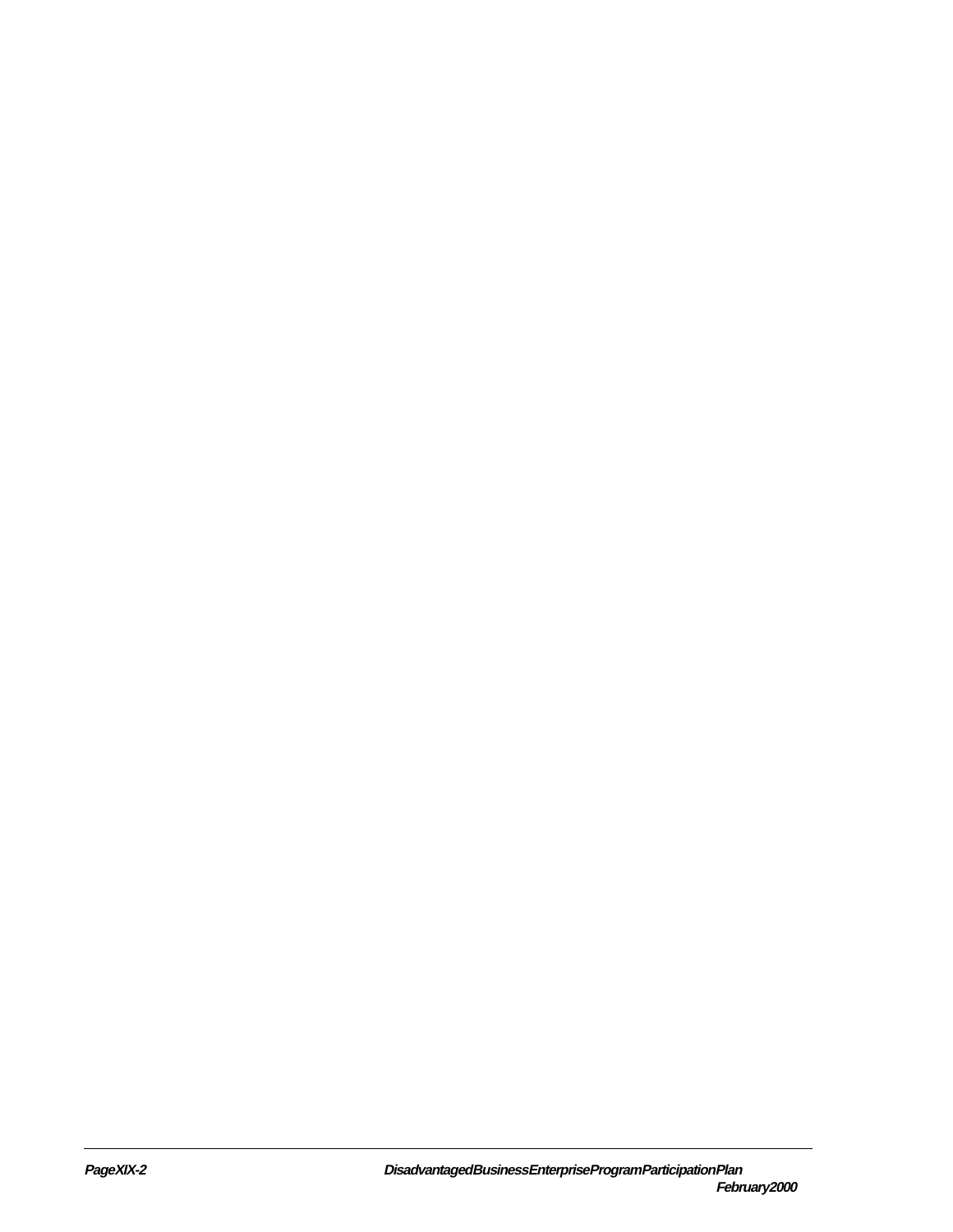# **XX. Construction Contract Goals**

WSDOT and its Highways and Local Programs Service Center reviews each federally funded project to determine the appropriateness of establishing DBE goals, prior to soliciting bids.

The methodology employed by WSDOT and its Highways and Local Programs Service Center in determining state and local agency project contract goals is as follows:

### A. Elements

- 1. Geographical location of the project;
- 2. Type(s) of work included in the project, i.e., structure, roadway, new construction;
- 3. Availability of DBEs to perform the type(s) of work;
- 4. Potential subcontractable items of the work; and
- 5. Total dollar value of the contract.

The attainment accomplished through this analysis will be reviewed annually to determine the appropriateness of the method of setting goals.

- B. Goal Setting Process
	- 1. Review the department's overall DBE goal and the means to meet the goal (see: XVIII, Overall DBE Goals and XXIII, Means to Meet the Overall DBE Goal);
	- 2. If the contract includes federal funds, a DBE goal is considered;
	- 3. If the contract amount is under \$100,000.00 then no goal is set. (However, if the work is such that the prime contractor has a distinctly separate class of work available, and meets the requirement for the prime to do 30% of the work, a goal may be considered);
	- 4. The bid items are sorted by pre-qualification work classes and the total estimated dollar amounts to help identify opportunities for subcontracting;
	- 5. Prime contractor work is assumed to be one class (the largest) unless two classes are needed to total a minimum of 30% of the total contract;
	- 6. Mobilization nor specialty work is considered for subcontracting;
	- 7. The remaining work is totaled, both as a percentage and a dollar amount. It is then divided by two (2). (50% of the total identified subcontractable items would be available for DBE firms, while the other 50% would be available for non-DBE firms);
	- 8. Ensure that DBE firms are ready, willing, and able to perform the work at the geographic location and time of the project; and
	- 9. If the contract is for \$2 million or less, a dollar goal is set at a reasonable even number. If the contract totals over \$2 million, WSDOT has the option to set the goal as a percentage to the nearest whole percent.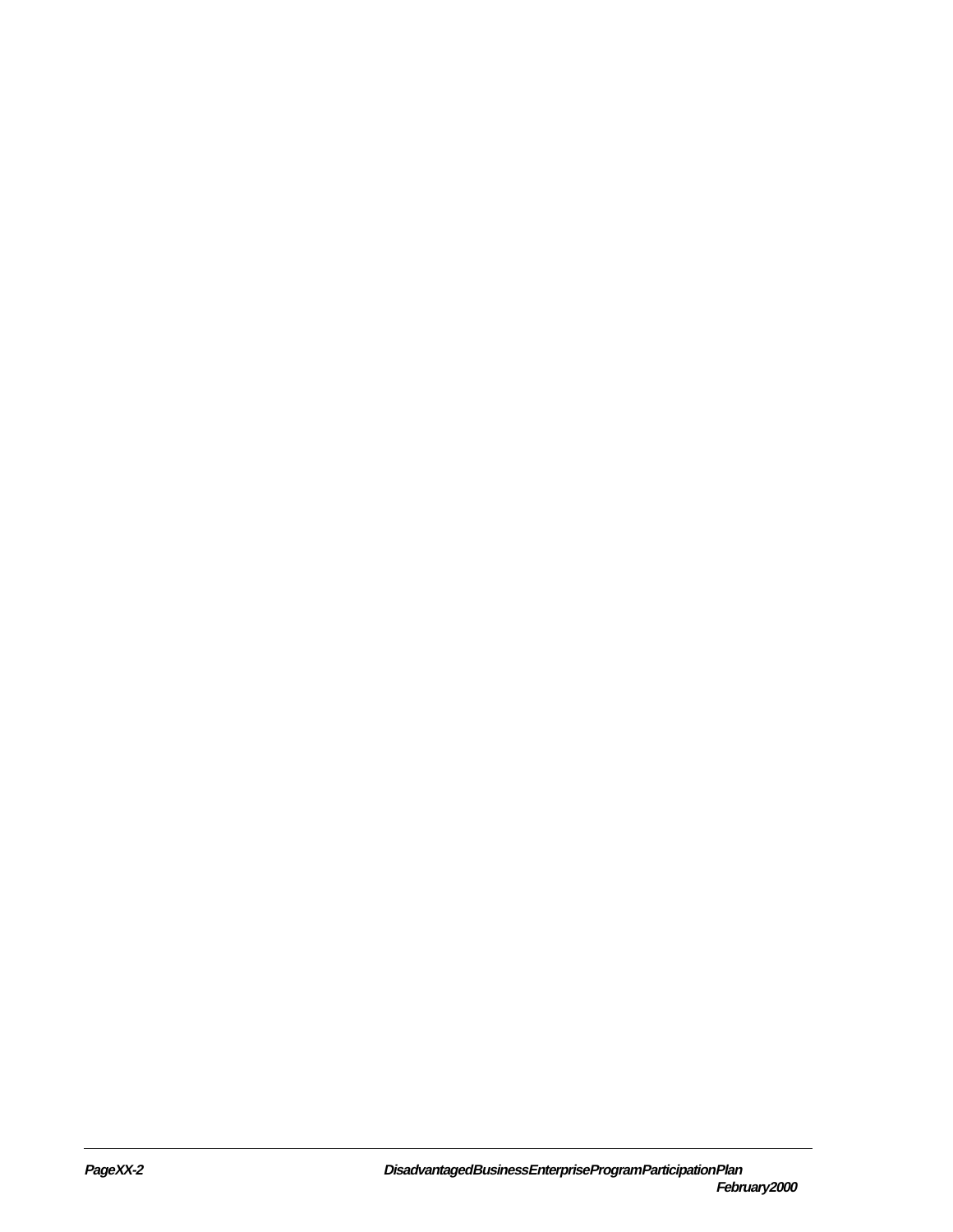# **XXI. Consultant Agreement Goals**

WSDOT's Consultant Services Office reviews each federally funded project to determine the appropriateness of establishing DBE goals prior to soliciting proposals. The methodology employed by WSDOT and its Consultant Services Office in determining consultant project goals is as follows:

#### A. Elements

- 1. Geographical location of the project;
- 2. Type(s) of work included in the project;
- 3. Availability of DBEs to perform the type(s) of work;
- 4. Potential subcontractable items of work; and
- 5. Total dollar value of the agreement.

The attainment accomplished through this analysis will be reviewed annually to determine the appropriateness of the method of setting goals.

- B. Goal Setting Process
	- 1. Review the department's overall DBE goal and the means to meet the goal (see: XVIII, Overall DBE Goals and XXIII, Means to Meet the Overall DBE Goal).
	- 2. If the agreement includes federal funds, a DBE goal is considered.
	- 3. Determine the subcontractable amount (based on scope submittal), and divided by two (2). (50% of the total identified subcontractable items would be available for DBE firms, while the other 50% would be available for non-DBE firms.
	- 4. Set the goal as a percentage to the nearest whole percent.
- C. DBE Participation
	- 1. WSDOT will as part of the advertisement, indicate that the department's overall DBE goal is 14% and that this particular project is federally-assisted. It will require a DBE goal (a percentage of the total agreement amount) which will be determined and set with an approved scope of work.
	- 2. Responsiveness to the DBE goal shall not be determined prior to award. However, failure to meet goal attainment may be utilized as an evaluation criteria on past work performance.
	- 3. The Consultant shall include in their response to a Request for Qualifications an Information Packet that identifies the potential subconsultants, both DBE certified and non-DBE firms.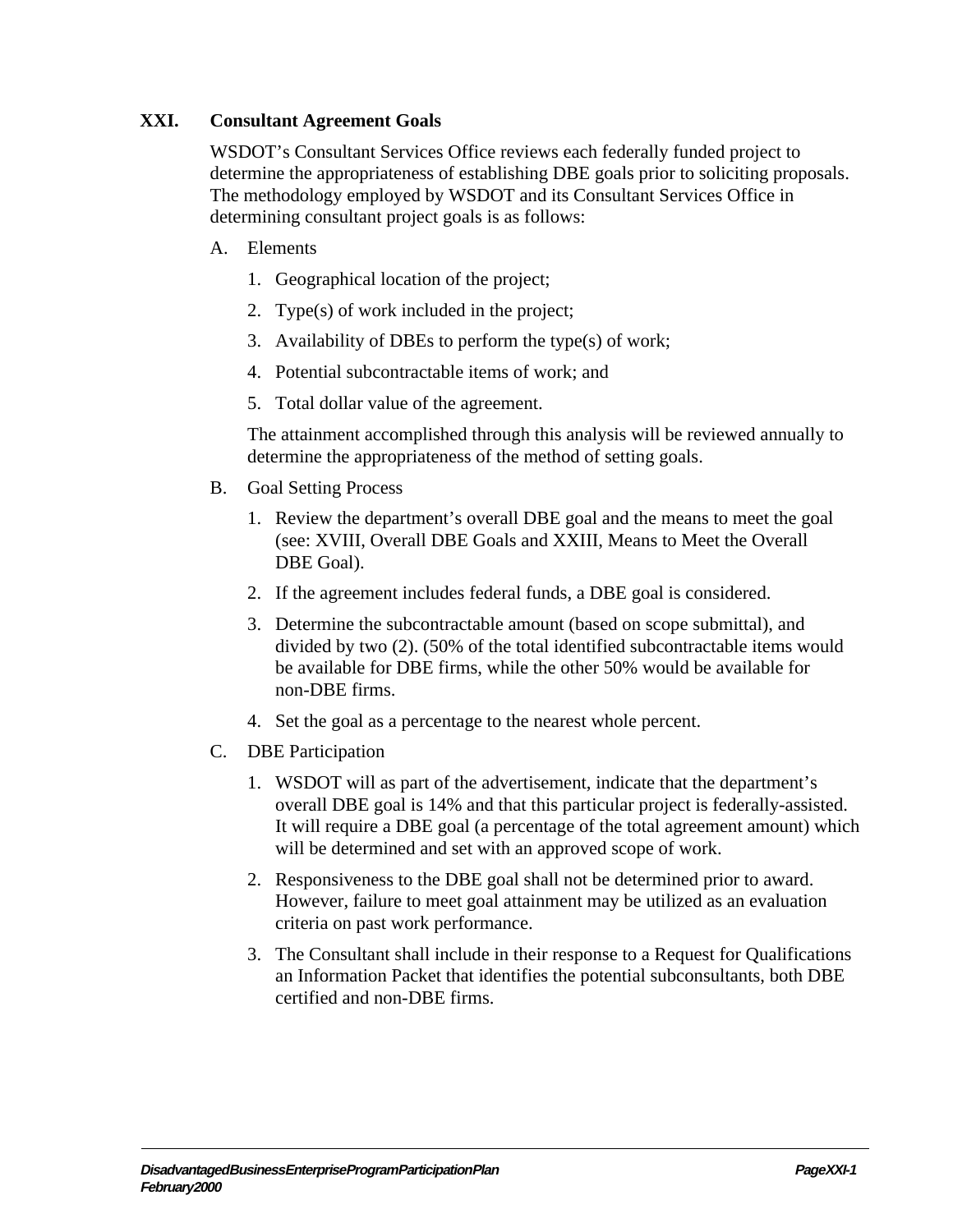- 4. The Consultant will (after award and as part of the negotiation) submit to WSDOT a scope of work and cost estimate that will identify each subconsultant. The consultant will meet the project DBE goal, identifying each subconsulted element of work.
- 5. The monitoring of DBE and non-DBE participation will be tracked using the monthly prompt payment certification forms obtained from the prime consultant.
- D. DBE Participation as a Prime
	- 1. A DBE may participate as a Prime Consultant, subconsultant, in a joint venture with either a Prime Consultant or a subconsultant, or as a vendor of materials or supplies;
	- 2. The DBE joint venture firm shall be responsible for a clearly defined portion of the work to be performed in addition to meeting the requirements for ownership and control; and
	- 3. The Prime Consultant shall, as a minimum, seek DBEs in a reasonable recruitment area in which it generally seeks subconsultants for a given project. If the Prime Consultant cannot meet the goals using DBEs from this area, the Prime Consultant, as part of its good faith effort to meet the goals, shall expand its search to a reasonably wider recruitment area.
- E. Substitutions (Consultants)

The Consultant must notify and obtain the written approval by WSDOT Office of Equal Opportunity (OEO) prior to replacing a DBE or making any change in the participation. Approval for replacement will be granted only if it is demonstrated that the DBE is unable or unwilling to perform and that the contractor exercised a good faith effort (see XVI., I "Substitutions" (Consultant Agreements) to enable the DBE to perform.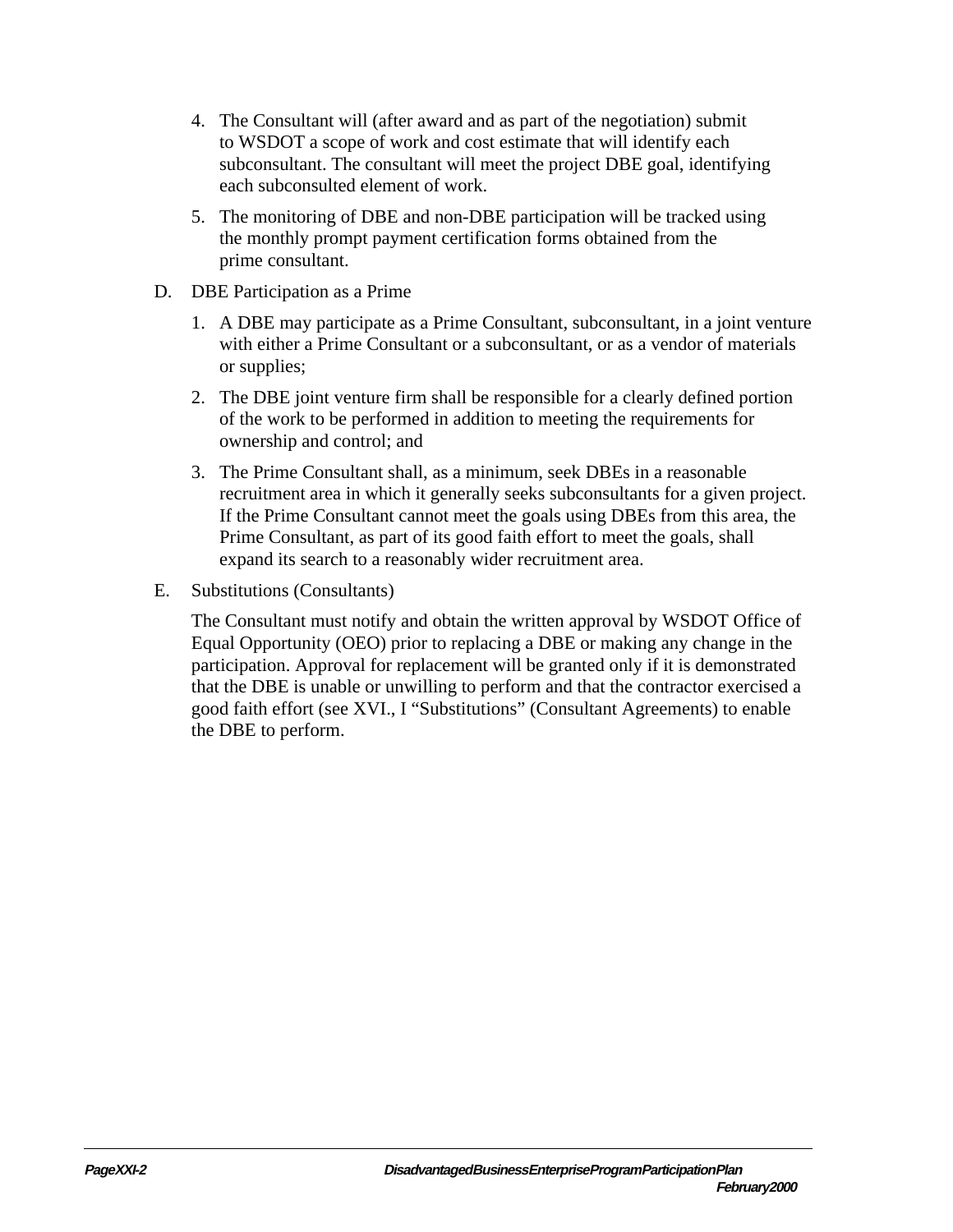## **XXII. Transit Vehicle Manufacturers**

Pursuant to 49 CFR Part 26.49, FTA recipients/subrecipients will require each transit vehicle manufacturer, as a condition of being authorized to bid or submit proposals on FTA-assisted transit vehicle procurements, to certify that it has complied with the requirements of this section. Alternatively, WSDOT and its subrecipients may, at its discretion and with FTA approval, establish project-specific goals for DBE participation in the procurement of transit vehicles in lieu of the Transit Vehicle Manufacturer complying with this element of the program.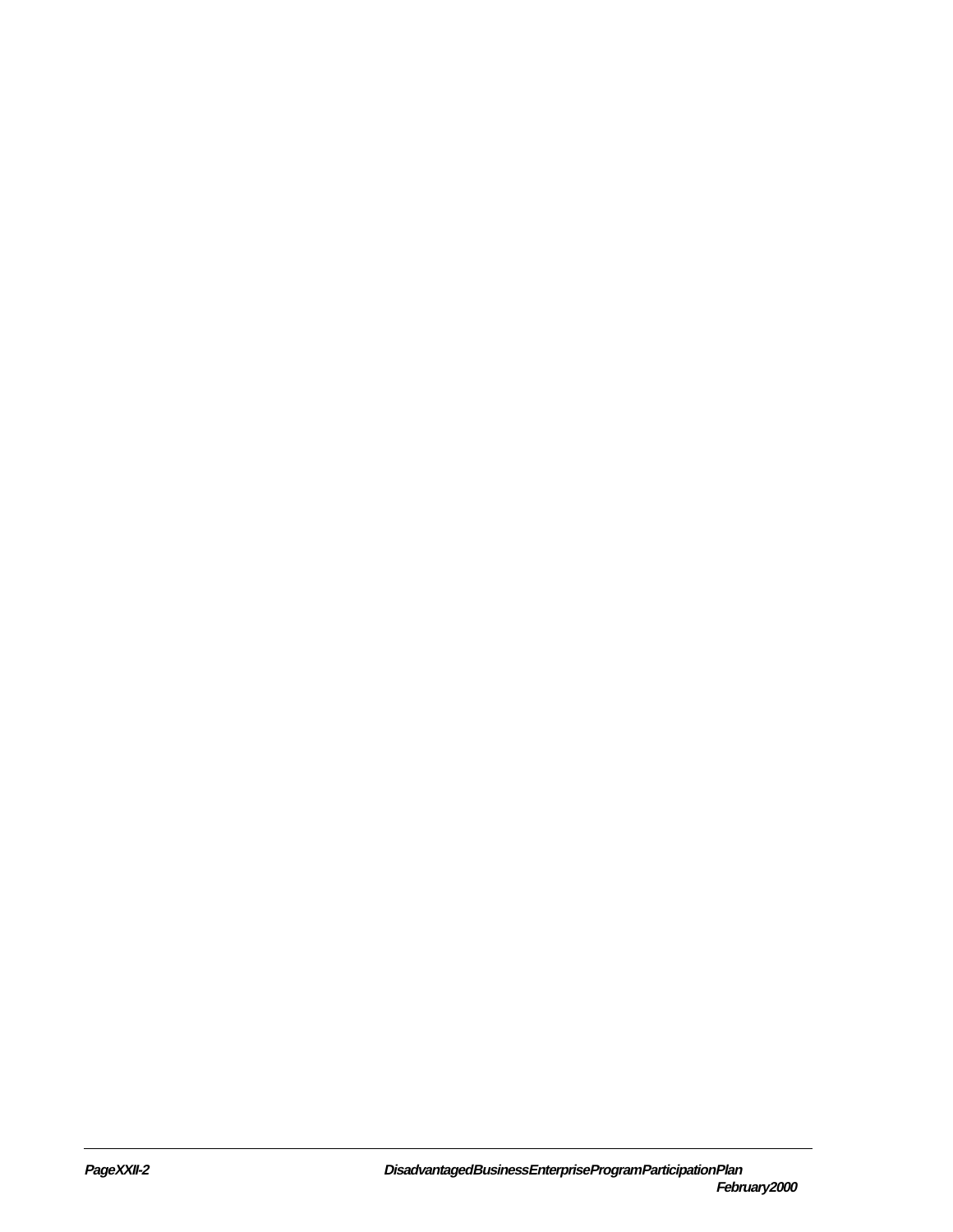## **XXIII. Means to Meet the Overall DBE Goal**

WSDOT, and its subrecipients (through WSDOT's Highways and Local Programs Service Center and Public Transportation and Rail Divsion), will use a combination of race-neutral and race-conscious means to achieve its annual overall goal.

A. Race-Neutral

Pursuant to 49 CFR Part 26.51, WSDOT and its subrecipients will meet the maximum feasible portion of its overall goal by using race-neutral means of facilitating DBE participation. WSDOT has determined that race-neutral means will include:

- 1. Whenever a DBE receives a prime contract because it is the lowest responsible bidder, the resulting DBE participation was achieved through race-neutral means;
- 2. Whenever a DBE receives a subcontract on a project that does not have a contract goal, its participation was also achieved through race-neutral means; and
- 3. Whenever a prime awards a particular subcontract to a DBE, on projects that do not carry a contract goal, because the DBE has proved in the past that it does the best or quickest work, or because it submitted the lowest quote, the resulting DBE participation has, in fact, been achieved through race-neutral means.

The following describes WSDOT's methodology to arrive at a projection of race-neutral participation during the development of this plan.

WSDOT first determined the percentage of DBE program achievement, as reported to the Federal Highway Administration, over the five-year period preceding implementation of 49 CFR Part 26 (1994-1998). This figure (18 percent) represents our proven capacity. Secondly, we subtracted WSDOT's overall DBE goal percentage (which was 16 percent) for the same period. (Example: 18% - 16% = 2%.)

Next, WSDOT totaled participation on those contracts where we did not set goals (state and federal). (Example being used here is 10 percent). We also account for other factors that may contribute to additional race-neutral DBE participation, such as:

- 1. The possibility that a portion of the DBE participation achieved over the past years using contract goals could have been achieved through race-neutral measures;
- 2. The method to which DBE participation is counted under the new Part 26;
- 3. The new Personal Net Worth requirement; and
- 4. The increase in federal aid funds under TEA-21.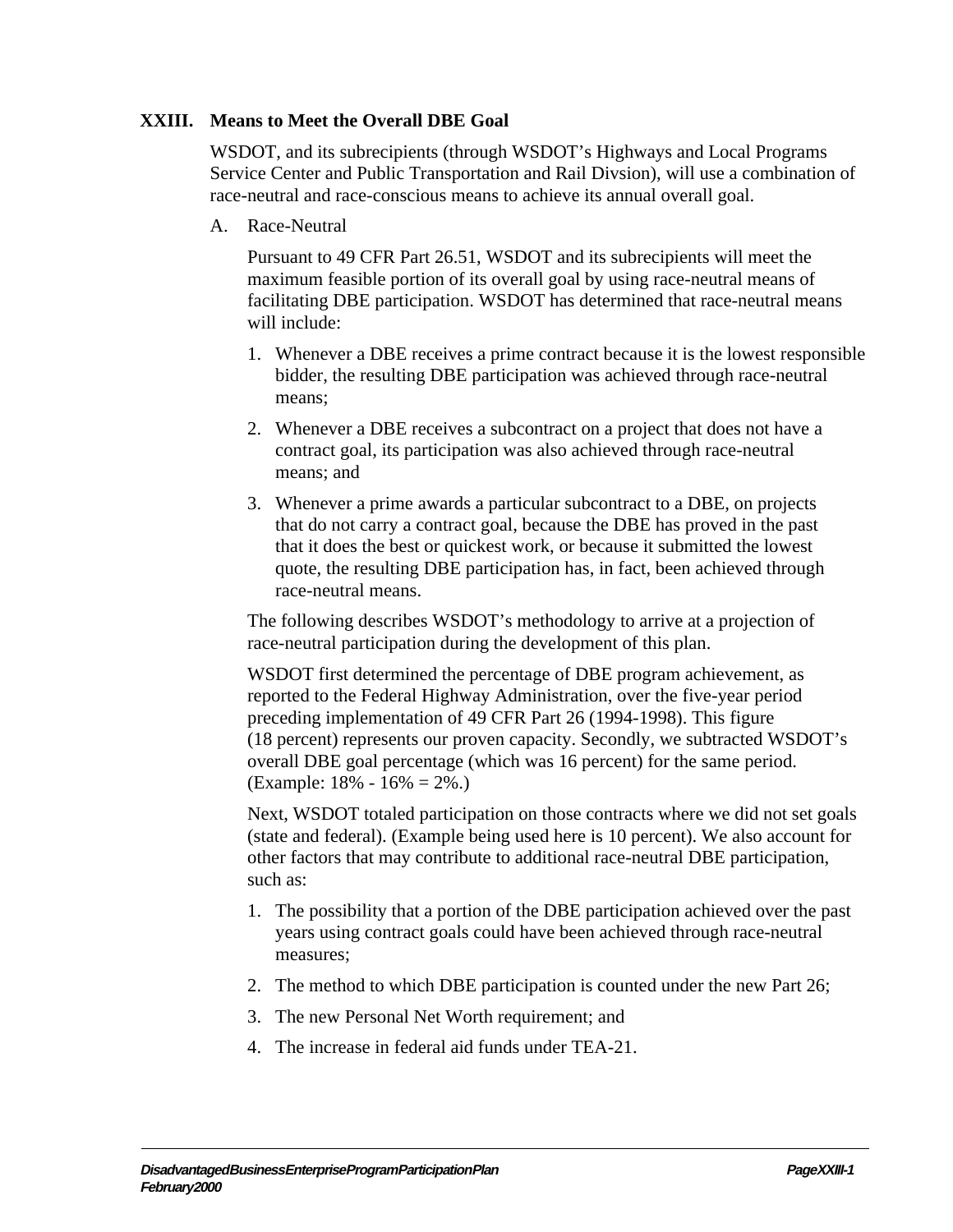The base figure (2 percent from the example above) was then adjusted by the non-goal figure (10 percent in this case), as well as consideration of the other factors listed above. This determines the percentage of DBE participation we expect to achieve with race-neutral means. (In this case, 9 percent.)

By taking the overall goal (14 percent) and subtracting the race-neutral percentage (9 percent), results in our race-conscious percentage (5 percent).

If WSDOT finds that it is not achieving the projected DBE participation through race-neutral means, which would result in our not meeting our overall goal, WSDOT will apply the race-conscious means (contract goals).

B. Race-Conscious

Race conscious measures will be in the form of contract goals. Contract goals will be used so that, over the period to which the overall goal applies, they will cumulatively result in meeting any portion of the overall goal that is not projected to be met through race-neutral means.

WSDOT's OEO, Consultant Services, Highways and Local Programs Service Center, and Public Transportation and Rail Division will establish contract goals only on those USDOT-assisted contracts that have subcontracting possibilities. Contract goals will be determined using WSDOT's contract goal methodology (the size of the goals will be adapted to the circumstances of each contract, e.g., type and location of work, availability of DBEs to perform the particular type of work, etc.). Contract goals contract need not be established on every contract having subcontracting possibilities and will be expressed as a percentage of the total amount of a USDOT-assisted contract.

WSDOT will adjust the estimated breakout of race-neutral and race-conscious participation as needed to reflect actual DBE participation by race-neutral means per 49 CFR 26.51(f). That is, if actual race-neutral participation exceeds projected race-neutral participation, WSDOT will reduce its use of race-conscious means. Conversely, if actual race-neutral participation falls short of projected race-neutral participation, WSDOT will increase its usage of race-conscious means however, only as necessary to achieve its overall goal.

Race-neutral and race-conscious participation will be monitored and reported separately.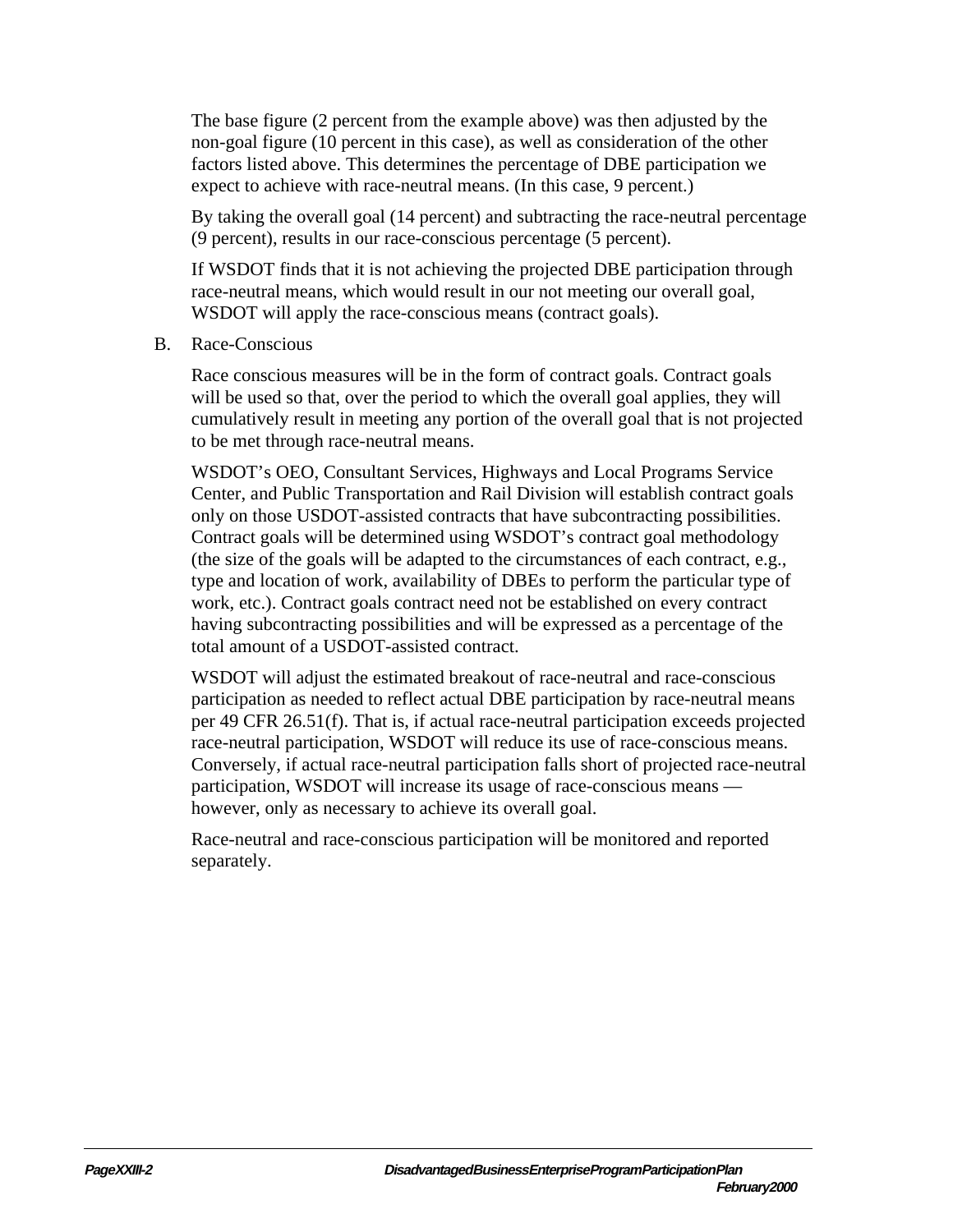# **XXIV. Contractors' Good Faith Efforts**

The following are required Good Faith Efforts procedures for contract goals pursuant to 49 CFR Part 26.53:

- A. Selection of Successful Bidder
	- 1. The successful bidder shall be selected on the basis of having submitted the lowest responsive bid and, in order to be responsive, making good faith efforts to meet the DBE goal. The bidder can meet this requirement in either two ways:
		- a. The bidder can meet the established DBE goal, documenting commitments for participation by DBE firms sufficient for this purpose; or
		- b. If the bidder does not meet the established DBE goal, the bidder can document its adequate good faith efforts.

This means that the bidder must show that it took all necessary and reasonable steps to achieve the DBE goal, and by their scope, intensity, and appropriateness to the objective, the bidder could reasonably be expected to obtain sufficient DBE participation, even if the bidder were not fully successful in meeting the established DBE goal. Mere pro forma efforts are not considered "good faith efforts" to meet the DBE contract requirements.

- 2. Should the low and otherwise responsive bidder fail to attain the goal and provide adequate good faith effort documentation in the bid submittal, its bid may be rejected and the next low responsive bid accepted.
- 3. Should more than one low bid be rejected, WSDOT and its subrecipients will determine the adequacy of the low and otherwise responsive bidder's submission in light of DBE participation attained by all bidders. This will be accomplished by comparing the low bidder's submission to the average DBE participation by all bidders. When computing average DBE participation, only the amount of the DBE goal attainment which does not exceed the established goal shall be used. Should the low bidder's DBE participation be lower than the average, the bid shall be considered nonresponsible and shall be rejected. If the lowest bid is rejected, the next lowest bid(s) shall be examined under the foregoing criteria until the contract is awarded or all bids are rejected.

Each bidder shall submit a written assurance with their bid that they will meet the goal. The successful responsive bidder must provide the following information at the time of bid submittal:

- 1. The names of the DBE subcontractors proposed for contracts, including the OMWBE certification number.
- 2. The dollar value of each DBE subcontract proposed.

The successful bidder will obtain verification of OMWBE certification from the DBE business firm. The certification will identify the firm as being eligible for DBE status. The successful bidder will have the responsibility of verification with OMWBE that the DBE firm's certification is current.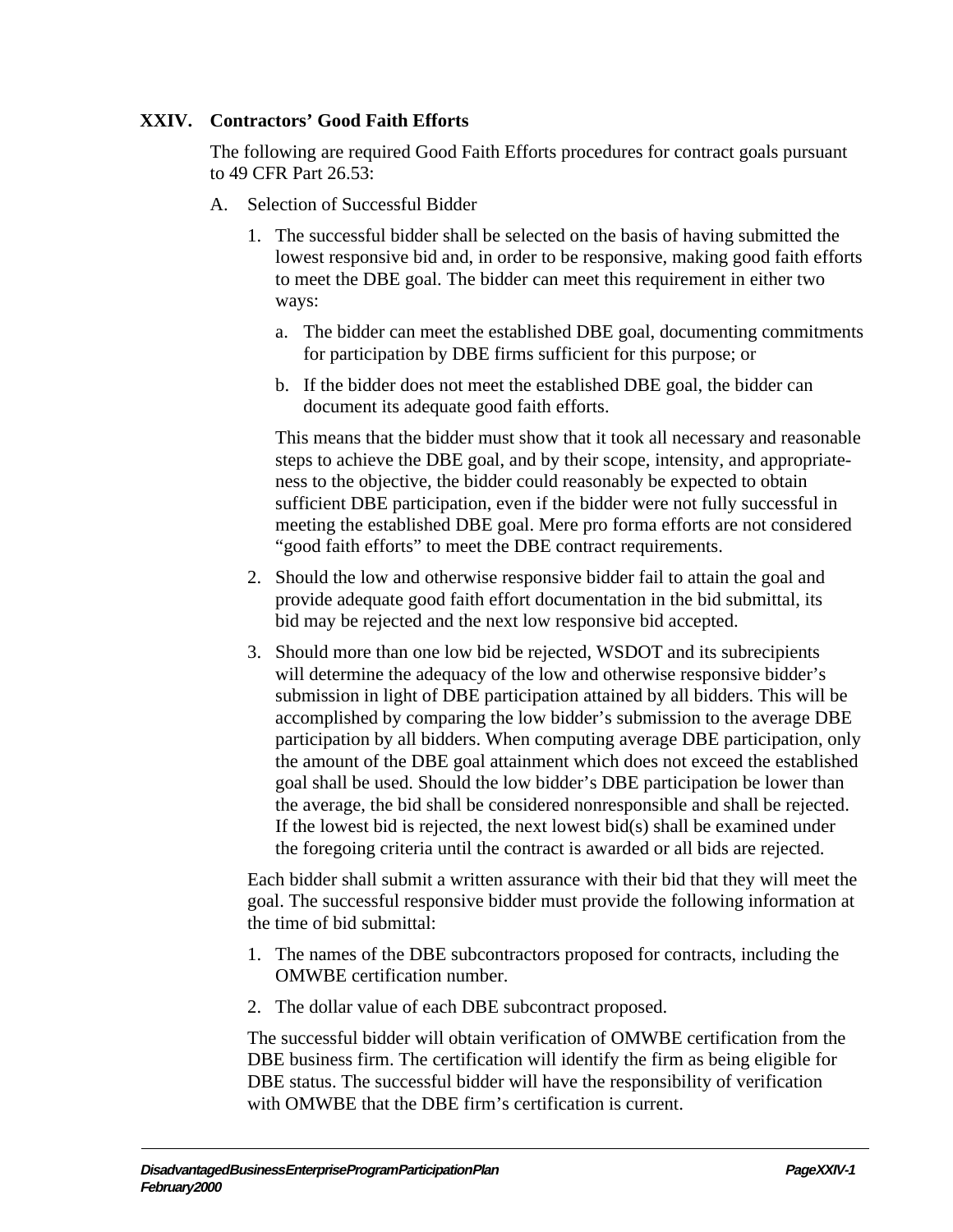#### B. After Execution

WSDOT will request that the apparent low bidder submit a description of the specific items of the work each DBE subcontractor will perform. This description, dollar amount, and name of the DBE firm is identified in the award letter and made Condition of the Award (COA) of the contract.

In the event a bidder is unable to meet the assigned DBE contract goal, the bidder shall provide additional information regarding its good faith efforts to do so per the requirements of the contract. Good Faith Effort (GFE) documentation may be required after award and during the execution of the contract. GFE documentation may also be required during substitutions when a firm is unable or unwilling to perform. The bidder must document the steps taken to obtain participation which demonstrate *good faith efforts*, as outlined:

- 1. Evidence the bidders attended any presolicitation or prebid meetings that were scheduled by WSDOT to inform DBEs of contracting and subcontracting or material supply opportunities available on the project;
- 2. Evidence the bidder identified and selected specific economically feasible units of the project to be performed by DBEs in order to increase the likelihood of participation by DBEs;
- 3. Evidence the bidder advertised in general circulation, trade association minority and trade oriented, women-focus publications, concerning the subcontracting or supply opportunities;
- 4. Evidence the bidder provided written notice to a reasonable number of specific DBEs, identified from the OMWBE Directory of Certified Firms for the selected subcontracting of material supply work, in sufficient time to allow the enterprises to participate effectively;
- 5. Evidence the bidder followed up initial solicitations of interest by contacting the DBEs to determine with certainty whether they were interested. This may include the information outlined below:
	- a. The names, addresses, and telephone numbers of DBEs who were contacted, the dates of initial contact, and whether initial solicitations of interest were followed up by contacting the DBEs to determine with certainty whether the DBEs were interested;
	- b. A description of the information provided to the DBEs regarding the plans, specifications, and estimated quantities for portions of the work to be performed;
	- c. Documentation of each DBE contacted but rejected and the reason(s) for that rejection;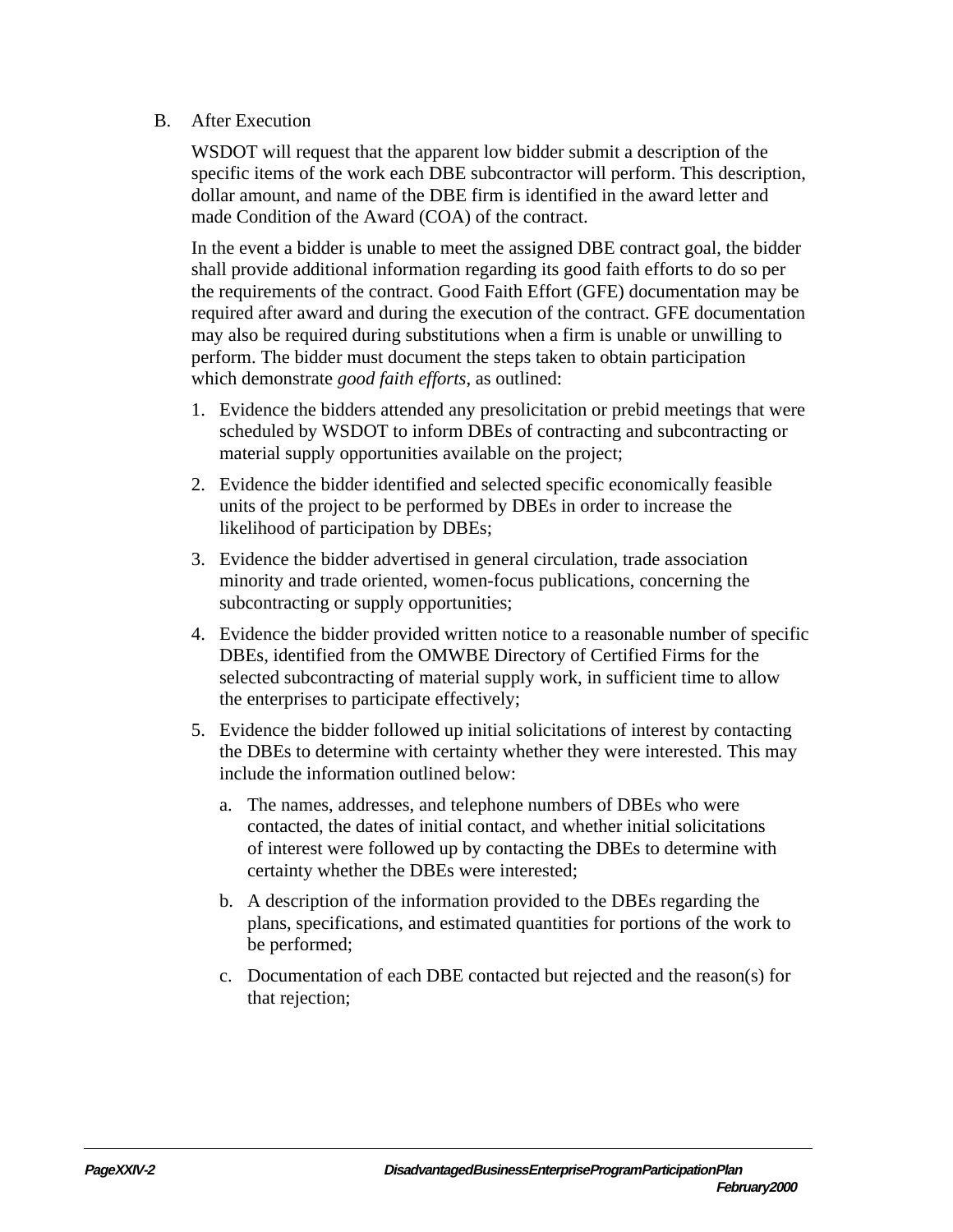- 6. Evidence that the bidder provided interested DBEs with adequate information about the plans, specifications, and requirements for the selected subcontracting or material supply work;
- 7. Evidence the bidder negotiated in good faith with the DBE firms, and did not without justifiable reason reject as unsatisfactory bids prepared by any DBE;
- 8. Evidence the bidder advised and made efforts to assist interested DBEs in obtaining bonding, lines of credit, or insurance required by WSDOT or the contractor;
- 9. Evidence the bidders efforts to obtain DBE participation were reasonably expected to produce a level of participation sufficient to meet the goal or requirements of WSDOT;
- 10. Evidence that the bidder used the services of minority community organizations, minority contractor groups, local, state, and federal minority business assistance offices and other organizations identified by WSDOT and advocates for disadvantaged, minority, and women businesses that provide assistance in the recruitment and placement of disadvantaged, minority, and women business enterprises; and
- 11. Evidence the bidder used the services of WSDOT's DBE Supportive Services consultant.
- C. Administrative Reconsideration

If WSDOT or its subrecipients determine that the apparent successful bidder/ offeror has failed to make a good faith effort to meet the goal, WSDOT and its subrecipients will, before awarding the contract, provide the bidder/offeror an opportunity for administrative reconsideration.

- 1. As part of this reconsideration, the bidder/offeror will have the opportunity to provide written documentation or argument concerning the issue of whether it met the goal or made adequate good faith efforts to do so;
- 2. WSDOT's decision on reconsideration shall be made by an official who did not take part in the original determination that the bidder/offeror failed to meet the goal or make adequate good faith efforts to do so;
- 3. The bidder/offeror shall have the opportunity to meet in person with said official to discuss the issue of whether it met the goal or made good faith efforts to do so;
- 4. WSDOT shall send the bidder/offeror a written decision on reconsideration, explaining the basis for finding that the bidder did or did not meet the goal or make adequate good faith efforts to do so; and
- 5. The results of the reconsideration process is not administratively appealable to the USDOT.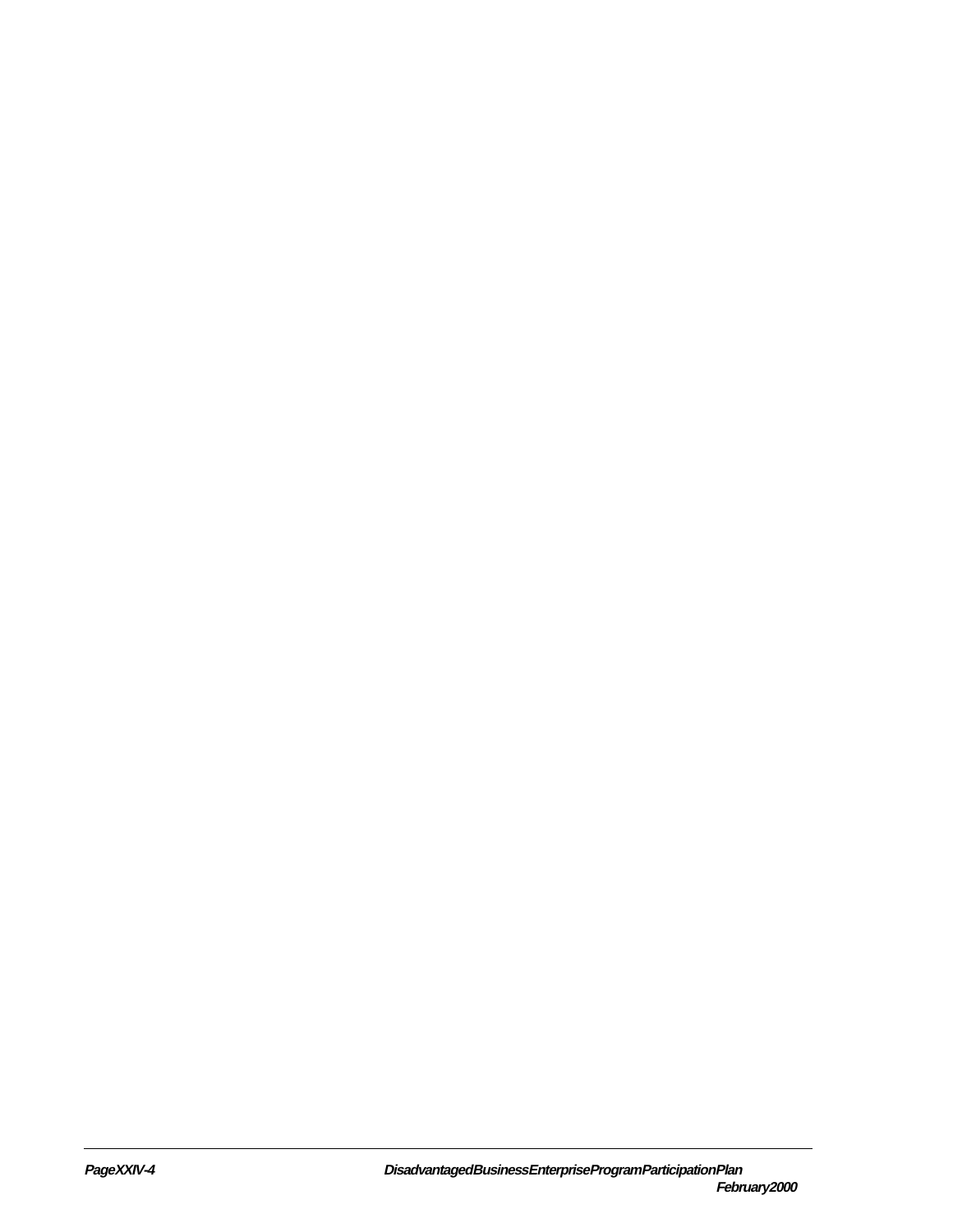## **XXV. Counting DBE Participation Toward Goals**

- A. When a DBE participates in a contract, WSDOT and its subrecipients will:
	- 1. Count **only** the value of the work actually performed by the DBE toward DBE goals;
	- 2. Count the entire amount of that portion of a construction contract (or other contract not covered by paragraph 3 of this section) that is performed by the DBEs own forces. Include the cost of supplies and materials obtained by the DBE for the work of the contract, including supplies purchased or equipment leased by the DBE (except those purchased or leased from the prime contractor or its affiliate);
	- 3. Count the entire amount of fees or commissions charged by a DBE firm for providing a bona fide service, such as professional, technical, consultant, or managerial services, or for providing bonds or insurance specifically required for the performance of a USDOT-assisted contract toward DBE goals, provided WSDOT determines the fees to be reasonable and not excessive as compared with fees customarily allowed for similar services; and
	- 4. Count the work a DBE subcontracts to another firm only if it is performed by another DBE. Work that a DBE subcontracts to a non-DBE firm does not count toward DBE goals.
- B. Additionally, credit will be given only when:
	- 1. The DBE is certified by OMWBE prior to commitment;
	- 2. The DBE commitment was made prior to contract award; and
	- 3. A commercially useful function is performed.
- C. Credit shall be deducted from meeting the contract, and overall goal where:
	- 1. It is determined the DBE failed to perform a commercially useful function; and
	- 2. Where the DBE has been decertified.
- D. Credit Percentages

Credit toward meeting the contract goal varies with the type of DBE firm as follows:

- 1. **DBE Prime Contractors:** that supply labor and materials to perform a distinct element of the work - 100 percent credit applied only to **the portion of work** performed by the DBE prime.
- 2. **DBE Manufacturers:** that operate or maintain a factory or establishment that produces on the premises the materials or supplies obtained by the contractor — 100 percent credit.
- 3. **DBE Equipment Rental Firms:** the equipment must be owned by and registered to the DBE — 100 percent credit.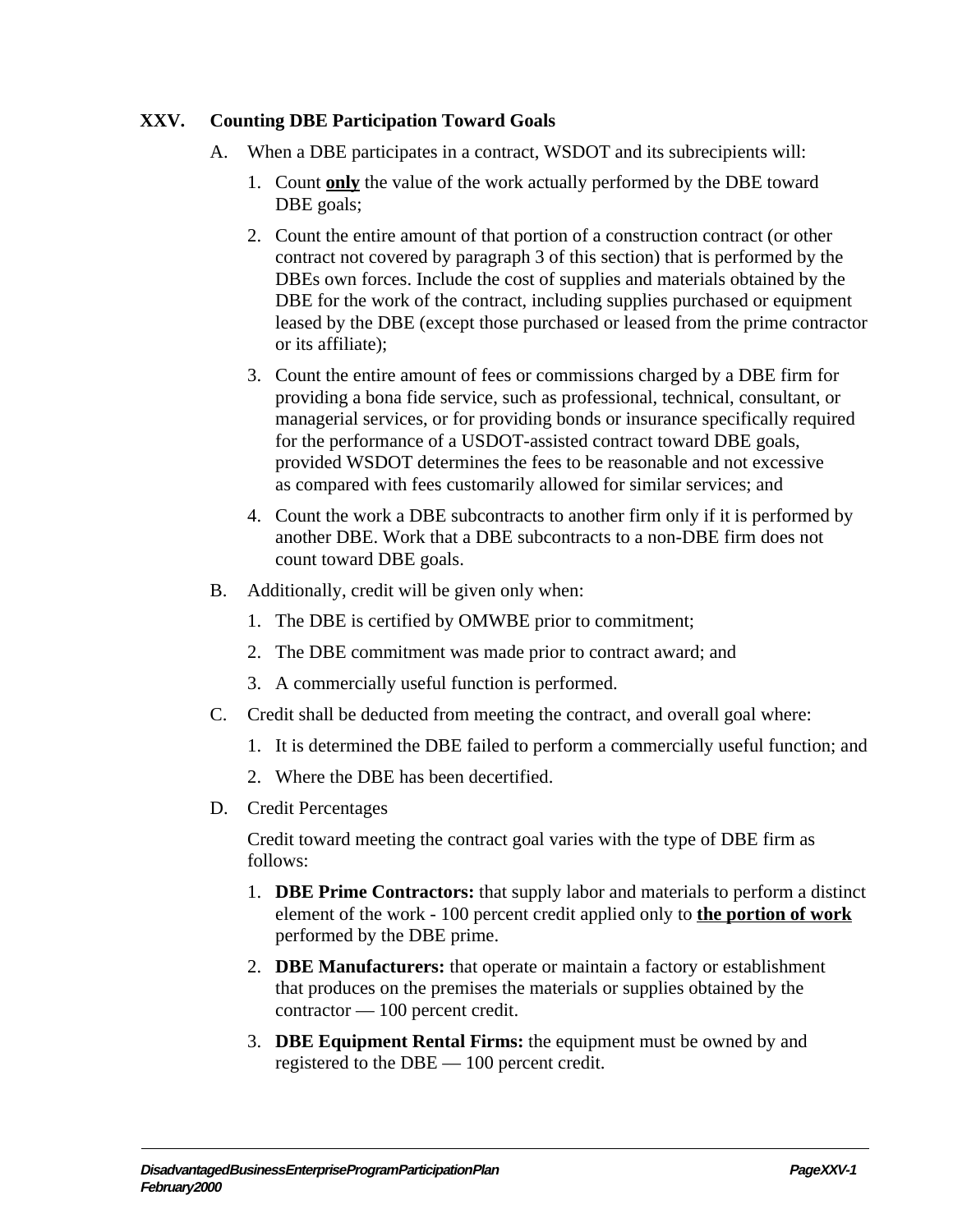- 4. **DBE Regular Dealers/Suppliers:** firms that own, operate, or maintain a store, warehouse, or other establishment in which the materials or supplies required for the performance of the contract are bought, kept in stock, and regularly sold to the public in the usual course of business — 60 percent credit.
- 5. **Brokers, Packagers, Ad Hoc Suppliers, Manufacturers Representatives:** no credit for materials, transportation, or other cost — Net Fee credit.
- 6. **Joint Venture:** a contractor may count toward its DBE goal **only** that portion of work actually performed by the DBE joint venture partner(s) and/or its DBE subcontractors utilizing their own forces.
- E. Counting DBE Items of Work on an Approved Joint Venture

A Joint Venture which involves a DBE as a minority partner must submit for approval a Joint Venture Agreement Schedule B (Information for Determining Joint Venture Eligibility) in order to count the DBE's participation on the contract. This form is attached to the Joint Venture Agreement (see Appendix 5). WSDOT/ECRB has the responsibility for approval of Joint Venture Agreements. WSDOT's Highways and Local Programs Service Center has responsibility for approval of Joint Venture Agreements involving subrecipients.

The process employed by WSDOT in approving DBE/JVs is as follows:

- 1. Determine the accuracy of the submittal.
- 2. Confirm that the DBE partner is certified and that the specific items of work proposed are within the area of the firm's SIC codes.
- 3. Review the certification documents to determine the last on-site visit. Determine if sufficient changes in the size, type of work, equipment acquisition, or supervisory staffing warrants an on-site visit.
- 4. Review with the WSDOT Contract Administration Office the prequalification documents submitted, to ascertain the sufficiency of the management and financial capabilities of the DBE partner.
- 5. OEO, in conjunction with the WSDOT Contract Administration Office, examines the work history, equipment, and key personnel of the DBE partner.

If the partners of the Joint Venture are determined to be the apparent low bidder on the project, the specific bid items and dollar amounts for the work to be performed by the DBE partner will be provided prior to the award of the contract. The DBE partner shall perform the distinct elements of the work described with its own work force, equipment, and supervision, to receive credit toward the DBE goal. The non-DBE contractor shall not exercise direct supervision, management, or control over the elements of the work assigned to the DBE partner. Any practice, arrangement, or condition that erodes the independence or inhibits the DBE firm in the performance of a Commercially Useful Function on its elements of the work shall result in the loss of credit toward the contract goal.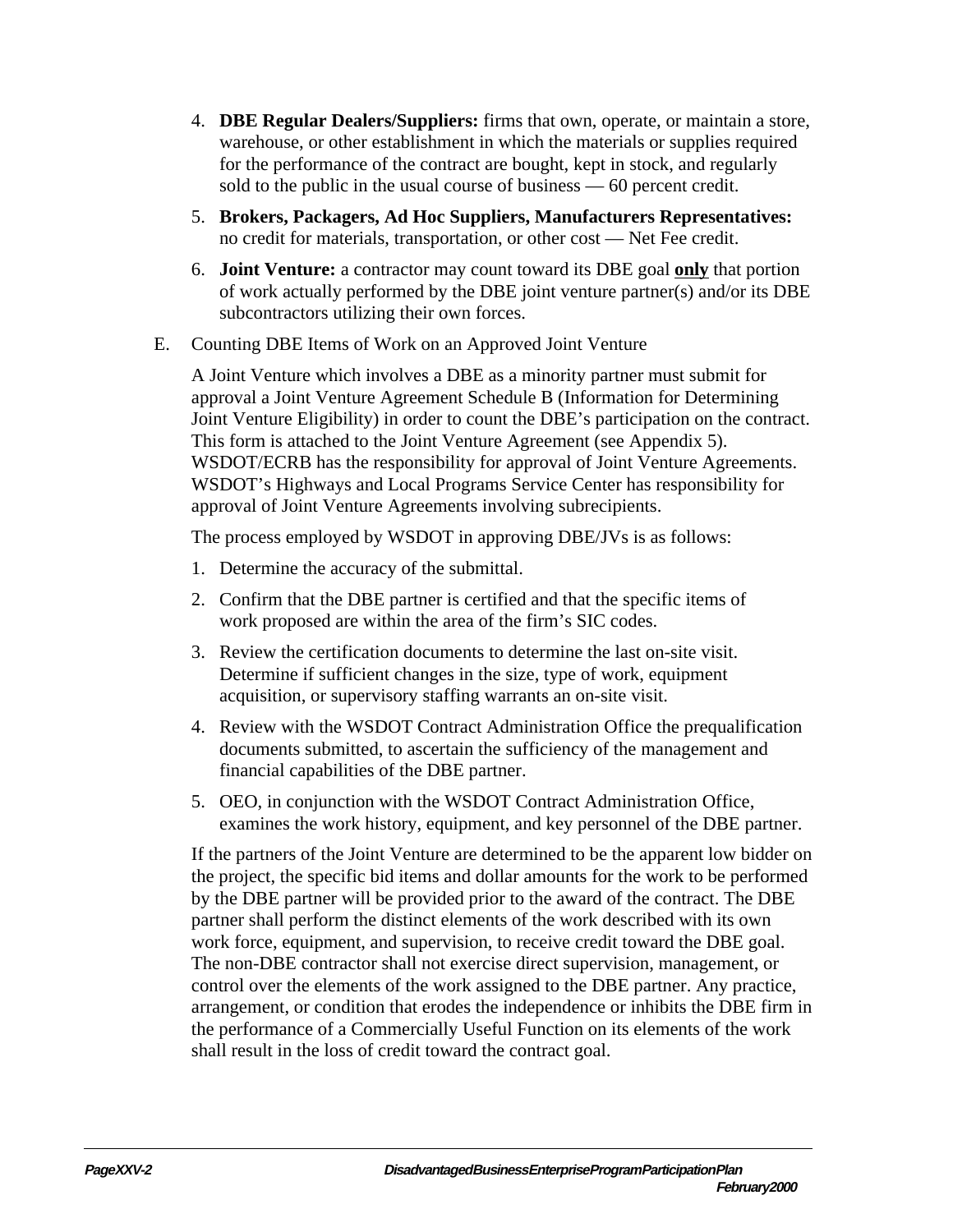The State Construction Engineer's office (Highways and Local Programs Service Center for subrecipients) and OEO are responsible for the approval of joint ventures involving DBEs on WSDOT contracts.

An approval letter shall contain the following language:

*If you are the apparent low bidder, you will be required to provide specific bid items and dollar amounts for the work performed by the (name of the DBE/JV) prior to execution of the contract. (name of the DBE/JV) shall be held responsible to perform the distinct elements of the work therein described, with its own work force, equipment and supervision to be credited toward the DBE contract goal. Further, (name of non-DBE/JV) shall not exercise direct supervision, management or control over the elements of the work assigned to (name of DBE/JV). Any practice, arrangement or condition that erodes the independence of (name of DBE/JV) or inhibits the firm in the performance of a Commercially Useful Function, on its elements of the work shall result in the loss of credit toward the DBE contract goal*.

The General Special Contract Provisions contain the full text of the Joint Venture authority under 49 CFR 26.55, and is included in all federally assisted project contracts.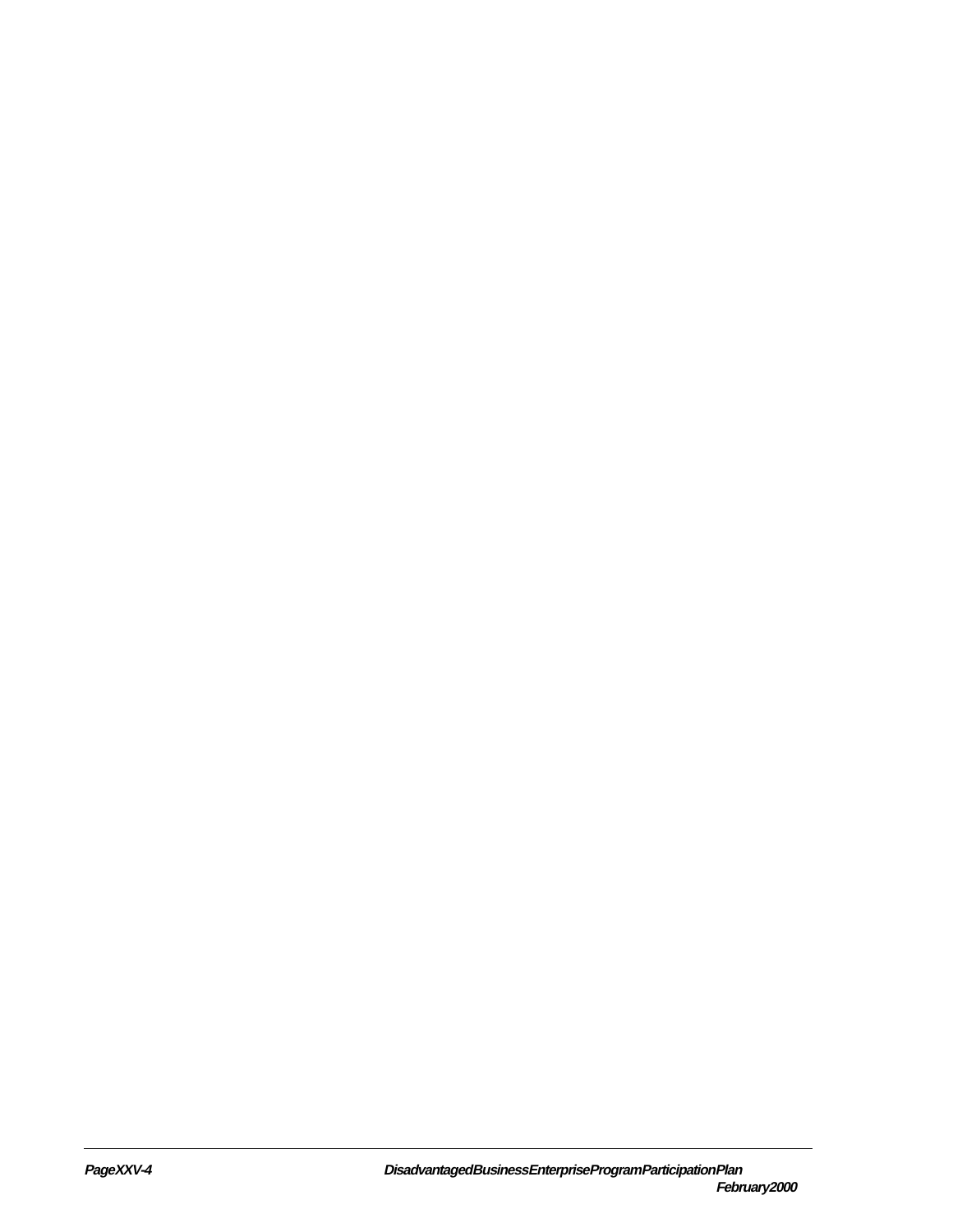## **XXVI. Counting DBE Participation Toward Meeting Overall Goals of Subrecipients**

A. Subrecipients Who Have Adopted the WSDOT DBE Plan

Credit shall be authorized or deducted per the requirements of (see XXV, Counting DBE Participation Towards Goals) above regardless of whether or not WSDOT or the subrecipient is the contracting agency.

B. Subrecipients Who Have Developed and Adopted Their Own WSDOT Approved DBE Plans

Subrecipients falling into this category shall be required to submit quarterly reports to WSDOT demonstrating their goal attainment to date in a manner consistent with the requirements of 49 CFR Part 26. Subrecipients shall authorize or deduct credit for work performed by DBEs per the requirements of this plan regardless of whether they or WSDOT is the contracting agency. WSDOT shall include, in its quarterly report to USDOT, the status of subrecipient goal activities.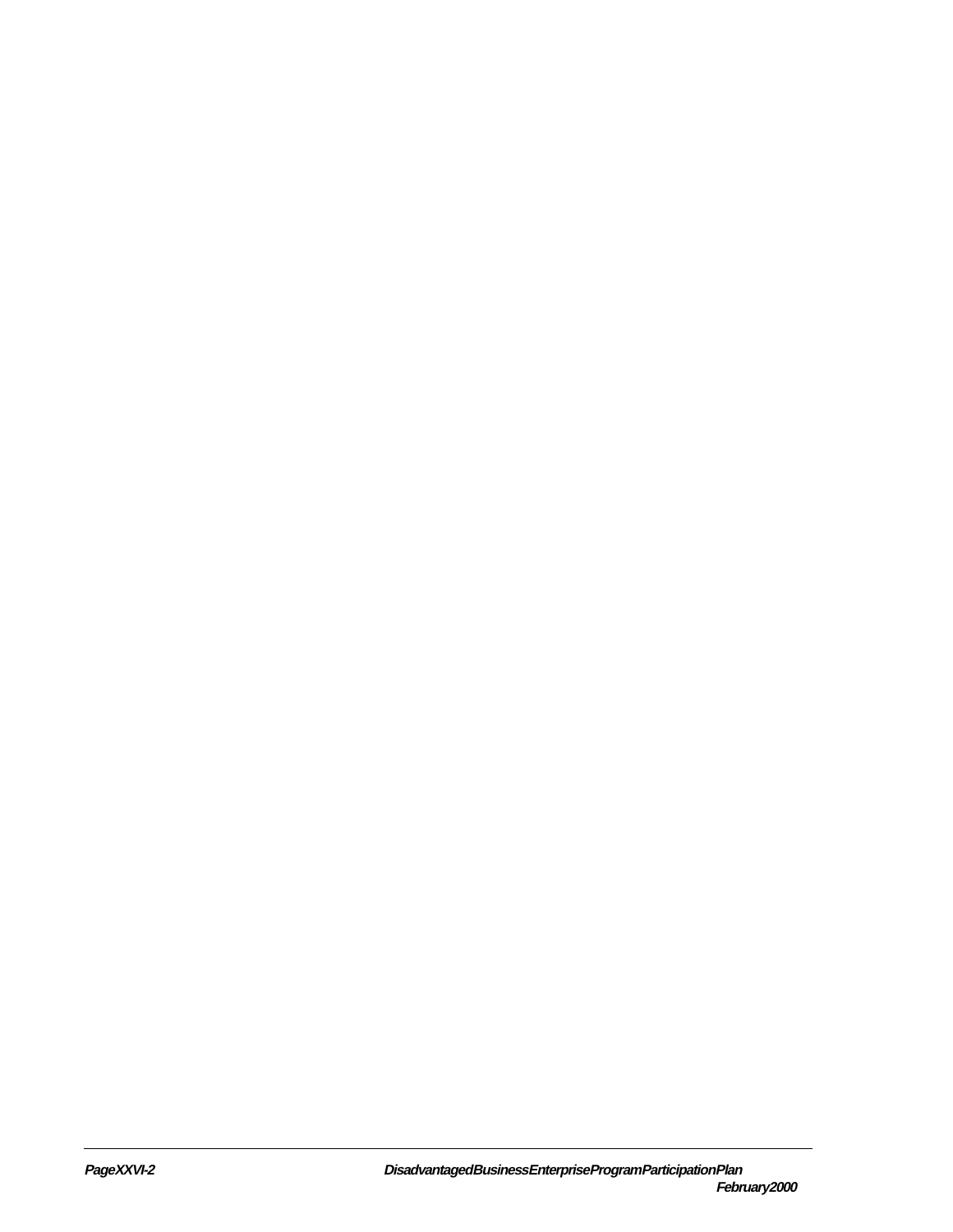## **XXVII. DBE Management**

The DBE majority owner(s) must manage the work for which it has contracted. The management of the work shall include but is not limited to scheduling work operations, ordering equipment and materials (if the materials are a part of the contract), preparing and submitting certified payrolls and all required reports and forms, and hiring and firing of employees, including supervisory positions.

The DBE must supervise the daily operations of the work assigned by the contract. The DBE owner may act as superintendent and directly supervise his/her employees or a skilled and knowledgeable superintendent/foreman employed by and paid by the DBE must directly supervise the DBE's employees.

A. DBE Work Force

The DBE must solicit, hire, place on its certified payroll, and control all workers performing work under its contract. The DBE owner or its superintendent must, on a full-time basis, supervise and control the work of the contract.

The DBE may, with prior written consent of the engineer and concurrence from OEO, augment its work force with personnel of another firm. The engineer shall approve the request only when:

- 1. Specialized skills are required.
- 2. The use of such personnel is for a limited time period.
- 3. Augmentation in the DBEs work force must not be repetitive or continuous.
- B. DBE Equipment

The DBE is expected to perform the work with equipment that is owned, being purchased, or leased by the DBE under a written lease agreement that has been approved by the project manager prior to the DBE starting work.

No credit will be given nor payment made for the cost of equipment leased or rented and used in the DBE's work when payment for those costs is made by a deduction from the prime contractor's payment(s) to the DBE firm.

The DBE must hire, direct, supervise, control, and carry on its payroll the operator of the equipment.

- C. Equipment Leased From the Prime Contractor
	- 1. The DBE may lease equipment from the prime contractor provided a written rental agreement, separate from the subcontract and specifying the terms of the lease arrangement, is approved by the project manager and OEO prior to the DBE starting work. The lease arrangement must not be continuous/ repetitive or affect the DBE's adequacy of resources to do the work in its field of operation.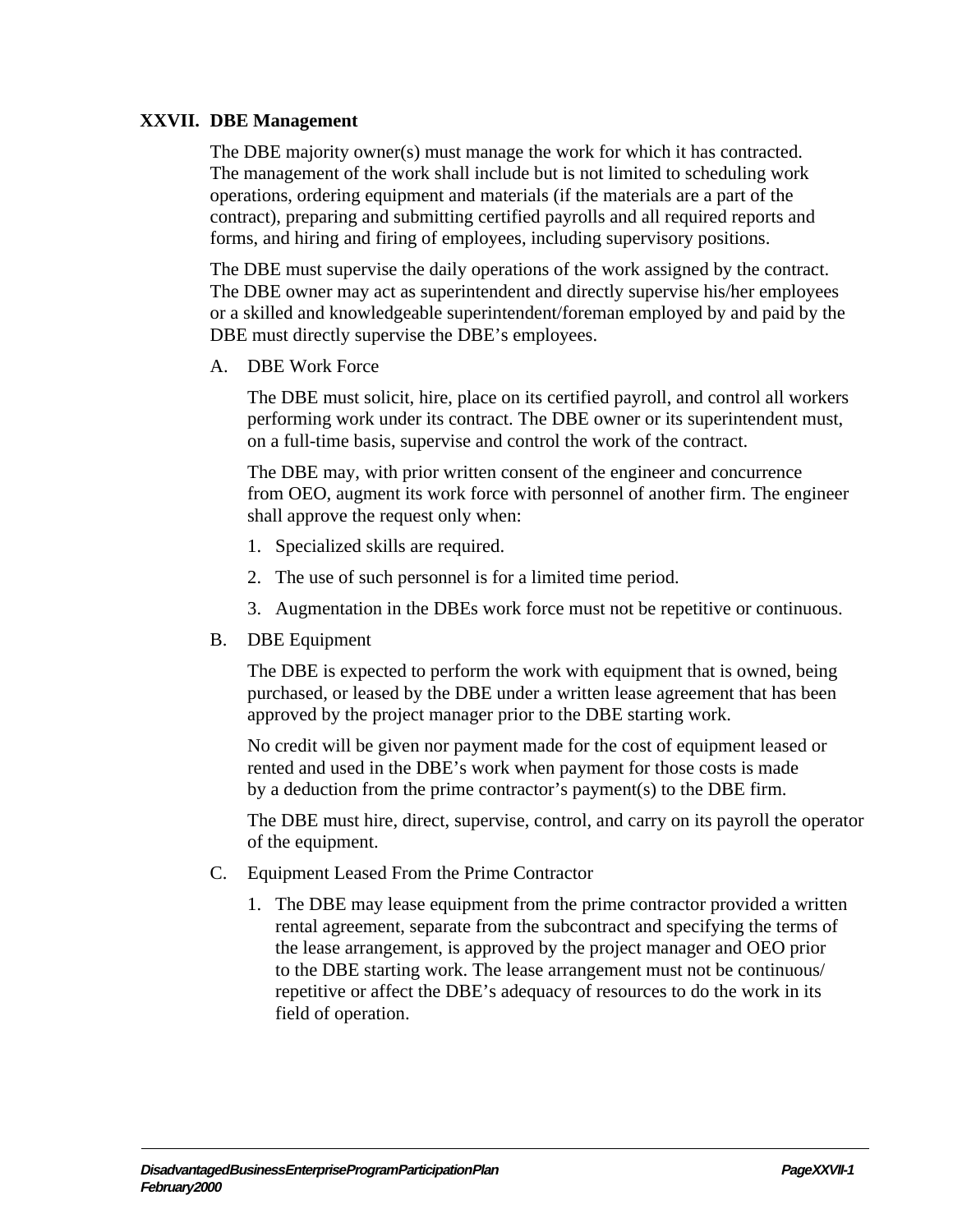2. The DBE may lease specialized equipment and operators from the prime contractor provided a written rental agreement, separate from the subcontract contract and specifying the terms of the lease arrangement, is consented to by the Project Engineer and approved by OEO prior to the DBE starting work.

The Project Engineer shall consent to the lease agreement only when:

- 1. The equipment is of a specialized nature;
- 2. The equipment is readily available at the job site;
- 3. The operation of the equipment is under the full control of the DBE;
- 4. The lease arrangement is for a short term; and
- 5. The lease arrangement is a normal industry practice.
- D. DBE Trucking Firms
	- 1. DBE trucking firms must be responsible for the management and supervision of the entire trucking operation for which it is responsible on a particular contract, and there cannot be a contrived arrangement for the purpose of meeting the DBE goals.
	- 2. The DBE must itself own and operate at least one fully licensed, insured, and operational truck that is used on the contract.
	- 3. Credit towards project goals for DBE trucking firms who do not own at least one truck will be granted only for the fees the DBE firm retains for providing the hauling service.

In order for DBE project goals to be credited, DBE trucking firms must be covered by a subcontract or a written agreement approved by WSDOT prior to performing their portion of the work.

In order to perform a CUF, the DBE trucking firm is restricted to the same subcontracting limitation in effect for other contractors. Based on standard subcontracting limitations, the DBE trucking firm shall be required to perform at least fifty percent (50 percent) of the work with his/her own trucks and personnel.

E. DBE Trucking Firms Use of Owner/Operator Trucks

DBE trucking firms may utilize owner/operator trucks. The number of owner/ operator trucks may not exceed any limitations on subletting or reassigning the work specified. All owner/operators must appear on the DBE contractor's or DBE subcontractor's payroll designated as owner/operators. The hours worked or wages paid may be reflected either on the payroll or on the record of payments to each owner/operator.

F. DBE Trucking Firms Lease/Rental Agreements

DBE trucking firms may lease or rent trucks from other sources, except from prime contractors to whom they are subcontractors, provided: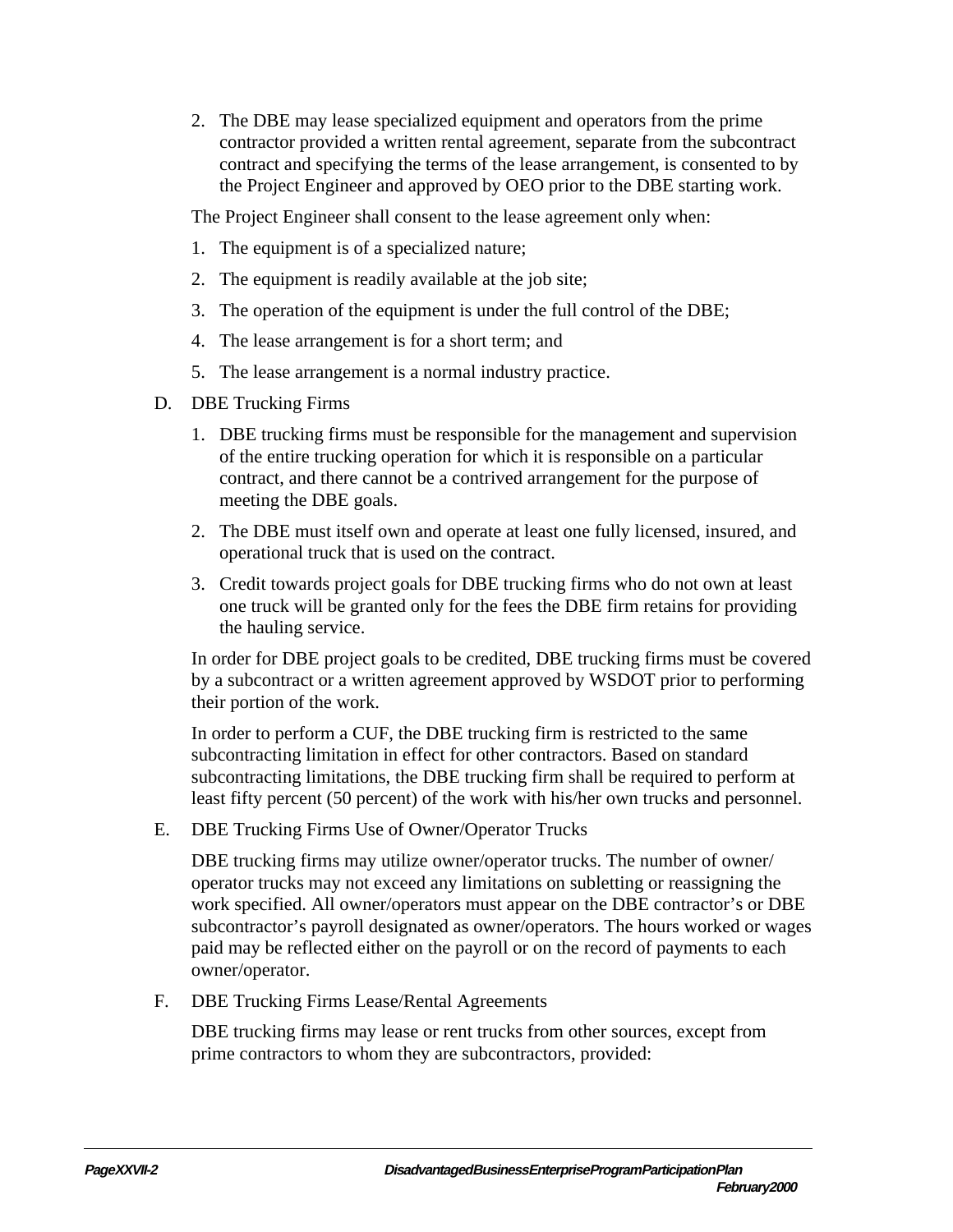- 1. A written valid lease/rental agreement on all trucks leased or rented is submitted to the project manager prior to the beginning of work;
- 2. Only the vehicle (not the operator) is leased or rented;
- 3. Agreement must include the lessors name, trucks to be leased, and agreed upon amount or method of payment (hour, ton or load hauled); and
- 4. All lease agreements shall be long-term agreements, not project by project.

The DBE is limited to leasing or renting two (2) additional trucks for each truck owned by the DBE trucking firm.

- G. A DBE manufacturer is considered to be performing a Commercially Useful Function (49 CFR 26.55), when all of the following elements are present:
	- 1. The firm operates or maintains a factory or establishment that produces, on the premises, the materials, supplies, articles, or equipment required under the contract and of the general character described by the specifications.
	- 2. The DBE manufacturing firm must have received an "on-site" review and be approved by WSDOT-OEO to operate as a DBE Manufacturing firm prior to performing work on any USDOT federally-assisted contract. To schedule a review, the manufacturing firm must submit a written request to WSDOT/OEO and may not receive credit towards DBE participation until the completion of the review. Use of a DBE manufacturer that has not received an on-site review and approval by WSDOT-OEO prior to bid opening will result in the bid being declared nonresponsive (unless the contribution of the DBE manufacturer was not necessary to meet the project goal).

Once a firm's manufacturing process has been approved in writing, it is not necessary to resubmit the firm for approval unless the manufacturing process has substantially changed.

Counting of the DBE may be allowed as a regular dealer, if approved as a service provider as described below.

Information on approved manufacturers (per contract) may be obtained from WSDOT-OEO. Notification of this provision shall be included in all federallyassisted contract bid documents.

- H. A DBE Regular Dealer is considered to be performing a Commercially Useful Function (49 CFR 26.55), when all of the following are adhered to:
	- 1. The firm owns, operates, or maintains a store, warehouse, or other establishment in which materials, supplies, articles or equipment of the general character described by the specifications and required under the contract are bought, kept in stock, and regularly sold or leased to the public in the usual course of business.
	- 2. To be a regular dealer, the firm must be an established, regular business that engages, as its principle business and under its own name, in the purchase and sale or lease of the products in question.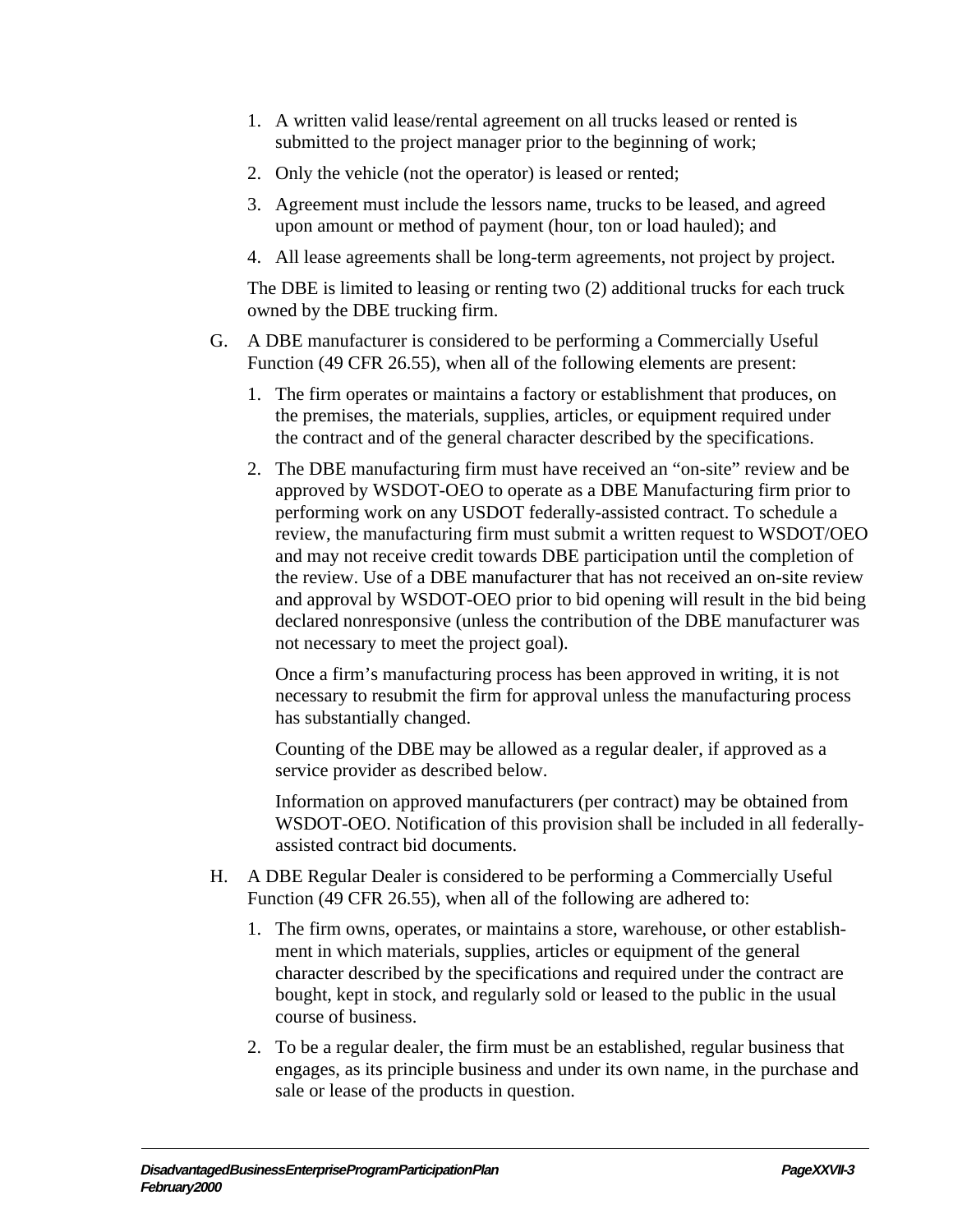- 3. A person may be a regular dealer in such bulk items as steel, cement, gravel, stone, or asphalt without owning, operating, or maintaining a place of business as provided in this paragraph if the person both owns and operates distribution equipment for the products. Any supplementing of regular dealer's own distribution equipment shall be by a long-term lease agreement and not on a ad hoc or contract-by-contract basis.
- 4. Packagers, brokers, manufacturer's representatives, or other persons who arrange or expedite transactions are not regular dealers within the meaning of this program. If the distribution equipment is rented or leased, it must be on a long-term, ongoing basis. All firms are required to own or operate distribution equipment (even when it elects to keep recognized bulk products in stock).
- 5. Regular dealer status is granted on a contract by contract basis. To obtain regular dealer status, a formal written request must be made by the interested supplier (potential regular dealer) to WSDOT/OEO. OEO must be in receipt of this request at least seven (7) calendar days prior to bid opening. Included in the request shall be a full description of the project, type of business operated by the DBE, and the manner the DBE will operate as a regular dealer on the specific contract. Rules applicable to regular dealer status are contained in 49 CFR Part 26.55.
- 6. Once the request is reviewed by WSDOT-OEO, the DBE supplier requesting it will be notified in writing whether regular dealer status was approved. DBE firms that are approved as regular dealers for a contract (whenever possible) will be listed on the WSDOT Internet Homepage at: www.wsdot.wa.gov/fossc/cons/contaa/ prior to the time of bid opening. In addition, bidders may request confirmation of the DBE suppliers approval to operate as a regular dealer on a specific contract by writing the Office of Equal Opportunity, Washington State Department of Transportation, P.O. Box 47314, Olympia, WA 98504-7314 or by phone at (360) 705-7085.
- 7. Use of a supplier that has not received approval as a regular dealer prior to bid opening will result in the bid being declared nonresponsive (unless the contribution of the regular dealer was not necessary to meet the project goal).
- 8. In keeping with criteria set forth in federal regulations, an onsite review of all new or existing DBE supply firms requesting regular dealer status must be conducted prior to OEOs approving the firm as a regular dealer. All Certified DBE supply firms who have not requested a regular dealer on-site review and intend to operate as a regular dealer are strongly encouraged to do so.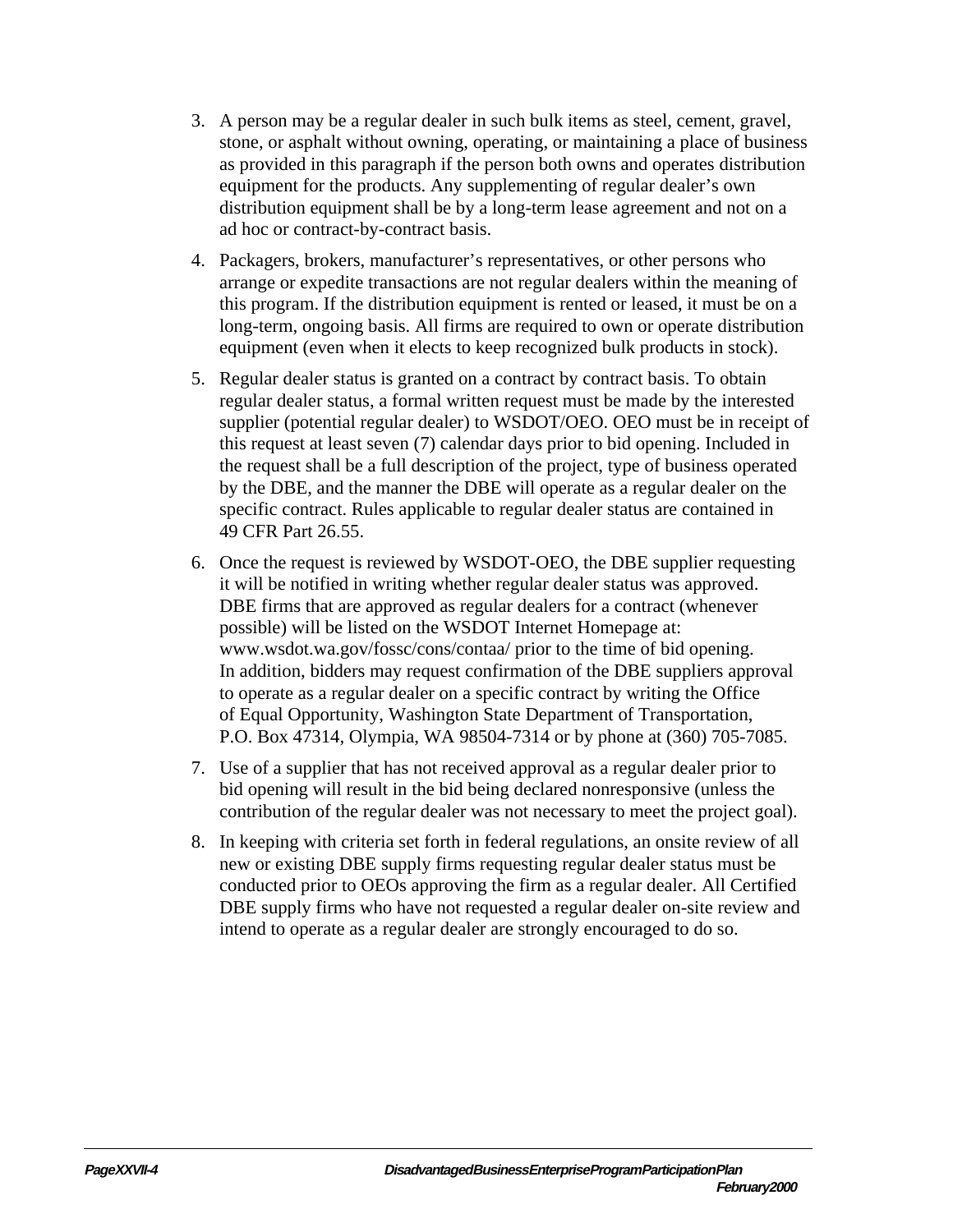I. A DBE Service Provider is considered to be performing a Commercially Useful Function (49 CFR 26.55) when all of the following are adhered to:

The work or service provided by the DBE must be clearly identifiable with the contract items of work and not simply a service as part of the contractors general business overhead, such as supplying oil and fuel and other services required by the prime contractor as part of the contractors day-to-day personnel and equipment operation. Where DBEs act as brokers, distributors, and/or vendors in providing assistance in the procurement of facilities, materials, and supplies required for the performance of the contract, the dollar amount counted towards the contract goal is generally limited to the amount which actually represents the DBEs fee retained for the services provided. No credit towards the goal is allowed for money passed onto the manufacturers, suppliers, or other firms for the cost of the materials or supplies used.

- 1. The designation of DBE Manufacturer or Regular Dealer is not to be construed as an additional certification, but a designation that requires prior approval from the contracting agency. Failure to obtain approval from the contracting agency prior to submission of a bid shall be considered as evidence that the proposal is nonresponsive to the invitation to bid.
- 2. WSDOT will allow counting toward the contract DBE goal only the participation of DBEs which perform a commercially useful function pursuant to the rules, regulations, and guidelines as defined in this plan and in 49 CFR Part 26.
- 3. When it is determined or presumed that a DBE is not or would not be able to perform a CUF and the services offered by the DBE are therefore deemed not creditable toward contract goals, the DBE may present evidence to WSDOT to rebut that presumption.
- 4. WSDOT's decision on the rebuttal is subject to review by the Secretary of Transportation. During the period pending the decision on such rebuttal, the department's determination regarding non eligibility for contract goal credit remains valid, and the filing of the rebuttal shall in no manner serve to delay the letting or award of any contract.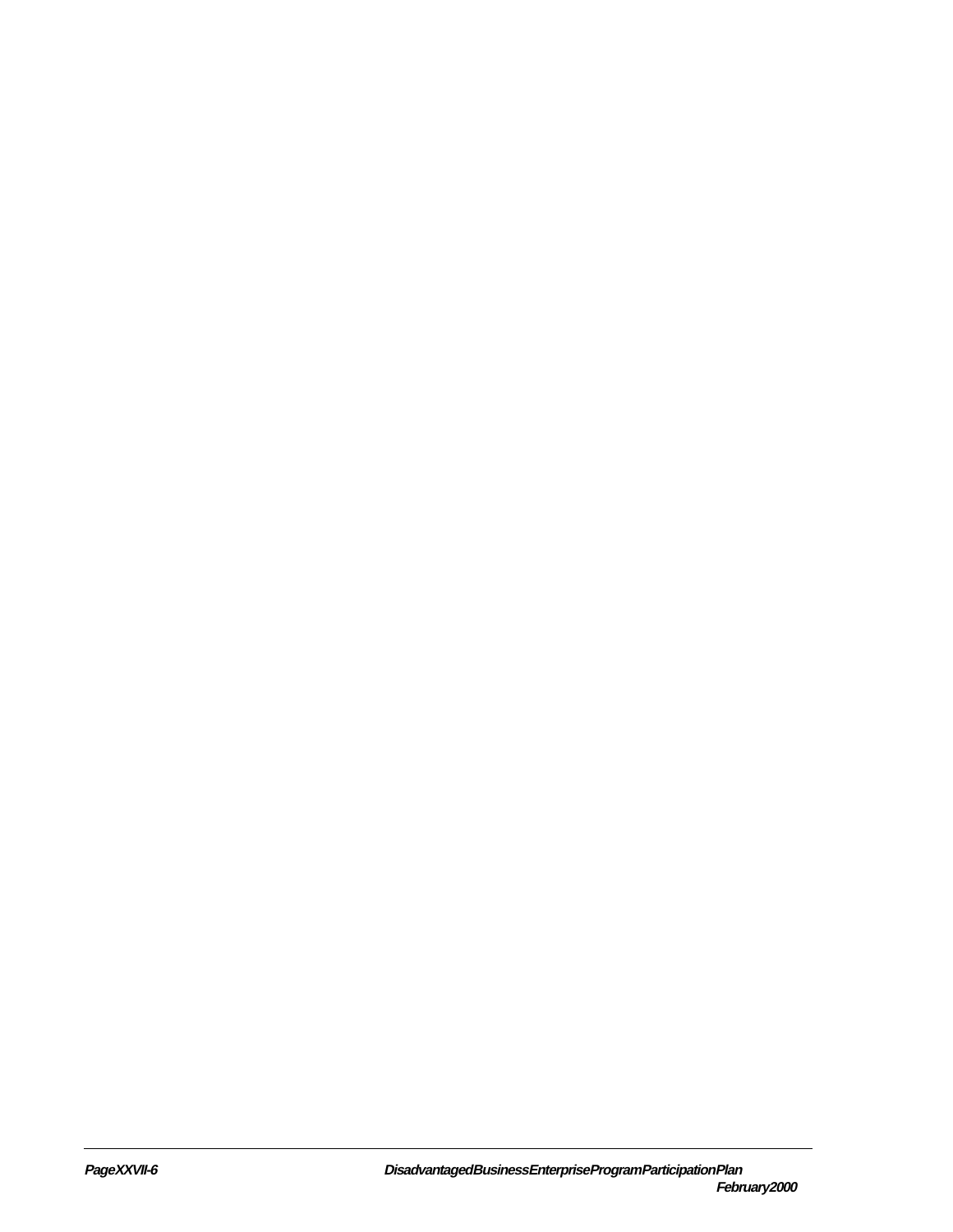## **XXVIII. Design-Build Contracting**

Design-Build or "Turnkey" contracting means; hiring a team to both design and construct, in lieu of the standard and proven practice of keeping the design process separate from construction contracting (Design-Bid-Build). One major difference is that Design-Build selection is based on several factors including qualifications, innovation, schedule, and price. In standard Design-Bid-Build contracting, selection of a Design firm is based on qualifications, and selection of a construction firm is based strictly on low bid. With the ideal Design-Build project, initial design takes place, designers obtain feedback from their building partner, design proceeds further, construction begins, feedback continues, design is completed, and then construction is completed.

The Washington State Legislature has authorized a test of Design-Build for transportation facilities in the 1998 Legislative Session (SSB 6439). Design-Build is seen as one possible delivery method available to WSDOT and is not intended to replace the standard Design-Bid-Build method that is so successful for most projects.

- A. Procedures
	- 1. WSDOT will set an overall goal for the project prior to award. Responsiveness to the DBE goal shall not be determined prior to award.
	- 2. The Design-Builder will (after award) submit to WSDOT a DBE Utilization Certification-DOT Form 272-056, identifying each subcontractor the Design-Builder will use to meet the overall goal (see Appendix 4).
	- 3. The Design-Builder shall include in their proposal a DBE Performance Plan which must address how the Design-Builder plans to meet its DBE obligations.
- B. DBE Contract Compliance
	- 1. WSDOT will notify the successful Proposer of the award of the contract in writing and include a request for a schedule for DBE participation during performance of the contract.
	- 2. The schedule of DBE participation for design related work shall be submitted by the Design-Builder at the Pre-Contract Meeting as described in the Scope of Work Section 1027 of the Proposal.
	- 3. The schedule of DBE participation for construction related work shall be submitted by the Design-Builder at the Pre-Construction Conference as described in the Scope of Work Section 1080 of the Proposal.
	- 4. Work committed to DBEs by the Design-Builder must be performed by the designated DBE or a WSDOT-approved substitute (see XVI.F, Substitutions). DBE contract work items shall not be performed by the Design-Builder in lieu of subcontracting, without approval of WSDOT.
	- 5. Only DBEs that perform a Commercially Useful Function in the work of a contract will be counted toward the DBE goal (see XVI.D, Commercially Useful Function).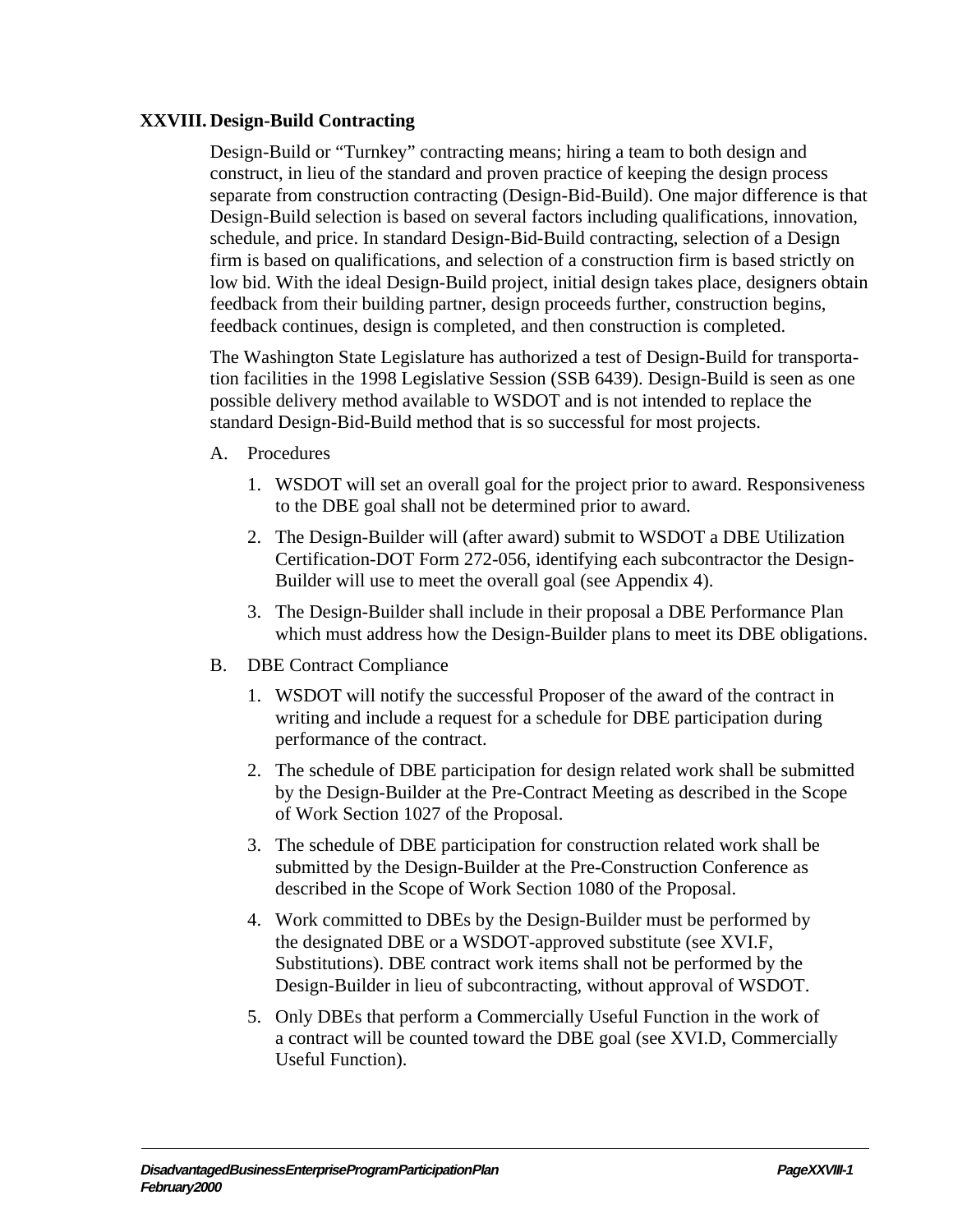- 6. WSDOT and the Design-Builder recognize that the actual quantities of work may vary substantially from what is now anticipated because the design has not been completed. It is the Design-Builder's duty to assure that the goal will be met if the Design-Builder has committed to meeting the goal.
- 7. In the event work committed to a DBE does not materialize as anticipated, the proposer will commit to increasing the work to committed DBEs or add additional DBEs, as needed, to meet the contract goal.
- 8. WSDOT reserves the right to inspect all records of the Design-Builder and all records of the DBEs, concerning this contract.
- 9. The Design-Builder shall provide the project engineer copies of the completed and signed agreements with the DBEs. These agreements must be submitted prior to the DBE beginning work.
- 10. Regular Dealers on Design-Build projects need not request approval from WSDOT prior to award, But must request approval in writing prior to participation on the project.
- 11. The Design-Builder will provide WSDOT a certified invoice showing amounts paid to DBEs. No credit will be given until the DBEs have received payment (including retainage).
- C. DBE Participation as a Design-Builder
	- 1. A DBE may participate as a prime Design-Builder, subcontractor, joint venture with either a prime Design-Builder or a subcontractor, or as a vendor of materials or supplies;
	- 2. A DBE joint venture shall be responsible for a clearly defined portion of the work to be performed, in addition to meeting the requirements for ownership and control;
	- 3. The Design-Builder shall, as a minimum, seek DBEs in the same geographic area in which it generally seeks subcontractors for a given project. If the design-builder cannot meet the goals using DBEs from this geographic area, the Design-Builder, as part of its effort to meet the goals, shall expand its search to a reasonably wider geographic area.
- D. Nonperformance by a DBE With a Design-Builder
	- 1. In the event that a DBE is unable or unwilling to fulfill its agreement with the Design-Builder, the Design-Builder will immediately notify the project engineer and provide all facts surrounding the matter;
	- 2. Such failure on the part of a DBE will not relieve the Design-Builder of responsibility for meeting reasonable good faith efforts to obtain another certified DBE to perform an equal or greater dollar value of work; and
	- 3. Failure of the Design-Builder to meet established DBE goals may affect future pre-qualification with WSDOT and/or its subrecipients.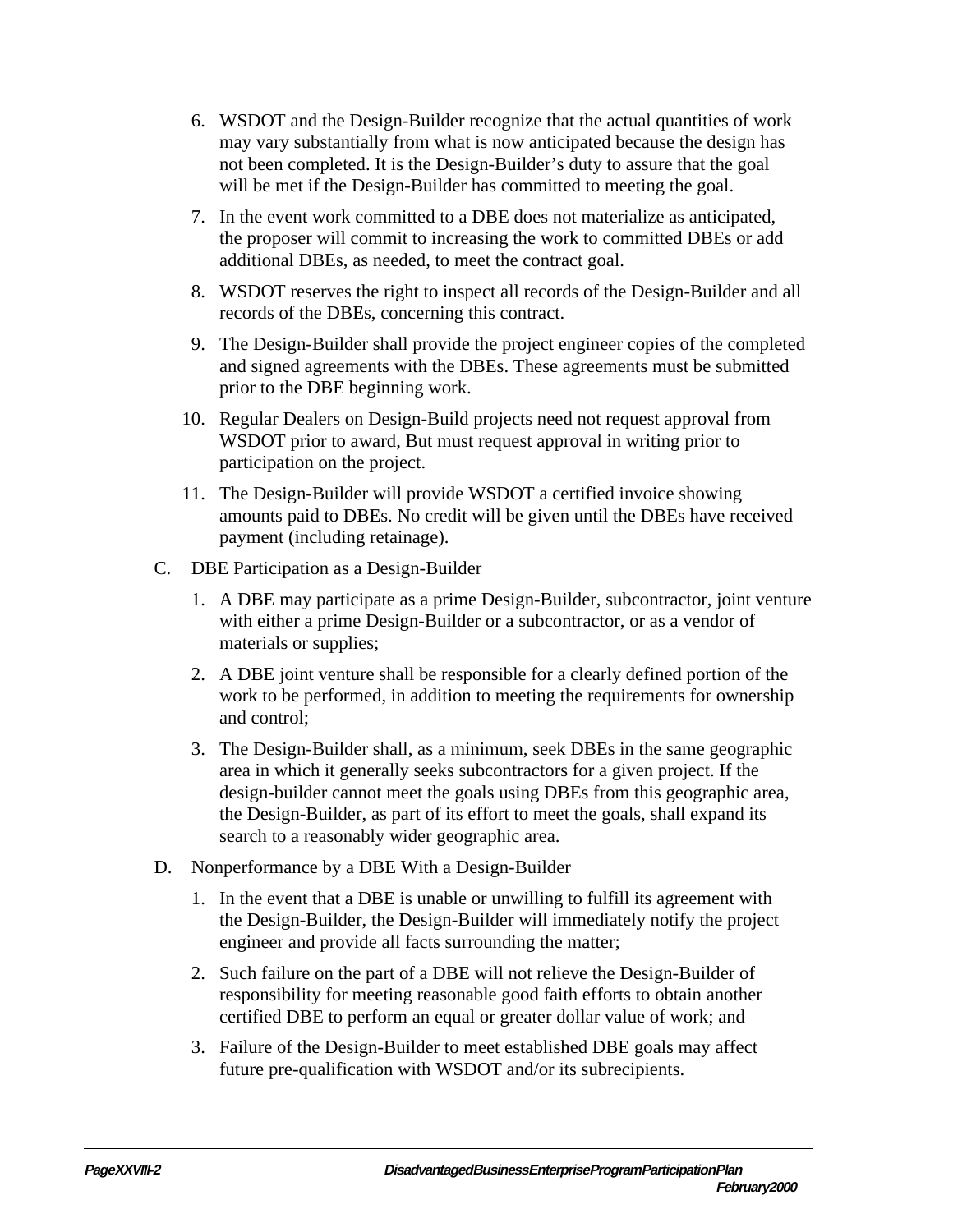## **XXIX. DBE Eligibility Certification**

WSDOT's Unified Certification Program

Certification for the WSDOT DBE Program has been delegated to OMWBE through an Interagency Agreement with WSDOT **(**see Appendix 6). However, WSDOT retains responsibility for assuring certification of DBEs are performed consistent with 49 CFR Part 26 regulations. When and/or where state law conflicts with federal regulation, federal regulations will prevail.

The Office of Minority and Women's Business Enterprises (OMWBE) is the sole authority in the state of Washington to perform certification of all minority business enterprises, women business enterprises, and socially and economically disadvantaged business enterprise programs administered by any state, local, or federal agency throughout the state of Washington. This statutory authorization extends to and binds all U.S. Department of Transportation DBE program recipients in the state of Washington.

OMWBE provides staff to conduct DBE certification, recertification, decertification, appeals, challenges, investigations of third party allegations, and public awareness activities pertaining to certification programs. Legal counsel is provided by the Washington State Office of the Attorney General.

In deciding what constitutes activities related to highway construction or activities in support thereof, OMWBE will use as guidance the Interagency Agreement between WSDOT and OMWBE and the *Standard Industrial Classification Manual\** published by the Executive Office of the President, Office of Management and Budget. The intent of this agreement as stated in this paragraph is to ensure that those applicant firms who are most likely to engage in federal aid highway work receive on-site reviews.

\*OMWBE shall implement the North American Industrial Classification System (NAICS) upon completion of its development by U.S. Department of Commerce. Thereafter, all references in this plan to the Standard Industrial Classification (SIC) Code System shall be deemed to refer to the appropriate section of NAICS.

OMWBE's Certification Eligibility Procedures and Application forms are attached (see Appendix 7).

A. Purpose of Certification

The purpose of certification is to ensure only small businesses independently owned and controlled in both substance and form by one or more socially and economically disadvantaged persons as defined by 49 CFR Part 26, Subparts D and E participate in the departments DBE Program. Except as provided in 49 CFR Part 26.73(e) and (h), a firm that is not owned by such individuals, but instead is owned by another firm, even a DBE, cannot be an eligible DBE. These businesses must meet all the standards and eligibility as set forth in 49 CFR Part 26 and are operated under the guidelines established by the USDOT.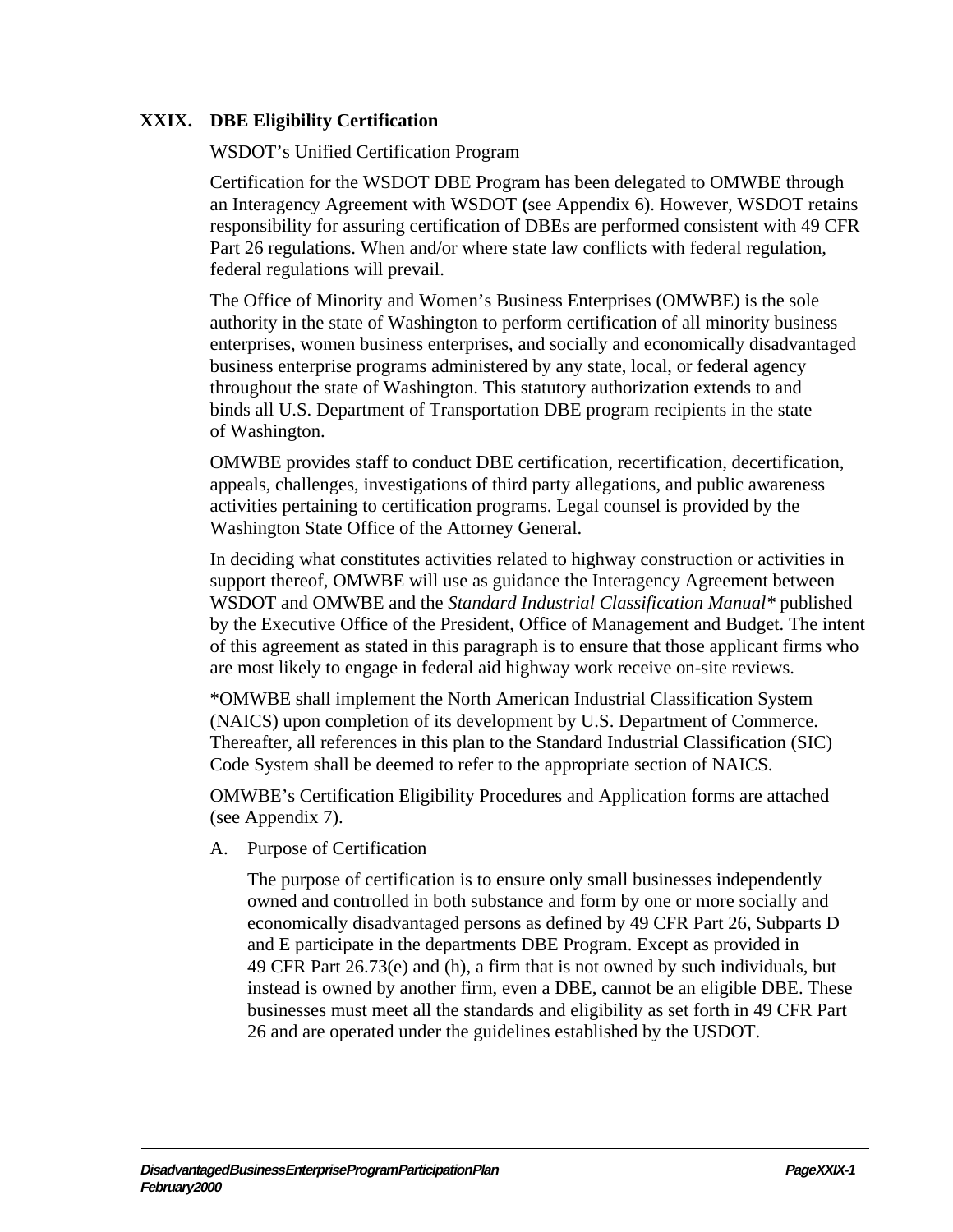#### B. OMWBE Certification Process

The certification process consists of:

- 1. A written certification application containing information regarding eligibility and instructions on completing and furnishing the necessary information and documentation of business size, ownership, and control required of a business wishing to participate in the program, and a notarized Statement of Social and Economic Disadvantage and Statement of Personal Net Worth (DBE Application - Supplement 1).
- 2. The certification application and supplement #1, must be submitted by all businesses initially seeking recognition as a DBE and any business previously certified that has not been recertified. The recertification application and Supplement #1, must be submitted by currently certified firms seeking recertification. Firms which have previously been certified, but allowed their certification status to lapse due to failure to return the recertification application within 30 days, will be allowed to submit a recertification application and Supplement #1 if submitted within 90 days of their file being administratively removed. A firm is removed due to lack of action by the affected firm, and is ineligible to participate (be counted toward DBE goal attainment) as a certified DBE, until it complies with OMWBE's recertification requirements.
- 3. The applicant has the burden to establish eligibility by a preponderance of the evidence on the basis of present circumstances. OMWBE shall make an eligibility determination by considering all the facts in the record, viewed as a whole. A firm may not be denied certification solely on historical information indicating lack of eligibility, if the firm currently meets all eligibility requirements. New applications for certification are examined and evaluated to determine if the business meets all of the following criteria. The firm:
	- a. Is a small business as defined in Section 3 of the Small Business Act and 49 CFR Part 26, Subpart D and E, Subsection 26.65 as appropriate;
	- b. Is at least 51 percent owned and controlled by one or more socially and economically disadvantaged individuals as defined by 49 CFR Part 26, Subsection 26.69 and Appendix E, or a tribally owned concern;
	- c. Is an operational and functional business; and
	- d. Has adequate resources with which to perform the work of the contract.

Additionally, OMWBE shall determine whether the personal net worth of each owner on whom DBE eligibility is based, does not exceed \$750,000. OMWBE shall make this determination based upon the information contained in the Supplement #1 to the DBE application or recertification application, together with documentation submitted by the applicant to verify his or her personal net worth. As it relates to Supplement #1, all information contained therein and all documentation submitted with the Supplement shall be kept confidential, unless the individual to whom the information applies consents in writing to the release of the information to a third party.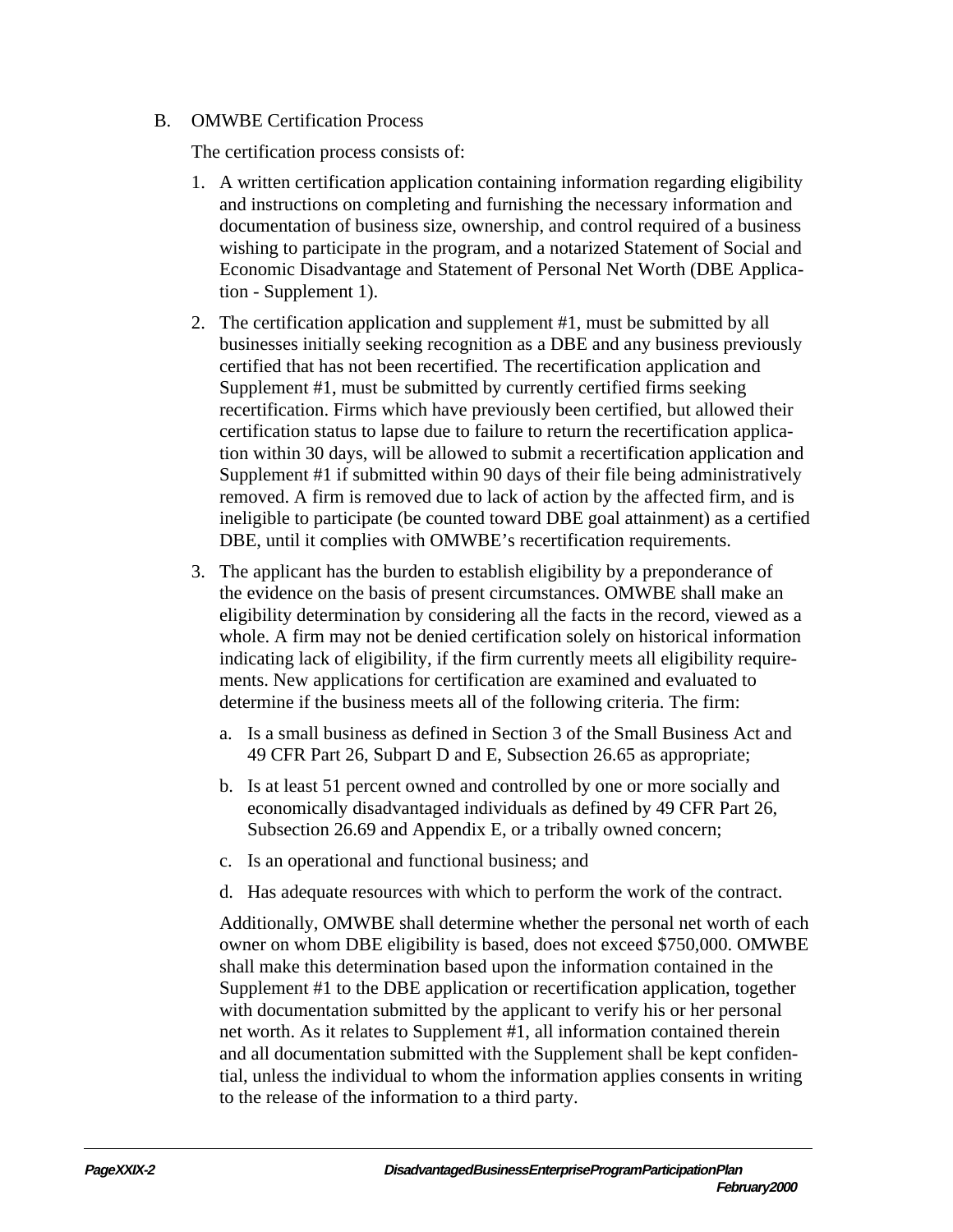- 4. Guidelines for use in making certification determinations are included in 49 CFR Part 26, "Individual Determinations of Social and Economic Disadvantage."
- 5. OMWBE reviews each applicant's file and determines if the business is to be approved or denied. OMWBE may request additional information before making its determination. If approved, the business will be added to OMWBE's listing of certified businesses. If certification is denied, OMWBE will document the reasons for denial. Each applicant is notified in writing of OMWBE's decision.
- 6. All DBE firms will be recertified no sooner than once every three years. The DBE firm's file shall contain:
	- a. A written recertification application to accomplish the renewal of the DBE's certification every three years;
	- b. Supplement #1 Economic and Social Disadvantaged and Personal Net Worth Statements; and
	- c. A recertification letter.
- 7. OMWBE initiates the recertification process by notifying the business and providing appropriate forms and instructions prior to the expiration date. OMWBE performs the same review in recertification as in the initial certification.
- 8. Should a business fail to return the recertification application and/or Supplement #1 prior to the expiration date of its certification, the business will be removed from OMWBE's listing of certified firms. To ensure uninterrupted certification, OMWBE shall notify the currently certified DBE firm in writing at least 30 days prior to the expiration date of its certification, that the certification will be expiring. If no response is received from the DBE firm in the time frame indicated, written notice of intent to administratively remove the firm from the listing is provided. If no response is received, the firm is administratively removed due to lack of action by the affected firm, and the firm is ineligible to participate as a certified DBE until it complies with OMWBE's requirements.
- 9. Notwithstanding the recertification review process, each DBE, on its anniversary date (except in the year the DBE is renewed for recertification), must submit a "No Change" affidavit or declaration, together with supporting documentation on the firm's size and gross receipts, specifically stating there have been no changes in the firm's circumstances affecting its ability to meet the certification eligibility criteria (except for changes identified in any "Notice of Change"), including, without limitation, the SBA business size criteria and the overall gross receipts cap of 49 CFR Part 26. A DBE must also submit supporting documentation concerning its size and gross receipts with the affidavit.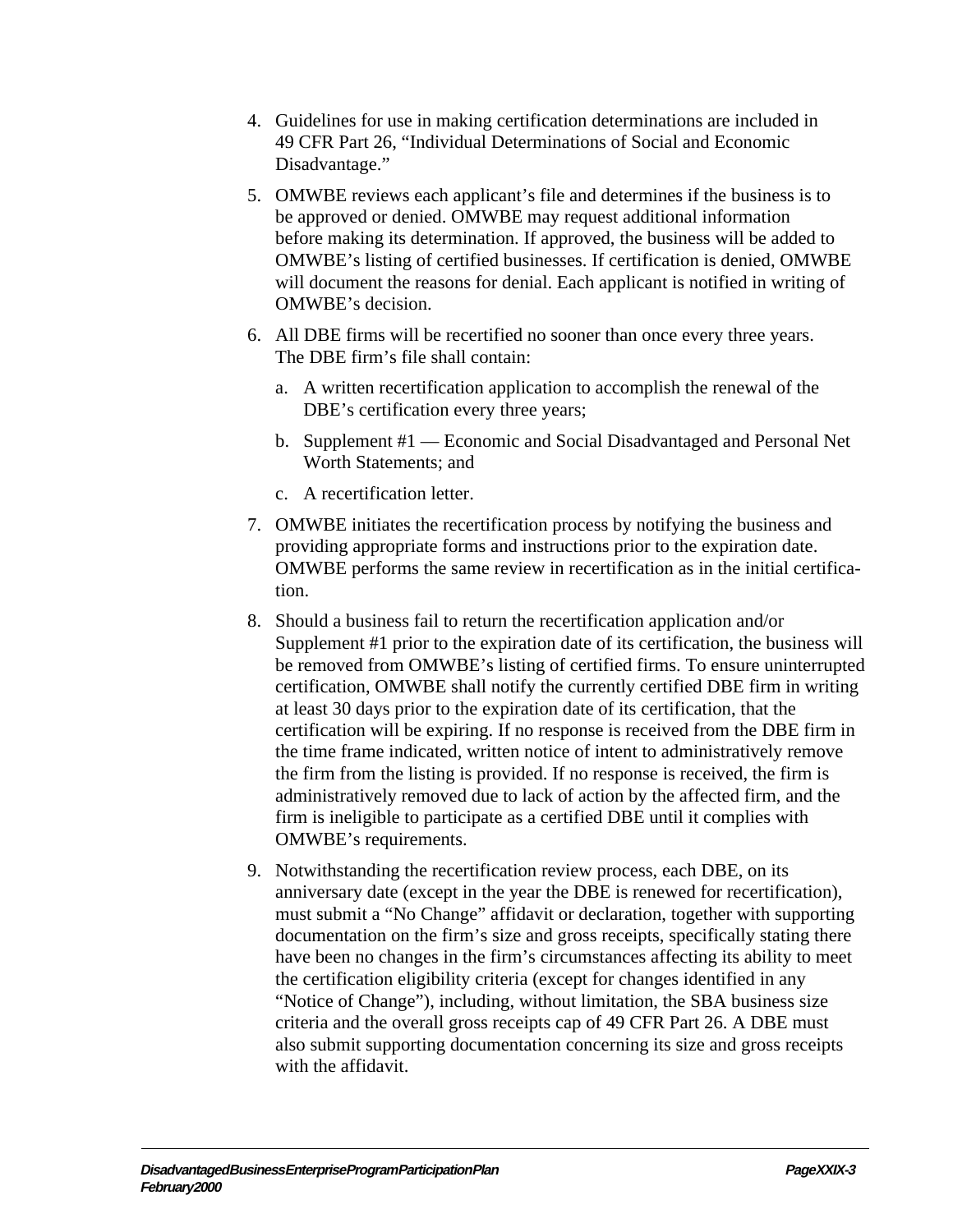- 10. OMWBE charges a \$20.00 nonrefundable processing fee for all new applications and recertification applications. However, the fee may be waived upon the applicant's written request showing that it creates an undue burden.
- C. Verification of Eligibility
	- 1. It is the responsibility of the certification applicant to submit the required information in a notarized statement or declaration signed under penalty of perjury. It is OMWBE's responsibility to certify the applicant who meets all the eligibility standards of 49 CFR Part 26. OMWBE shall process an application for certification within ninety (90) days after receipt of all required information from the applicant. OMWBE shall notify the applicant in writing when it has received all required information in order to establish the commencement of the 90-day review period. However, this period may be extended once for a period of no more than an additional sixty (60) days upon written notice to the applicant, explaining fully and specifically the reasons for the extension.

If OMWBE fails to process an application within this time period or the extended time period, it shall be considered constructive denial of the application and the applicant may file an appeal to the U.S. Department of Transportation (USDOT) as indicated in 49 CFR Part 26.89.

- 2. In determining whether an applicant is an eligible disadvantaged business enterprise, a certification review will be performed. At a minimum, the certification review will include a desk document review of the certification application and all attachments, an on-site visit to the offices of the business, and if appropriate, a visit to the job site(s) on which the business is working, if any, at the time of the eligibility investigation.
- 3. Businesses whose domicile is in a state other than Washington are required to have a certification determination by their home state prior to applying in Washington. OMWBE may contact the appropriate transportation/highway agency of any other state where the business is known to have been certified. Information obtained from another state may be considered by OMWBE in acting upon applications.
- D. Guidelines for Certification
	- 1. Business Status

OMWBE will first determine if the business is in existence, operational, functional, and for profit. A business that is in the early stages of organization and is not yet set up to do business does not qualify as a DBE under 49 CFR Part 26, and no further determinations need be made.

The business must provide more than pro forma evidence that it exist and was not organized merely in an attempt to take advantage of project goals.

The disadvantaged owner(s) must possess the expertise and the business must possess the resources to operate in the business's field of work.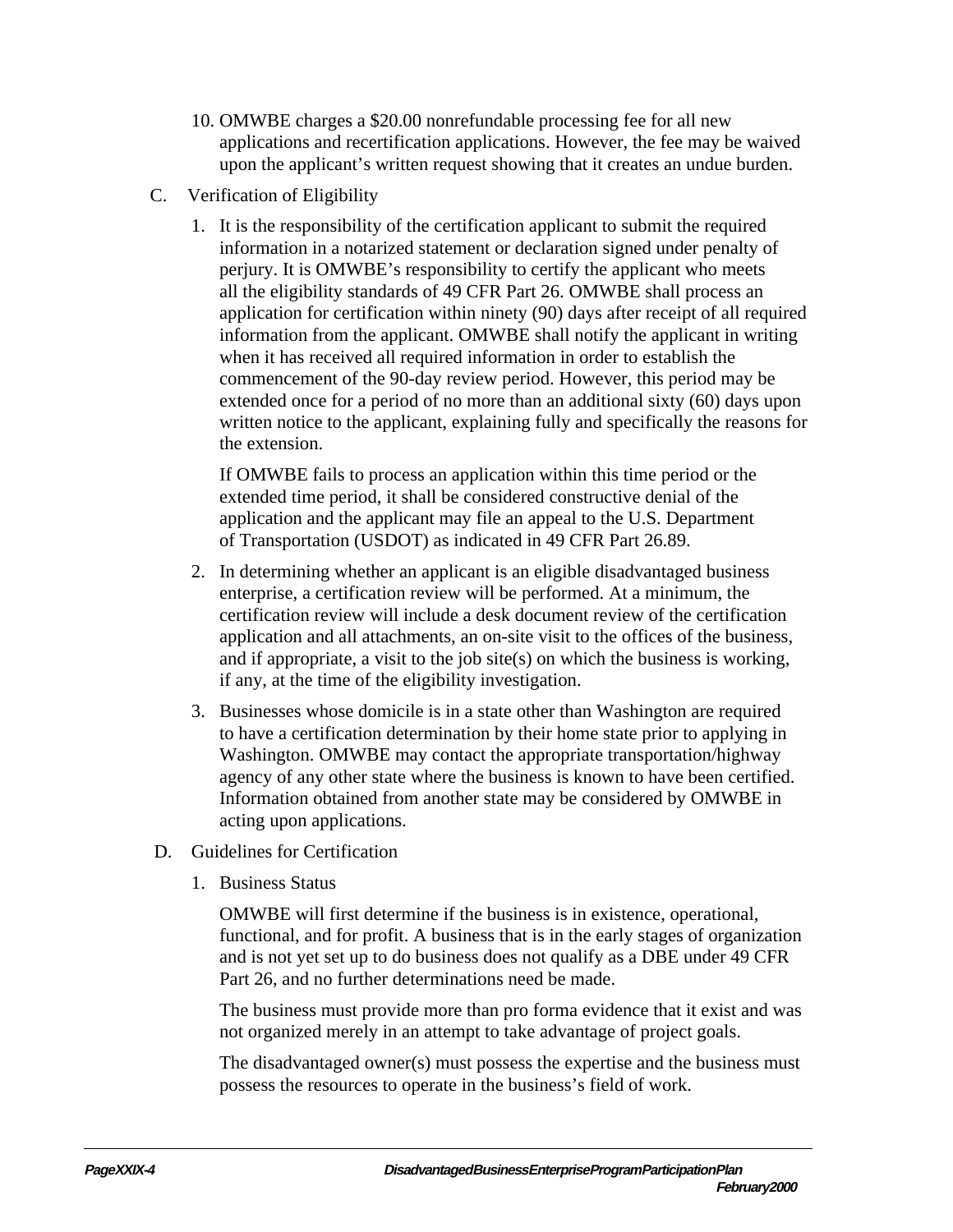2. Business Size

OMWBE must determine whether an applicant is a small business concern as defined in Section 3 of the Small Business Act. If the applicant does not meet the small business standards, then it is not eligible to participate as a DBE under 49 CFR Part 26, and no further determination need be made.

In determining whether a business is small, the standards established by the Small Business Administration in 13 CFR Part 121 will be applied. Currently, the following business size standards apply:

- a. Contractors whose primary activity is classified in Standard Industrial Classification (SIC) code groups 1500 and 1600: Average annual gross receipts for the three preceding fiscal years cannot exceed \$16.6 million dollars.
- b. Specialty trade contractors whose primary activity is classified in SIC code group 1700: Average annual gross receipts for the preceding three fiscal years cannot exceed \$7 million dollars.
- c. Engineering, architectural, surveying services: Average annual gross receipts for the preceding three fiscal years cannot exceed \$4.0 million dollars.
- d. Suppliers of manufactured goods: The business, including its affiliates, does not have more than 500 employees, provided the average annual gross receipts does not exceed \$16.6 million dollars.

OMWBE shall conduct the same eligibility review of applicants found to be disadvantaged by the Small Business Administration (SBA) pursuant to Section 8(a) of the Small Business Act as it does of all other applicants.

Evidence which may be reviewed to determine business size includes financial statements and federal income tax returns for the most recent three years of operation as well as information regarding the business owners, managers, and key employees; location and ownership of facilities; source and size of work force and equipment; and the extent to which the business relies on other companies for services.

3. Family Run Businesses and Franchises

Family run businesses are not automatically ineligible. The disadvantaged owners must demonstrate they meet all of the eligibility standards under 49 CFR Part 26. However, the following situation could suggest the firm would be ineligible to participate:

*When the nondisadvantaged family member shares with the disadvantaged owner the management and control responsibilities and the nondisadvantaged family member possesses experience in the firm's field of operations superior to the disadvantaged owners.*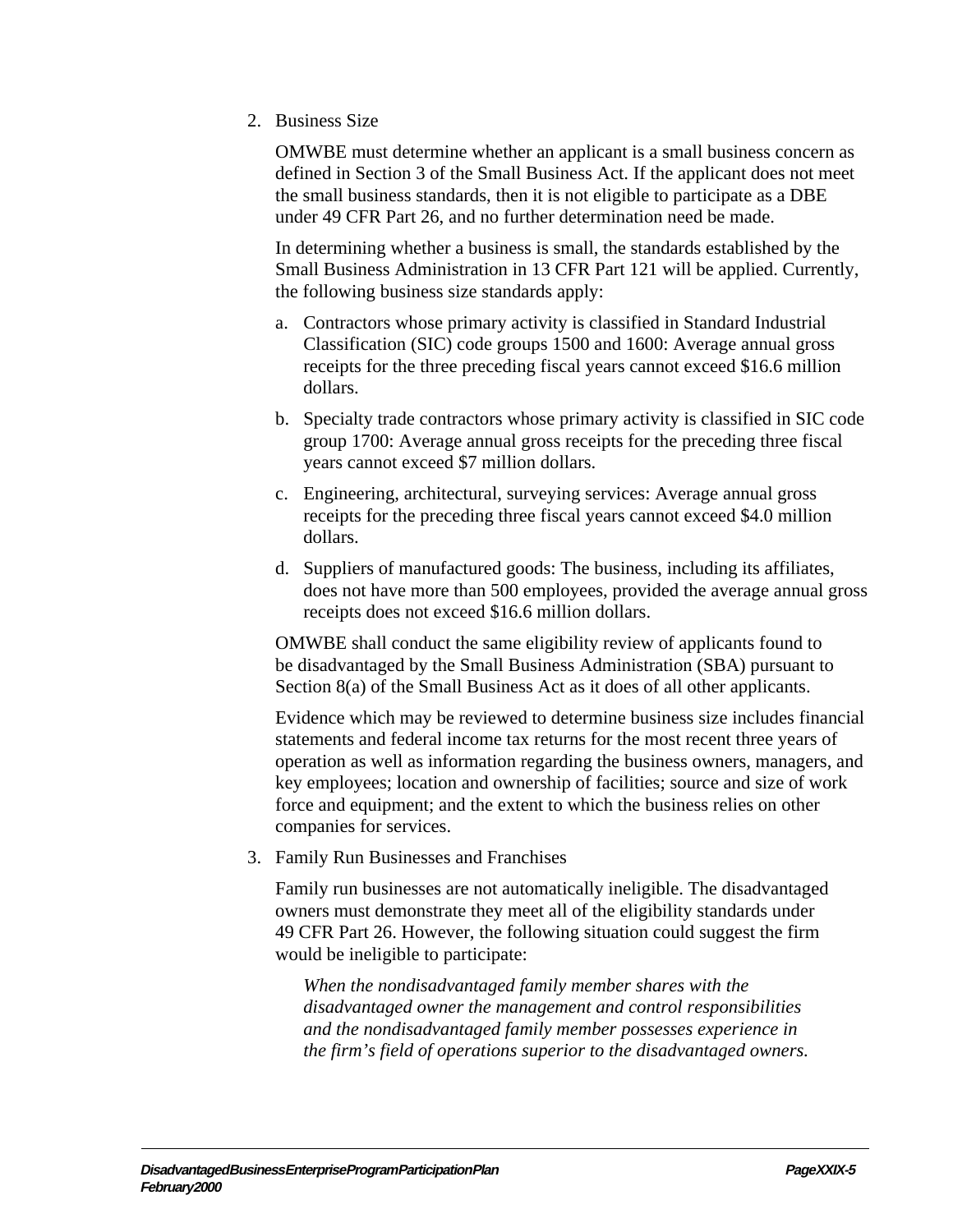A franchise may be certified if it meets the eligibility criteria set forth in 49 CFR Part 26 and the franchiser is not affiliated with the franchisee. For purposes of DBE eligibility, restraints relating to standardized quality, advertising, accounting format and other provisions imposed on the franchisee by the franchisee agreement, will not be considered for the purpose of determining whether affiliations exist, provided the franchisee has the right to profit from its efforts and bears the risk of loss commensurate with its ownership interest. Alternatively, affiliation may be found to exist where the franchise agreement provides for common management or excessive restrictions of the sale or transfer of the franchise interest.

4. Expertise

Where expertise is relied upon as part of a disadvantaged owner's contribution to acquire ownership interest, it must be:

- a. In a specialized field;
- b. Of outstanding quality;
- c. In areas critical to the firm's operation;
- d. Indispensable to the firm's potential success;
- e. Specific to the type of work the firm performs; and
- f. Documented in the business records of the firm.

Additionally, the individual whose expertise is relied upon must have a significant financial investment in the firm.

5. Presumed Socially and Economically Disadvantaged Individuals

Members of the following designated groups are rebuttably presumed to be socially and economically disadvantaged individuals: women, Black-Americans, Hispanic Americans, Native Americans, Asian-Pacific Americans, Subcontinent Asian Americans, and other minorities found to be disadvantaged by the SBA. The definition of these groups is outlined in 49 CFR Part 26, Subsections 26.5 and 26.63. However, these individuals must submit a notarized certification that they are in fact socially and economically disadvantaged.

If OMWBE has reason to question whether an individual is a member of a group that is presumed to be socially and economically disadvantaged, the individual must provide appropriate documentation establishing membership in a designated group. Examples of "appropriate documentation" include state or federal tribal enrollment, benefits, and/or entitlements based upon group membership, or sworn statements of third parties (who are recognized members of the designated group) which establish by a preponderance of the evidence that the individual has held him/herself out to be a member of the group over a long period of time prior to application for certification, and is regarded as a member of the group by the relevant community.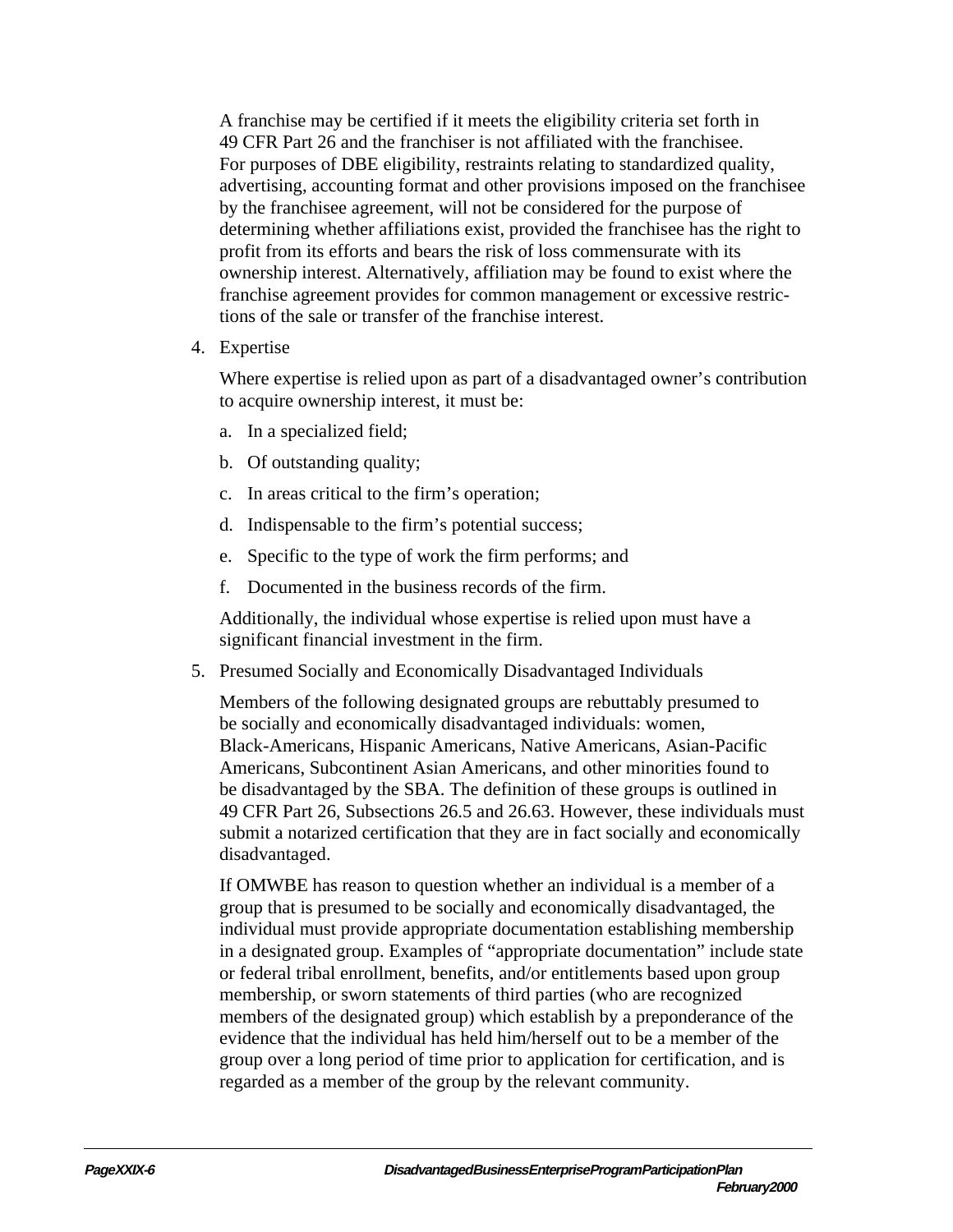If OMWBE determines the individual claiming disadvantaged group membership is not a member of a designated disadvantaged group, the individual must demonstrate social and economic disadvantage on an individual basis. Individuals who are not members of one of the designated presumptive groups may request OMWBE to make an individual determination of social and economic disadvantage.

OMWBE's determinations of disadvantaged group membership are subject to appeal according to the certification appeals procedure of 49 CFR Part 26.89.

Persons who are members of one of the designated groups, but whose personal net worth exceeds \$750,000 as shown on the PNW, shall not be presumed to be socially and economically disadvantaged. OMWBE is not required to conduct any proceeding to conclusively rebut the presumption of economic disadvantage before determining the individual is not disadvantaged. However, if the individual challenges OMWBE's determination, then OMWBE will conduct a proceeding pursuant to 49 CFR 26.87 to determine whether the disadvantaged status of the individual shall be removed.

6. Determinations of Nonpresumptive Individuals as Socially and Economically Disadvantaged

Socially disadvantaged persons are those who have been subject to racial or ethnic prejudice or cultural bias within American society, because the person's identity as a member of a group and without regard to the person's individual qualities which stems from circumstances beyond the person's control. Evidence of individual social disadvantage must include the following elements:

- a. At least one objective distinguishing feature that has contributed to social disadvantage; e.g., race, ethnic origin, gender, disability, long-term residence in an environment isolated from the mainstream of American society, or other similar causes not common to individuals who are not socially disadvantaged;
- b. Personal experiences of substantial and chronic disadvantage in American society, not in other countries; and
- c. Negative impact on entry into or advancement in the business world because of disadvantage. Any relevant evidence in assessing this element will be considered to see if the totality of circumstances shows disadvantage in entering into or advancing in the business world. In every case, the following will be considered:
	- (1) Education. Denial of equal access to higher education institutions and vocation training, exclusion from social and professional association with students or teachers, denial of educational honors and social patterns or pressures which discouraged the individual from pursuing a professional or business education.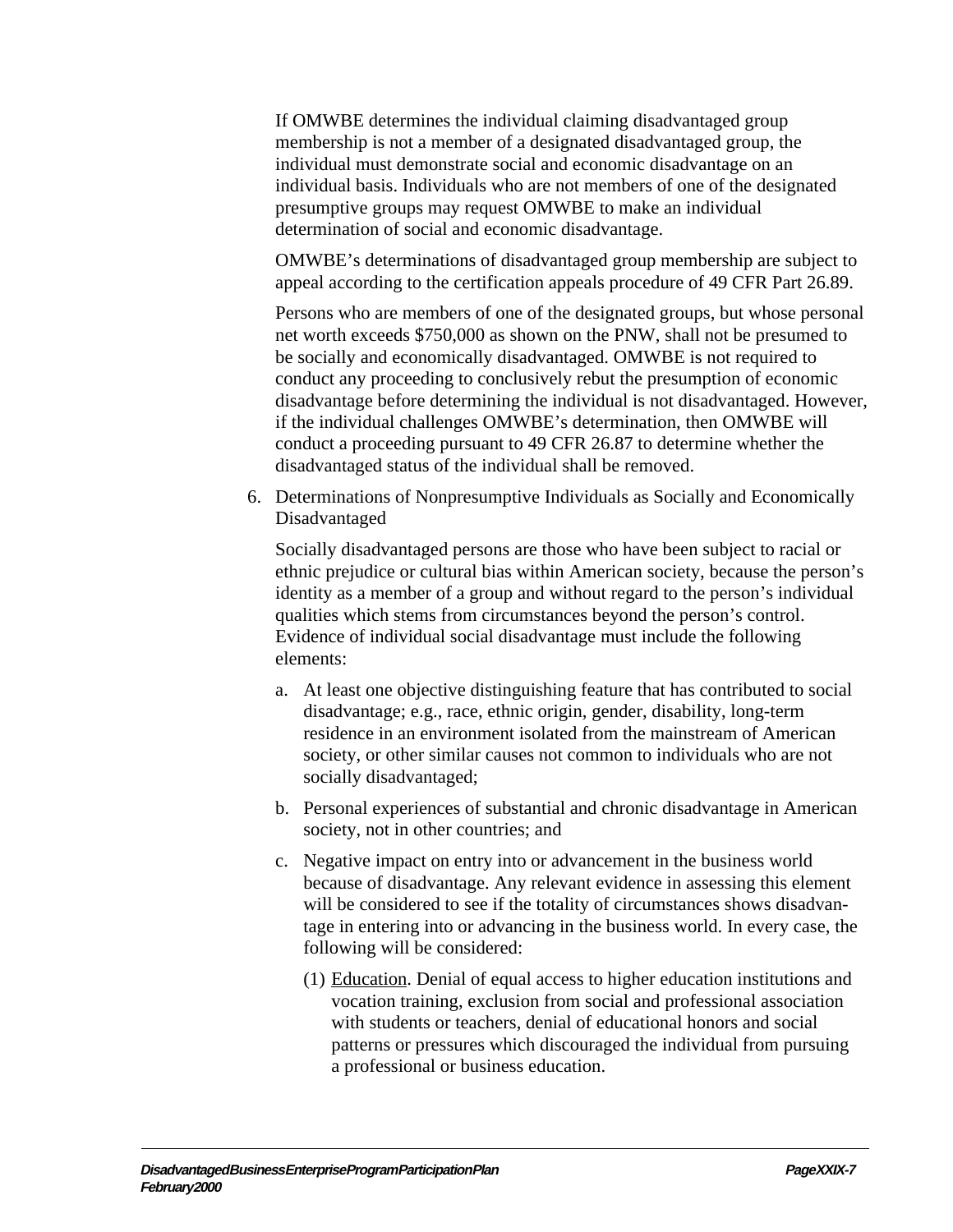- (2) Employment. Unequal treatment in hiring, promotions and other aspects of professional advancements, pay and fringe benefits and other terms and conditions of employment, retaliatory or discriminatory behavior by an employer or labor union; and social patterns or pressures which have channeled the individual into nonprofessional or nonbusiness fields.
- (3) Business History. Unequal access to credit or capital, acquisition of credit or capital under commercially unfavorable circumstances, unequal treatment in opportunities for government contracts or other work, unequal treatment by potential customers and businesses associates, and exclusion from business or professional organizations.

*Note:* While persons with disabilities are not a group presumed to be disadvantaged, OMWBE will carefully review individual showings of disadvantage by persons with disabilities and make a case-by-case determination whether such a person is socially and economically disadvantaged for purposes of 49 CFR Part 26.

Economically disadvantaged individuals are socially disadvantaged individuals whose ability to compete in the free enterprise system has been impaired due to diminished capital and credit opportunities as compared to others in the same or similar line of business who are not socially disadvantaged.

Each person claiming economic disadvantage must submit the following:

- a. Narrative describing the conditions which are the basis for the claim; and
- b. Personal financial information. Note: If married, the person must also submit a separate financial information for his/her spouse, unles they are legally separated.
- 7. Ownership and Control

Once business size and social and economic disadvantage status have been determined, ownership and control will be evaluated to ensure that the business applying for DBE certification is, in fact, independently owned and controlled by one or more socially and economically disadvantaged individuals.

a. The ownership and control by minorities or women shall be real, substantial, and continual and shall go beyond the *pro forma* ownership of the firm as reflected in its ownership documents. The minority or women owners shall enjoy the customary incidents of ownership and shall share in the risks and profits commensurate with their ownership interests, as demonstrated by an examination of the substance rather than form of arrangements. Recognition of the business as a separate entity for tax or corporate purposes is not necessarily sufficient for recognition as a DBE. Absentee or titular ownership by DBE owners who do not take an active role in controlling the business is not consistent with the DBE eligibility standards.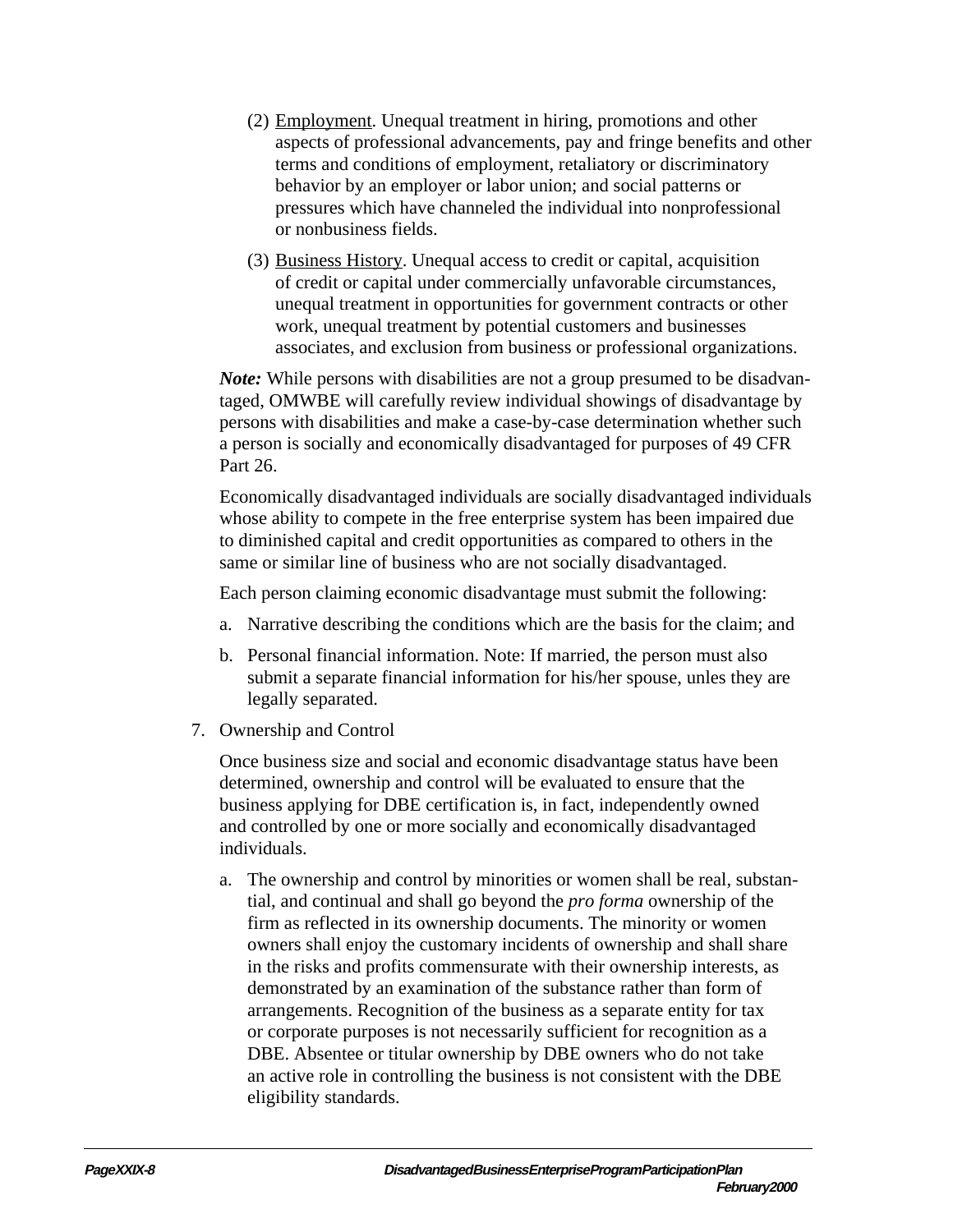- b. At least 51 percent of the ownership (or each class of the partnership interest, voting and aggregate of all stock) needs to be held by socially and economically disadvantaged individuals, based upon real and substantial contributions of expertise, capital, or other tangible personal assets, to show start-up contribution.
- c. Financing (i.e., loans) obtained from a disinterested party (e.g., lending institution) to acquire start-up contribution may be permissible. However, at the time of making application, the DBE owner's interest cannot be subject to any financing obtained from the former nondisadvantaged owner of the applicant firm.
- d. All interests in a business or other assets obtained by the disadvantaged individual as a result of a gift or transfer without adequate consideration from a nondisadvantaged individual or non-DBE firm who is involved in the firm seeking certification or affiliated with the firm, involved in the same or similar business activity as the firm seeking certification, or engaged in an ongoing business relationship with the firm or an affiliate of the firm seeking certification, shall be presumed to not be held by a socially and disadvantaged individual. To overcome this presumption, the applicant must present clear and convincing evidence that the gift or transfer was made for reasons other than obtaining DBE certification and the disadvantaged individual actually controls the management, policy, and operations of the firm, notwithstanding the continuing participation of a nondisadvantaged individual who provided the gift or transfer.
- e. The DBE owner(s) shall devote full time efforts to the firm. The determination of whether they are devoting their full time efforts shall be made on a case-by-case basis. A DBE owner cannot engage in outside employment or other business interests that conflict with the management of the firm or prevents the owner(s) from devoting sufficient time and attention to the affairs of the firm as required by 49 CFR Part 26.
- f. A business applying for DBE certification and operation in the SIC code as a trucking firm must own and operate at least one fully licensed and operational truck in order to be counted for all of the trucks it uses, including those leased from a DBE firm or leased from a DBE owneroperator. A DBE may lease from a non-DBE owner operator, but only the fees paid will be counted.
- g. An eligible DBE shall be an independent business. An independent business is one the viability of which does not depend upon its relationship with another firm or firms.
- h. Factors which are reviewed pursuant to 49 CFR Part 26, Subsection 26.71, include the business relationships with non-DBE firms in the areas of personnel, facilities, equipment, financial and/or bonding support, and other resources. OMWBE also examines present or recent employer/ employee relationships between the disadvantaged owner and the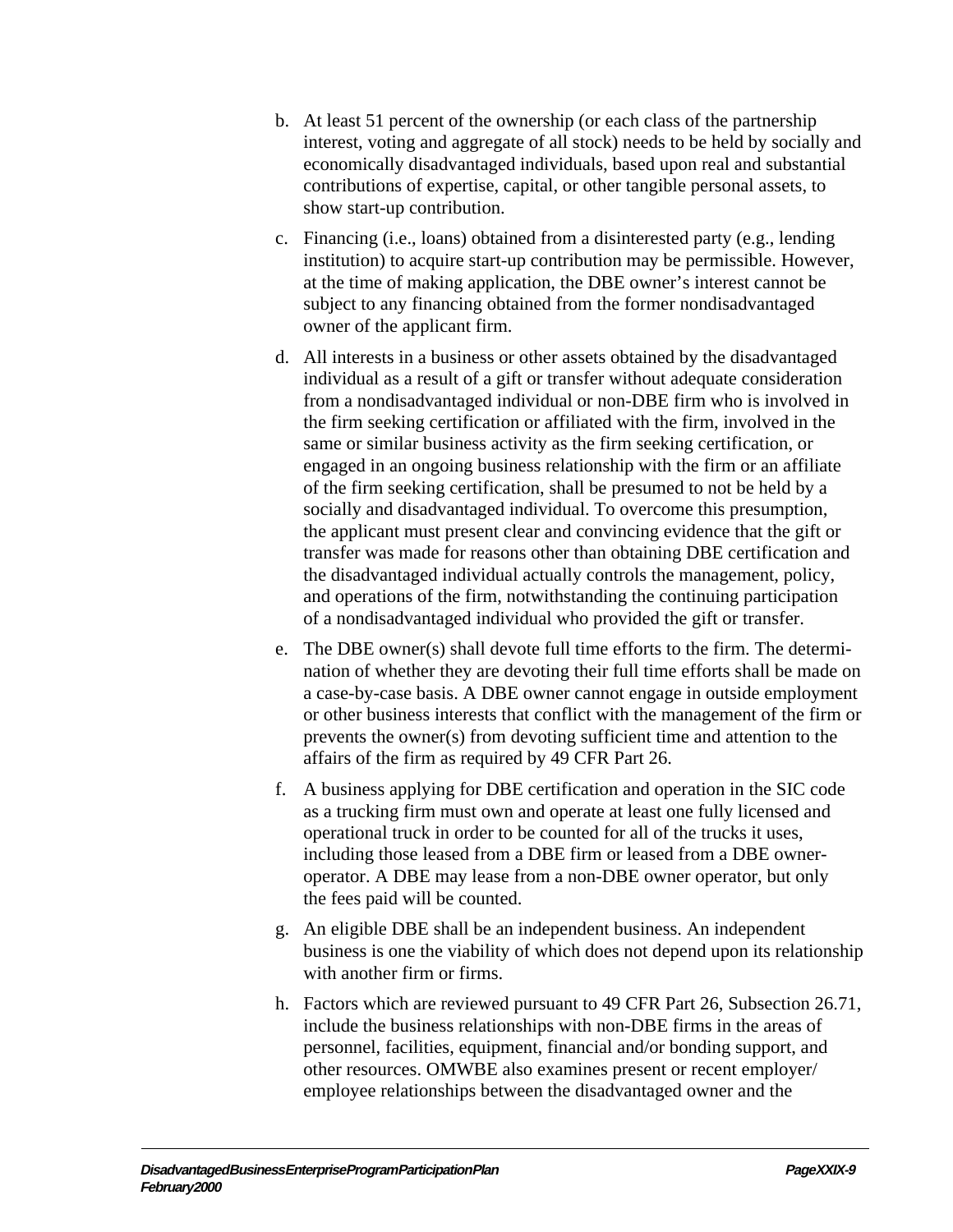non-DBE firm or persons associated with non-DBE firms and the firm's relationships with prime contracts in order to determine whether a pattern of exclusive or primary dealings with the prime contractor exists which compromises the independence of the applicant.

- i. In determining control, OMWBE considers all facts in the record, as a whole, to determine whether the applicant has an overall understanding of management or has technical competence and experience directly related to the type of business in which the firm is engaged. (The firm will only be certified for the scope of work the DBE owner(s) controls.) The owner is not required to have experience or expertise in every critical area of the firm's operation, or greater experience or expertise in a given field than managers or key employees, but must have the ability to intelligently and critically evaluate information presented by other participants in the firm's activities, and to use this information to make independent decisions concerning the firm's daily operations, management and policy making. Expertise limited to office management administration or bookkeeping functions unrelated to the business's principle activity is insufficient if the minority person or female applicant is not knowledgeable in all aspects of the business and independently makes the basic decisions in daily operations. Also, the minority person or female must have experience and technical competence in the industry to which certification is sought.
- 8. Commercially Useful Function

"Commercially useful function" is not a certification issue unless there is a pattern of conduct indicating a firm's involvement in attempts to evade the certification eligibility requirements.

- E. Ineligibility Complaints
	- 1. In accordance with 49 CFR 26.87, any third party may file a complaint alleging a currently certified firm is ineligible. The complaint must be in writing and specify the alleged reason(s) why the firm is ineligible. OMWBE will not accept anonymous complaints. The review will be conducted within 10 working days of OMWBE being notified of the questionable status. Such a review may consist of the following, as may be relevant to the complaint:
		- a. A desk document review of the certification file;
		- b. An on-site interview including interview of the business principals and others with knowledge of the company, including employees;
		- c. An inspection of the business's documents and records to verify or clarify information furnished regarding the applicant's certification as a disadvantaged business, its status, business size, operational and managerial control, and independence; or
		- d. An inspection of the physical plant of the business and job site activities.

A report will be completed and submitted by OMWBE to WSDOT within ten (10) working days of the completion date.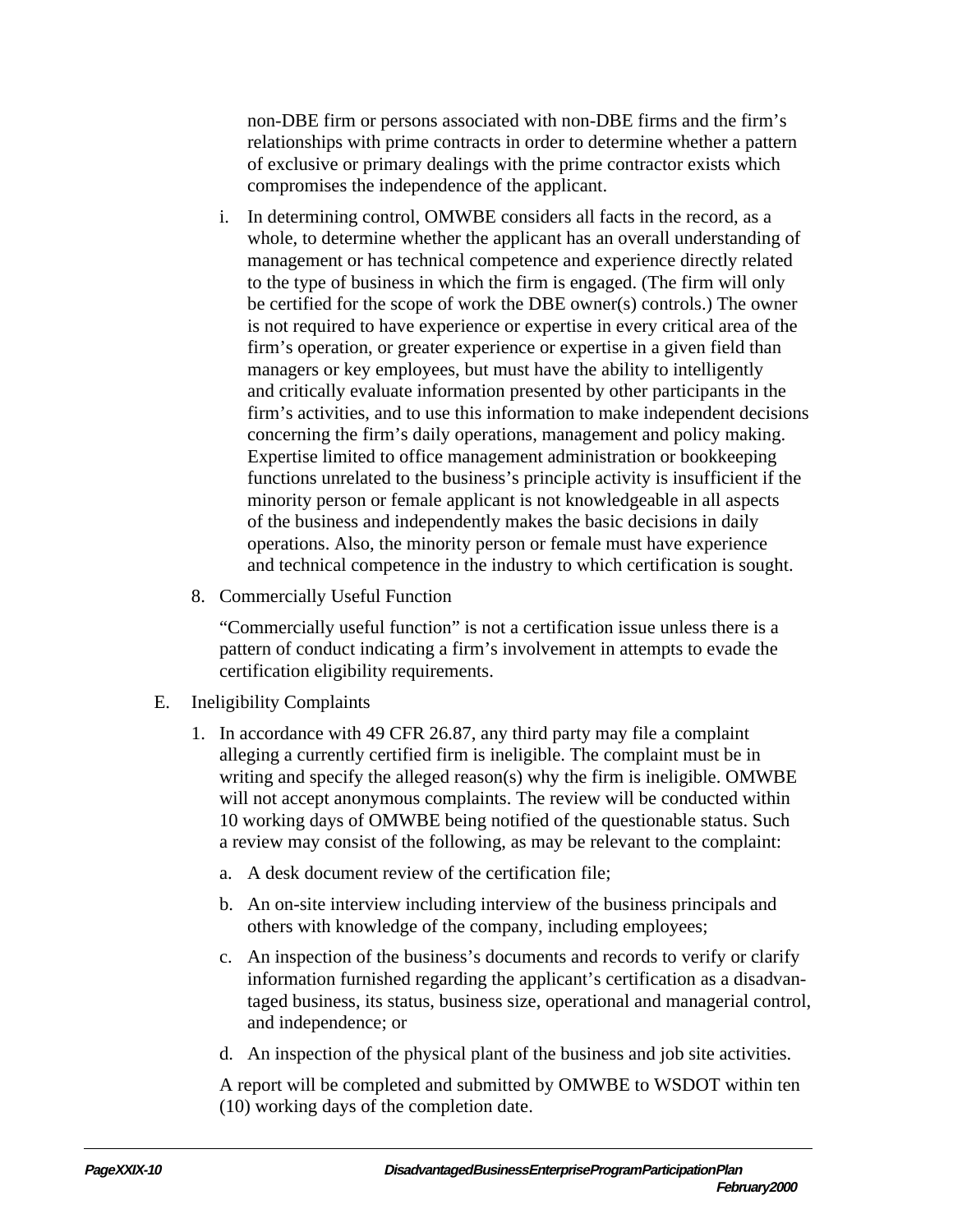- 2. OMWBE shall keep the identity of the complainants confidential, at their election, unless to do so is contrary to state law and would hinder the investigation, proceedings or hearing, or result in a denial of appropriate administrative due process to other parties. In these instances, OMWBE shall advise complainants for the purpose of obtaining their waiver of the confidentiality privilege. OMWBE must also advise complainants that their failure to waive the privilege may result in the closure of the investigation or dismissal of the proceeding or hearing in some circumstances.
- F. Appeals by Businesses Denied Certification
	- 1. A business denied certification or recertification by OMWBE will be notified in writing of the determination. The determination shall explain the reasons for the denial and shall specifically reference the evidence in the record that supports each reason for denial as well as the regulatory authority relied upon. OMWBE shall make all documents and other information on which the denial is based available to the applicant upon its request.
	- 2. A business denied certification may request OMWBE review its denial determination by requesting an informal show cause review in writing within 20 calendar days of the denial determination. OMWBE will consider any additional documentation and information the firm submits with its request for an informal show cause review. Upon conclusion of its review, OMWBE shall either affirm or reverse its original denial determination. OMWBE shall inform the business in writing of this decision, which is administratively final for purposes of appeal. If OMWBE affirms its original denial, it shall notify the business in writing of the appeal procedures available to the business. OMWBE will consider requests for hearings on denials of certification or recertification if the request is received during the stated time limit. A firm that is denied recertification may request a hearing of the denial to recertify. Hearings are not, however, mandatory when the initial denial of certification is determined by OMWBE.
	- 3. A business denied certification may submit an administrative appeal to the USDOT.
	- 4. A business that is denied certification may not submit more than two applications in one calendar year, provided however, that when a firm is denied certification, the firm may not reapply within six (6) months of the date the firm was previously denied.
	- 5. Appeal of OMWBE decisions must be made directly to the USDOT. Appeals of OMWBE final decisions must be made within 180 days of the final administrative decision. Send appeals to the following address:

U.S. Department of Transportation Office of Civil Rights 400 7th Street SW, Room 2401 Washington, D.C. 20590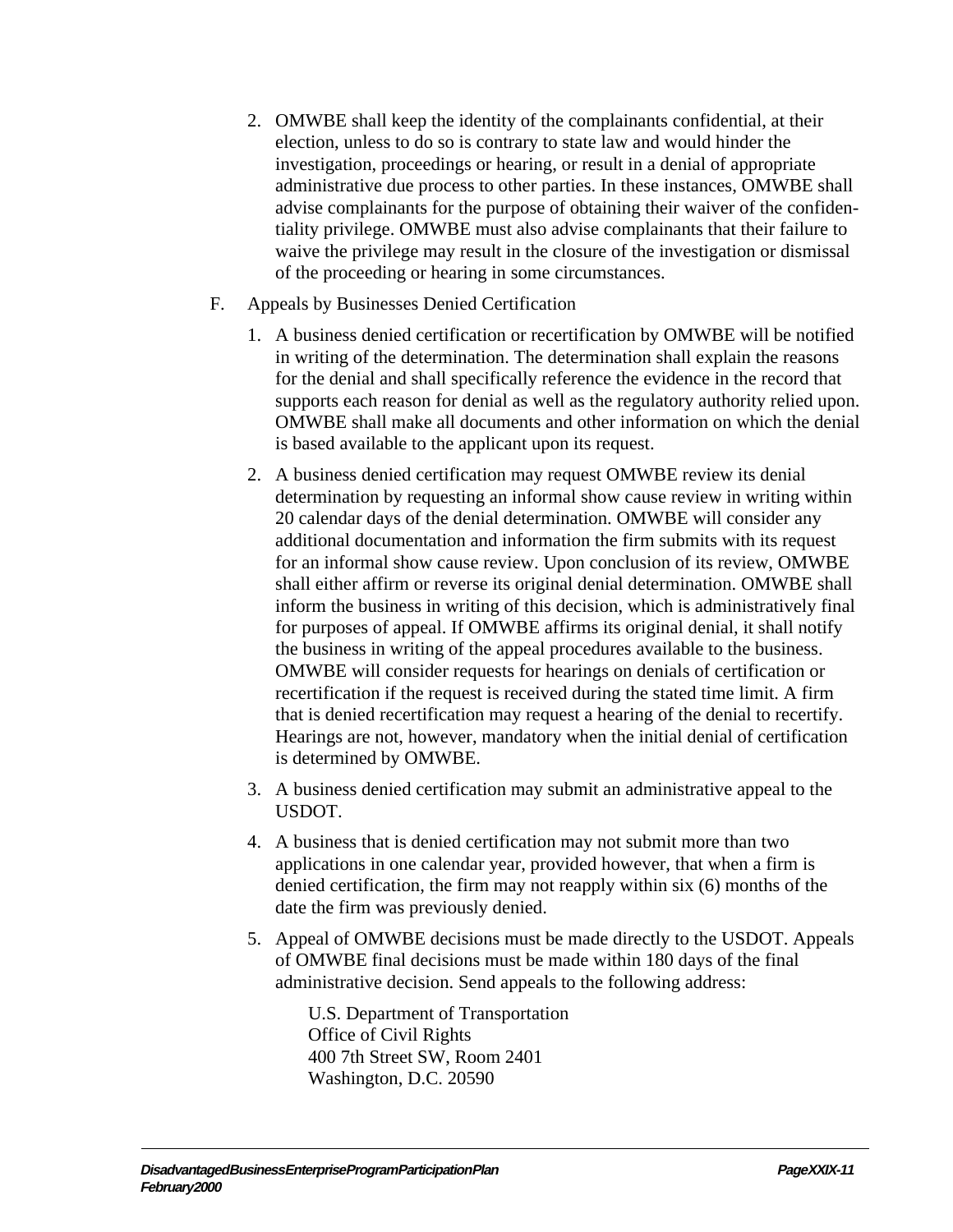## G. Removal of Eligibility

- 1. OMWBE shall remove DBE certification upon determining the business does not meet the eligibility criteria. However, before removal of certification, the business will be afforded due process which shall include an opportunity for an informal hearing to contest the proposed decision. The firm may elect to present information and argument in writing without having a hearing.
- 2. When new or additional information is gathered that indicates the business does not meet the eligibility requirements or the firm lacks independence and control of its business operations, OMWBE will notify the business of its intent to remove its eligibility for cause. The notice shall set forth the reasons for the proposed determination and specifically reference the evidence in the record on which each reason is based.
- 3. The request for an informal hearing must be in writing and must identify the specific areas in which the business feels the decision is in error. The written request must be received by the OMWBE within 20 calendar days of notification to the business of the proposed decision to remove its certification.
- 4. A firm's certification will be removed due to lack of action by the affected firm, and the firm is ineligible to participate as a certified DBE until it complies with OMWBE's recertification requirements. A business whose certification is administratively removed may submit a recertification application if submitted within 90 days of the certification being administratively removed.
- 5. The Certification Committee shall conduct the informal hearing, review the information presented and make a final determination. OMWBE shall make a verbatim record or establish another means that gives the appellant the opportunity to review the record of the initial proceeding of the informal hearing proceedings in detail. The purpose of the Certification Committee is to provide due process by conducting an impartial and disinterested review of OMWBE's initial proposed determination to remove eligibility. The Committee shall provide the firm the opportunity to be heard and respond in person, writing, and/or telephonic conference at the business's option, and present information/documentation in support of its argument that OMWBE's proposed determination should be reversed. The program specialist who made the proposed determination shall present the facts, reasons, and legal authority for OMWBE's proposed determination to the committee. The Committee may require the specialist to conduct such additional investigation and/or analysis as may be necessary for the Committee to conduct its review and make a final determination. Upon completion of its review of all responses, information, and documentation submitted, the Committee shall decide whether to affirm or reverse OMWBE's proposed determination. The Committee shall promptly notify the business in writing of its determination, which is administratively final. If the decision to remove eligibility is reaffirmed, the decision becomes effective immediately. The affected business will be given written notice of OMWBE's final decision to remove eligibility.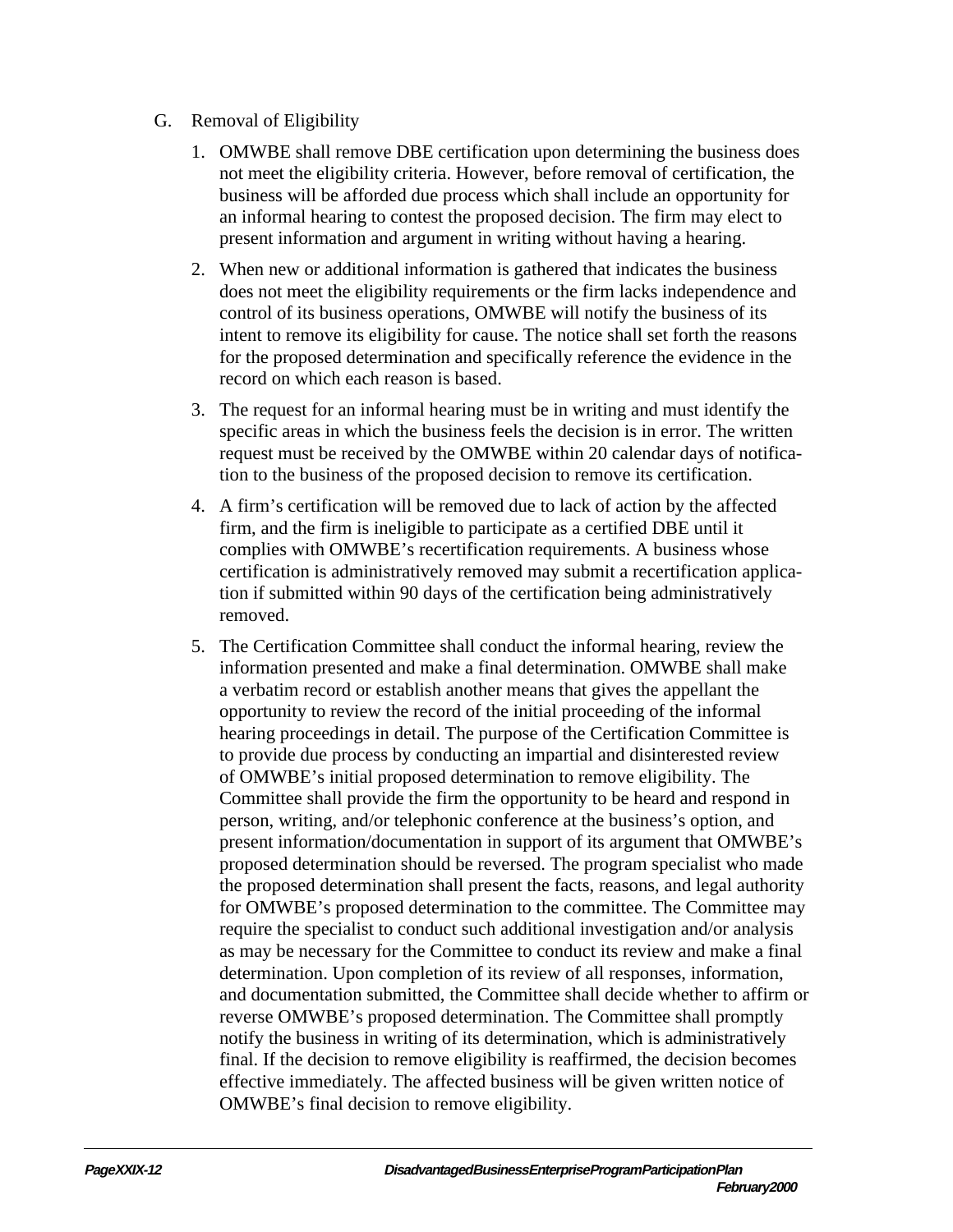If a business does not submit a request for a review of OMWBE's determination by the stated deadline, the decision will stand and the business' eligibility shall remain removed.

The affected business will be given written notice of OMWBE's final decision. Such notice will advise the business of its right to appeal the decision to the USDOT pursuant to 49 CFR Part 26, Subsection 26.91.

Credit may be given for work performed to the firm appealing a decision until OMWBE's final determination of ineligibility.

H. Graduation

When OMWBE determines a DBE firm no longer meets the applicable definition of a small business concern, the DBE firm will be graduated. OMWBE shall accord the firm the same due process and appeal rights as may be available to a firm that no longer meets the DBE program certification eligibility criteria (see Removal of Eligibility).

I. Notice Given to Federal Authorities

The name and address of each business and its principal officials denied certification or whose eligibility is removed by OMWBE, along with the basis for such action will be provided to WSDOT who will then notify the appropriate federal offices within ten (10) days of the action.

J. Challenge of Socially and Economically Disadvantaged Status

Pursuant to 49 CFR Part 26, OMWBE is required to make the presumption that individuals who are members of groups specifically defined in 49 CFR Part 26, Subsection 26.5 are socially and economically disadvantaged. The presumption is rebuttable.

Any third party may file a complaint to challenge the status of any individual presumed to be socially and economically disadvantaged, when that individual is owner of a business certified by or seeking certification by OMWBE as a DBE.

The procedures for filing, processing, and resolving third party complaints of an individual's social and economic disadvantaged status are:

- 1. The complaint must be made in writing to OMWBE. Along with its letter, the complaining party must include all available information relevant to a determination of whether the responding party is in fact socially and economically disadvantaged.
- 2. OMWBE will determine, on the basis of the information provided by the complaining party, whether there is reason to believe that the individual is in fact not socially and economically disadvantaged. If OMWBE determines that there is no reason to believe that the individual is not socially and economically disadvantaged, OMWBE will so inform the complaining party in writing. This will terminate the proceeding.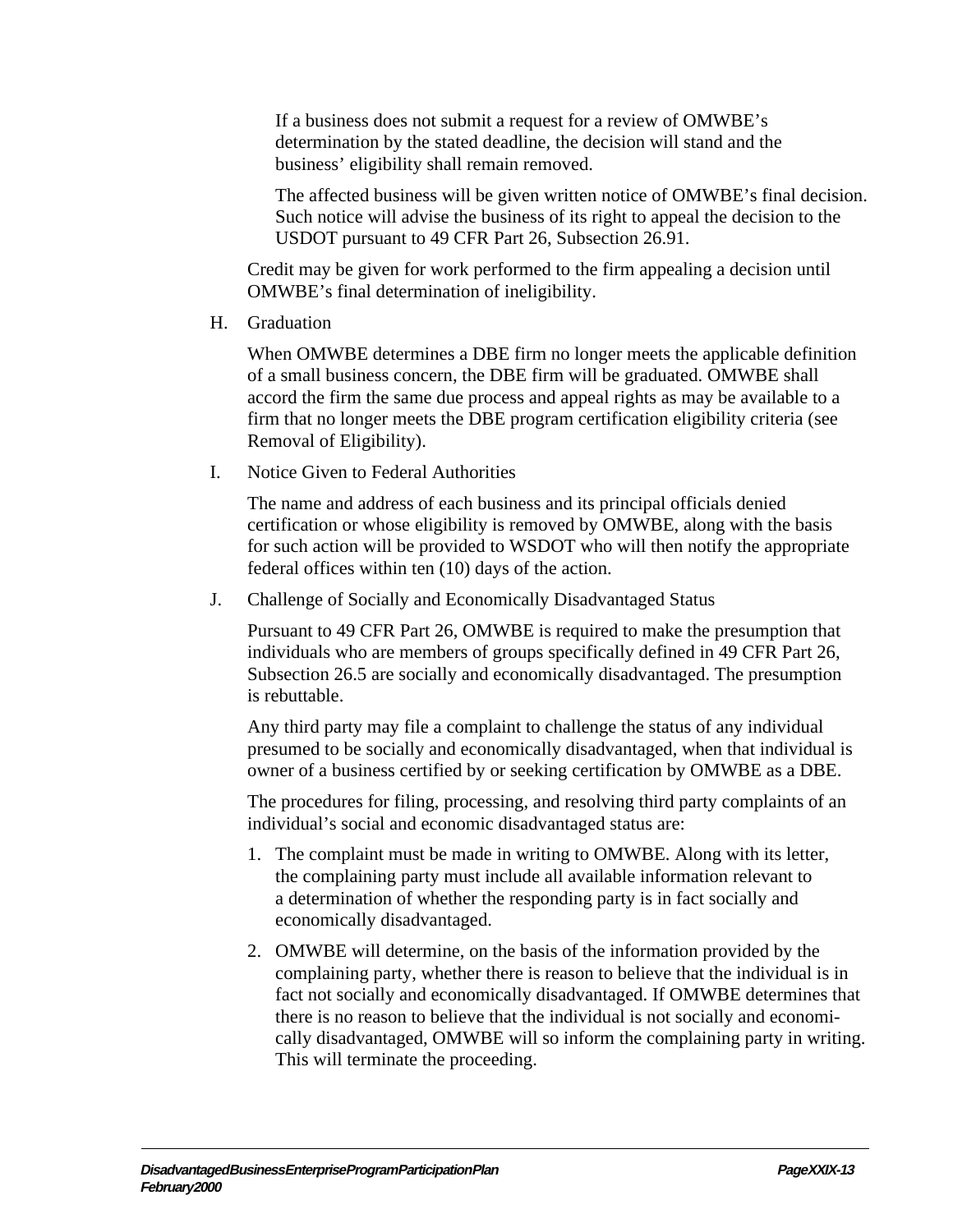- 3. If it is determined that there is reason to believe the individual is not socially and economically disadvantaged, OMWBE will notify the individual in writing that his/her status as a socially and economically disadvantaged individual has been questioned. The notice shall identify the complaining party and summarize the grounds for the complaint. The notice shall also require the responding party to provide to OMWBE within 20 calendar days, information sufficient to permit OMWBE to evaluate his/her status as a socially and economically disadvantaged individuals.
- 4. OMWBE will evaluate the information available to it and make a proposed determination of the social and economic disadvantage of the responding party. To further substantiate the information submitted, OMWBE may interview selected members of the minority and business community in the responding party's location. OMWBE will notify both parties of its proposed determination in writing, setting forth reasons for its proposal. OMWBE may provide an opportunity to the parties for an informal meeting, at which time they can respond to the proposed determination. It will be mandatory that the responding party appear in person.
- 5. Following the informal meeting, OMWBE will make a final determination and inform the parties of the decision in writing.
- 6. In making its determinations, OMWBE will use the social and economic disadvantage determination criteria set forth in Appendix E.
- 7. While a challenge is pending, the presumption that the challenged party is a socially and economically disadvantaged individual shall remain in effect.
- 8. The final determination by OMWBE under the section may be appealed by the adversely affected party to: U.S. Department of Transportation, Office of Civil Rights, 400 7th Street, S.W., Room 2401, Washington, D.C. 20590, within 180 days of OMWBE's final decision.
- 9. OMWBE will inform the adversely affected party of its final decision.
- K. Duty to Cooperate

All participants in the Department's DBE program, including, but not limited to, DBE firms and applicants for DBE certification, complainants, and contractors using DBE firms are required to cooperate fully and promptly with OMWBE certification reviews, investigations and other requests for information. Failure to do so shall be grounds for denial or removal of certification, according to the particular status of the firm involved.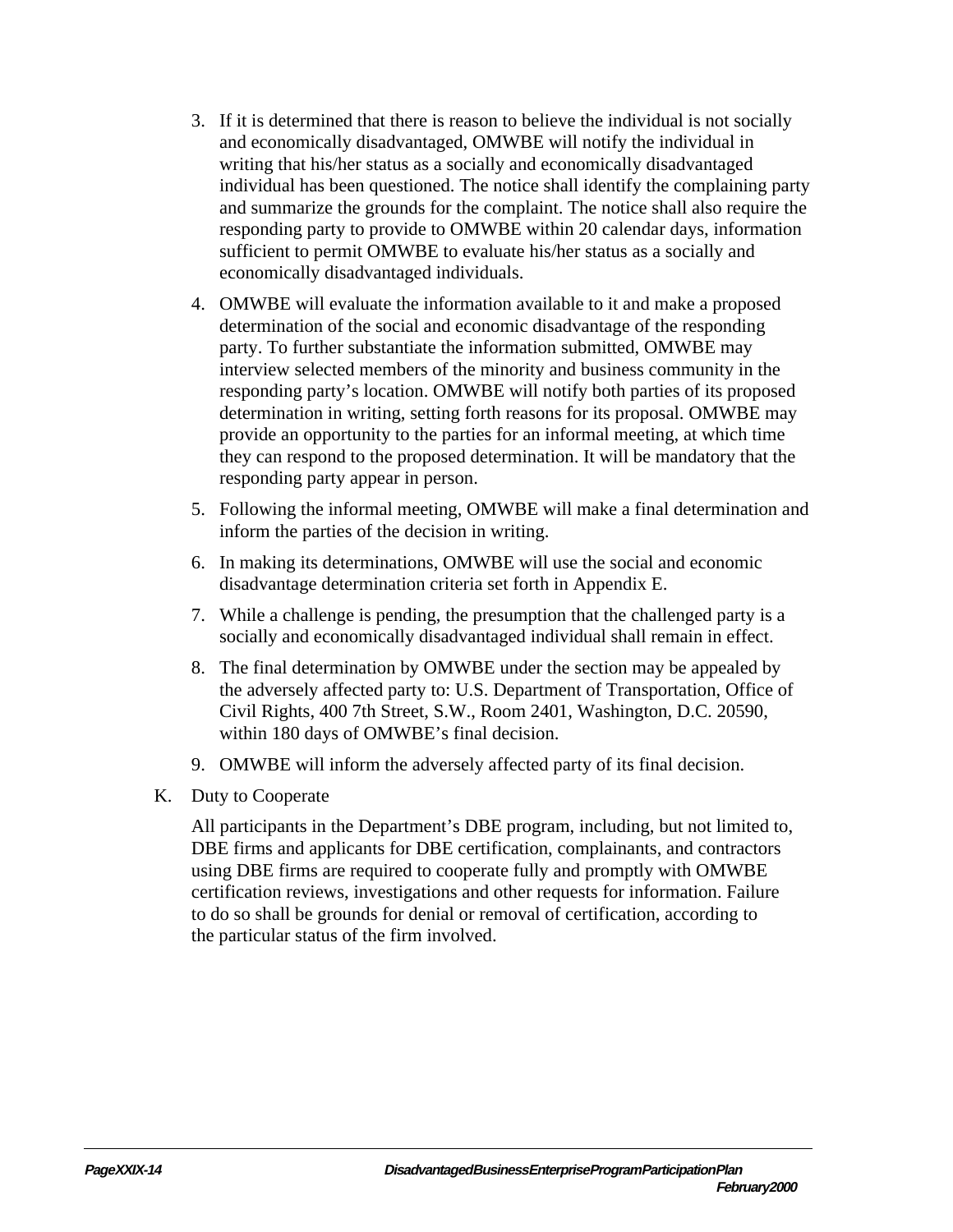All DBEs must provide OMWBE with a "Notice of Change" affidavit within 30 days of any change in their circumstances affecting their ability to meet any of the certification eligibility criteria. The affidavit must describe the nature of the change(s) in detail. For purposes of this requirement, a "change" in the DBEs' circumstances includes, without limitations, a change in the certification regulation that affects the firm's eligibility. To ensure all DBEs are aware of this obligation, OMWBE shall include written notice of this obligation to each DBE in its certification and recertification letters.

L. Effect and Limits of OMWBE Certification

OMWBE certification of a business as a DBE attests only to the fact that every reasonable effort made by OMWBE revealed that the applicant met the criteria for designation as a DBE insofar as group membership, individual disadvantage, business size, ownership, and control. Certification by OMWBE in no manner suggests, implies, represents, or guarantees the actual or potential ability, dependability, or availability of the business to responsibly and satisfactorily commence and/or complete a particular contract.

Contractors and others contemplating subcontracts or other ventures with DBEs are expected to use the same degree and standards of screening and selection when negotiating with these businesses as customarily used in similar negotiations with others, requiring such evidence as financial and operating stability, past performance, current capability, availability etc., together with such assurance and guarantees as necessary.

M. Exclusion From Participation in Federally Assisted Programs Prohibited

Title VI of the Civil Rights Act of 1964, as amended, provides, in part, that no person in the United States shall, on the basis of race, color, sex, or national origin, be excluded from participation in any program or activity receiving federal financial assistance.

Nothing in 49 CFR Part 26, or in OMWBE's certification process is intended to prevent any otherwise qualified individual, business, or joint venture from competing for and/or participating in any project, program, or activity. The only affect of the certification process is that any person, business, or joint venture wishing to participate as a DBE must be certified and that contractors, in fulfilling contract goals, can claim credit only for utilizing certified businesses. Businesses which choose not to apply for certification or businesses unable to fully meet the small business and prescribed ownership and control criteria, may nevertheless bid on and participate in department projects and activities but will not be recognized or given credit as DBEs in fulfillment of contract goals.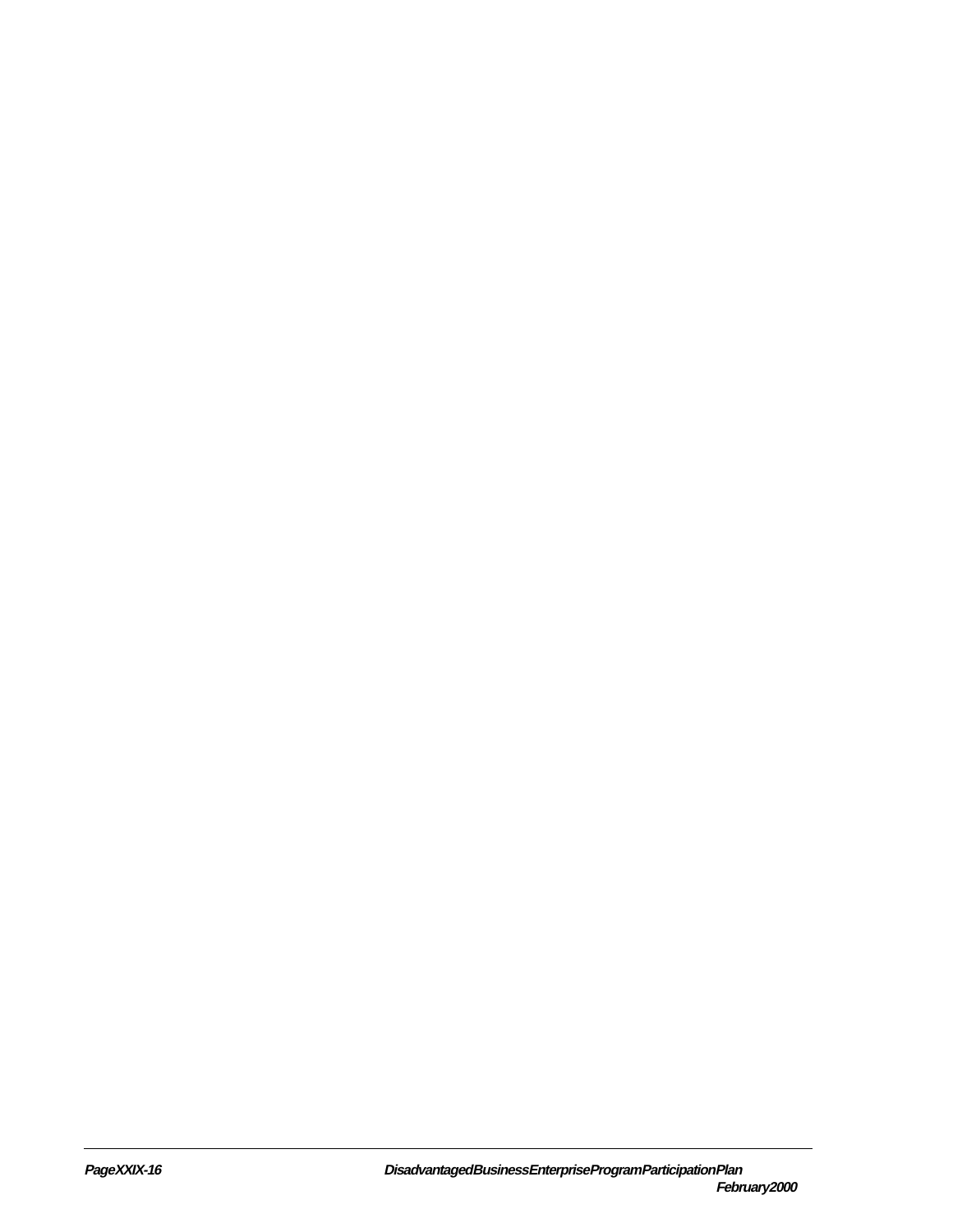# **XXX. Reporting to USDOT**

WSDOT will report participation to USDOT as follows:

- A. WSDOT will report DBE participation on a quarterly basis, using USDOT Form 4630. These reports will reflect payments actually made to DBEs on DOT assisted contracts; and
- B. WSDOT will annually submit USDOT Form 4630, as modified for use by FAA recipients.